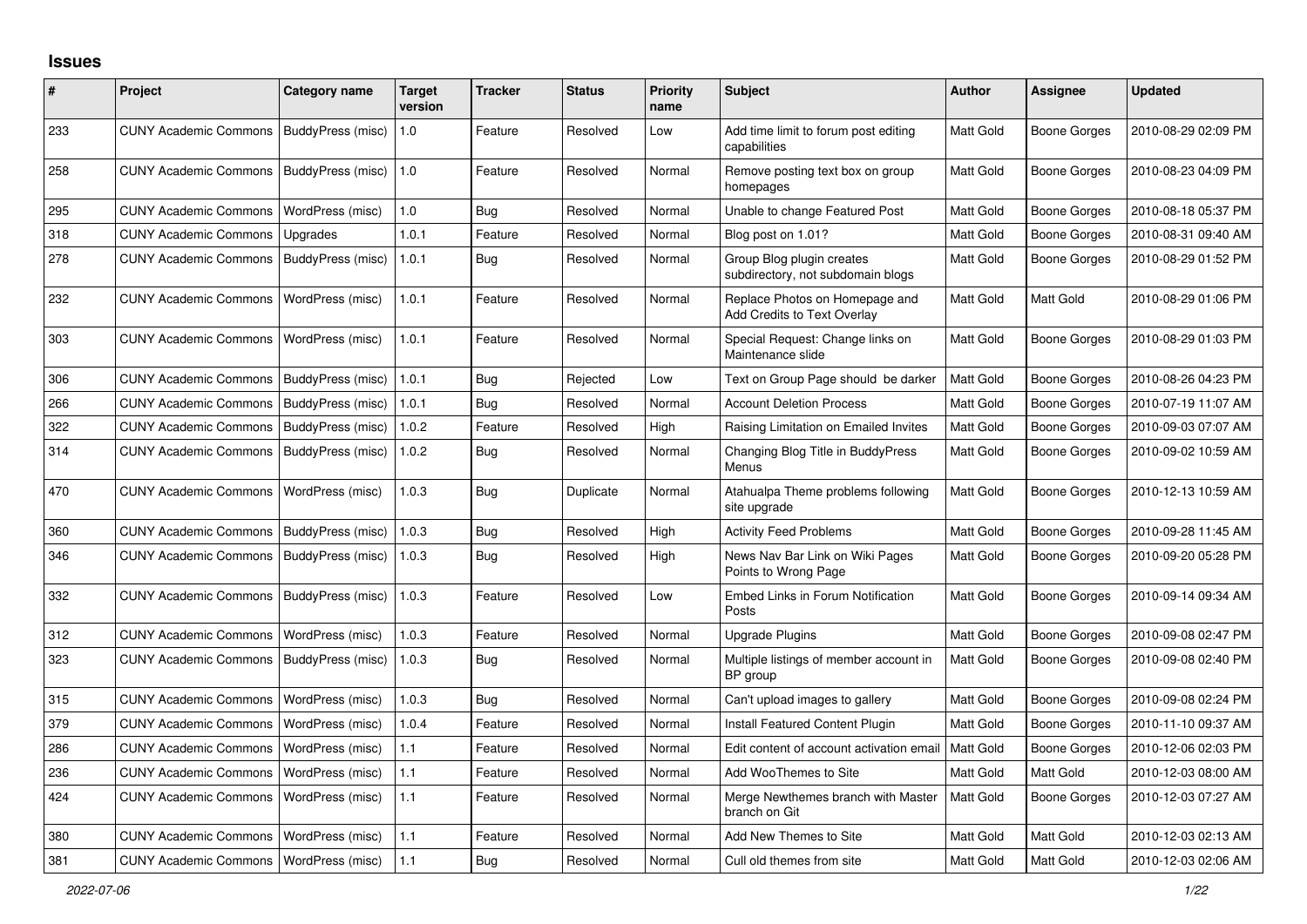| #   | Project                                         | <b>Category name</b>    | <b>Target</b><br>version | <b>Tracker</b> | <b>Status</b> | <b>Priority</b><br>name | <b>Subject</b>                                                   | <b>Author</b>    | <b>Assignee</b>     | <b>Updated</b>      |
|-----|-------------------------------------------------|-------------------------|--------------------------|----------------|---------------|-------------------------|------------------------------------------------------------------|------------------|---------------------|---------------------|
| 423 | <b>CUNY Academic Commons</b>                    | WordPress (misc)        | 1.1                      | Feature        | Resolved      | Normal                  | Remove Unfiltered-MU from Commons<br><b>Plugins</b>              | Matt Gold        | <b>Boone Gorges</b> | 2010-12-02 04:24 PM |
| 296 | <b>CUNY Academic Commons</b>                    | WordPress (misc)        | 1.1                      | Feature        | Resolved      | Normal                  | Selective plugin activation                                      | Matt Gold        | <b>Boone Gorges</b> | 2010-12-02 04:17 PM |
| 415 | <b>CUNY Academic Commons</b>                    | WordPress (misc)        | 1.1                      | Feature        | Resolved      | Normal                  | Add text sizer plugin to Commons                                 | Matt Gold        | Boone Gorges        | 2010-12-02 03:58 PM |
| 382 | <b>CUNY Academic Commons</b>                    | WordPress (misc)        | 1.1                      | Feature        | Resolved      | Normal                  | Install Category Page plugin on site                             | Matt Gold        | Matt Gold           | 2010-12-02 02:21 PM |
| 420 | <b>CUNY Academic Commons</b>                    | WordPress (misc)        | 1.1                      | Feature        | Resolved      | Normal                  | WP 3.0.2 Update                                                  | Matt Gold        | Boone Gorges        | 2010-12-02 02:04 PM |
| 340 | <b>CUNY Academic Commons</b>                    | BuddyPress (misc)       | 1.1                      | Bug            | Resolved      | High                    | BP Admin Bar Menu Mouseover Areas<br><b>Too Sensitive</b>        | Matt Gold        | <b>Boone Gorges</b> | 2010-12-01 09:48 AM |
| 213 | <b>CUNY Academic Commons</b>                    |                         | 1.1                      | Bug            | Rejected      | Normal                  | Wiki Style                                                       | Matt Gold        | Chris Stein         | 2010-11-30 04:17 PM |
| 361 | <b>CUNY Academic Commons</b>                    | BuddyPress (misc)       | 1.1                      | Feature        | Resolved      | Normal                  | Change Wording of Options on Friend<br><b>Request Responses</b>  | Matt Gold        | Chris Stein         | 2010-11-24 01:42 PM |
| 399 | <b>CUNY Academic Commons</b>                    | <b>WordPress (misc)</b> | 1.1                      | Feature        | Resolved      | Normal                  | Add Widgetize Google Plugin                                      | Matt Gold        | <b>Boone Gorges</b> | 2010-11-23 05:40 PM |
| 410 | <b>CUNY Academic Commons</b>                    | WordPress (misc)        | 1.1                      | Support        | Resolved      | Normal                  | Problems embedding audio file                                    | <b>Matt Gold</b> | <b>Boone Gorges</b> | 2010-11-23 02:01 PM |
| 307 | <b>CUNY Academic Commons</b>                    | BuddyPress (misc)       | 1.1                      | Feature        | Resolved      | Low                     | Possible to Change in Group Slug?                                | Matt Gold        | <b>Boone Gorges</b> | 2010-11-20 09:12 AM |
| 352 | <b>CUNY Academic Commons</b>                    | BuddyPress (misc)       | 1.1                      | <b>Bug</b>     | Resolved      | Normal                  | Member reports problems with avatar<br>cropping                  | Matt Gold        | Boone Gorges        | 2010-11-16 05:07 PM |
| 376 | <b>CUNY Academic Commons</b>                    | <b>WordPress (misc)</b> | 1.1                      | Bug            | Resolved      | Normal                  | Errant Subscribe2 Global Posts<br>Notification                   | <b>Matt Gold</b> | <b>Boone Gorges</b> | 2010-11-16 04:59 PM |
| 393 | <b>CUNY Academic Commons</b>                    | WordPress (misc)        | 1.1                      | Feature        | Resolved      | Normal                  | Install Category Exlude plugin                                   | Matt Gold        | Chris Stein         | 2010-11-16 04:52 PM |
| 279 | <b>CUNY Academic Commons</b>                    | BuddyPress (misc)       | 1.1                      | Bug            | Rejected      | Normal                  | Members Report Problems with<br>Notifications                    | Matt Gold        | Boone Gorges        | 2010-11-16 04:37 PM |
| 345 | <b>CUNY Academic Commons</b>                    | WordPress (misc)        | 1.1                      | Bug            | Resolved      | Low                     | Order of Comments in Carrington<br>Theme                         | Matt Gold        | <b>Boone Gorges</b> | 2010-11-16 04:31 PM |
| 387 | <b>CUNY Academic Commons</b>                    | BuddyPress (misc)       | 1.1                      | Bug            | Resolved      | Normal                  | Disable activity replies for group<br>announcements              | Matt Gold        | Boone Gorges        | 2010-11-16 04:20 PM |
| 257 | <b>CUNY Academic Commons</b>                    | BuddyPress (misc)       | 1.1                      | Feature        | Resolved      | Normal                  | Add avatar dimensions to the Change<br>Avatar page.              | <b>Matt Gold</b> | Chris Stein         | 2010-11-16 03:58 PM |
| 331 | <b>CUNY Academic Commons</b>                    | <b>WordPress (misc)</b> | 1.1                      | Feature        | Resolved      | Normal                  | Edit confirmation page after user sign<br>up.                    | <b>Matt Gold</b> | Chris Stein         | 2010-11-03 11:50 AM |
| 32  | CUNY Academic Commons   BuddyPress (misc)       |                         | 1.1                      | Feature        | Resolved      | Low                     | Add BP External Group Blogs Plugin                               | Matt Gold        | <b>Boone Gorges</b> | 2010-10-06 05:12 PM |
| 313 | CUNY Academic Commons   WordPress (misc)   1.1  |                         |                          | Feature        | Resolved      | Normal                  | Create Plugin/Widget for Hero Image<br>Space on Commons Homepage | Matt Gold        | Ron Rennick         | 2010-10-06 12:41 PM |
| 36  | CUNY Academic Commons   BuddyPress (misc)   1.1 |                         |                          | Feature        | Resolved      | Normal                  | Digest Version of Group Forums<br>Notification Plugin            | Matt Gold        | <b>Boone Gorges</b> | 2010-09-26 11:10 AM |
| 319 | CUNY Academic Commons   WordPress (misc)        |                         | 1.1                      | Feature        | Resolved      | Normal                  | Remove "Forums" from Nav Bar                                     | Matt Gold        | Boone Gorges        | 2010-09-15 10:44 AM |
| 282 | CUNY Academic Commons   BuddyPress (misc)   1.1 |                         |                          | Feature        | Resolved      | Normal                  | Alter "Kick and Ban" Group<br>Functionality                      | <b>Matt Gold</b> | <b>Boone Gorges</b> | 2010-09-08 06:14 PM |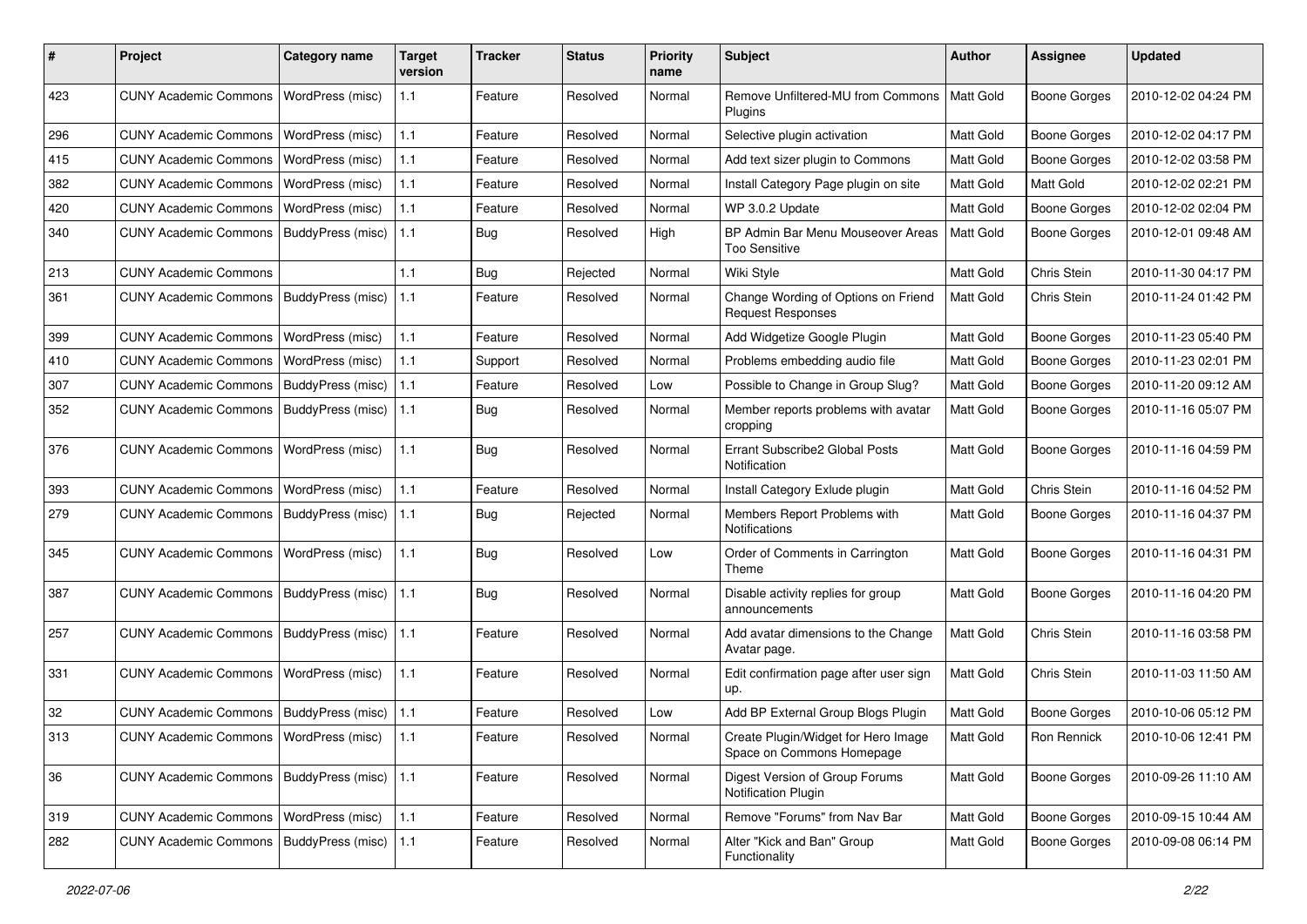| #   | Project                                           | Category name           | <b>Target</b><br>version | Tracker    | <b>Status</b> | <b>Priority</b><br>name | <b>Subject</b>                                                                                    | <b>Author</b>    | <b>Assignee</b>     | <b>Updated</b>      |
|-----|---------------------------------------------------|-------------------------|--------------------------|------------|---------------|-------------------------|---------------------------------------------------------------------------------------------------|------------------|---------------------|---------------------|
| 281 | <b>CUNY Academic Commons</b>                      | BuddyPress (misc)       | 1.1                      | Feature    | Resolved      | Low                     | Change "Kick and Ban" terminology in<br>Group Interface                                           | Matt Gold        | <b>Boone Gorges</b> | 2010-09-08 06:14 PM |
| 193 | <b>CUNY Academic Commons</b>                      | BuddyPress (misc)   1.1 |                          | Feature    | Rejected      | Low                     | Replace "Kick and Ban" terminology on<br>group member admin page with kinder,<br>gentler language | Matt Gold        | <b>Boone Gorges</b> | 2010-07-22 02:38 PM |
| 440 | <b>CUNY Academic Commons</b>                      | WordPress (misc)        | 1.1.1                    | Bug        | Resolved      | Normal                  | Conflict between Image Uploader and<br><b>CAC Featured Content Plugin</b>                         | <b>Matt Gold</b> | <b>CIC Michael</b>  | 2010-12-08 02:25 PM |
| 444 | <b>CUNY Academic Commons</b>                      | WordPress (misc)        | 1.1.1                    | Bug        | Resolved      | High                    | Hero Slides Not Showing Up in Firefox                                                             | Matt Gold        | Boone Gorges        | 2010-12-08 08:41 AM |
| 436 | <b>CUNY Academic Commons</b>                      | BuddyPress (misc)       | 1.1.1                    | <b>Bug</b> | Resolved      | Normal                  | Who's Online Widget                                                                               | Matt Gold        | Boone Gorges        | 2010-12-07 08:14 AM |
| 419 | <b>CUNY Academic Commons</b>                      | WordPress (misc)        | 1.1.1                    | <b>Bug</b> | Resolved      | Normal                  | <b>Blog/Blog Post Featured Content</b><br><b>Widget Errors</b>                                    | Matt Gold        | <b>CIC Michael</b>  | 2010-12-07 08:14 AM |
| 457 | <b>CUNY Academic Commons</b>                      | BuddyPress (misc)       | 1.1.2                    | Bug        | Resolved      | High                    | Unable to Upload Documents as<br>Forum Attachments                                                | Matt Gold        | <b>Boone Gorges</b> | 2010-12-10 06:56 PM |
| 458 | <b>CUNY Academic Commons</b>                      | BuddyPress (misc)       | 1.1.3                    | <b>Bug</b> | Resolved      | Normal                  | Notifications Not Received for Own<br>Messages                                                    | Matt Gold        | Boone Gorges        | 2010-12-13 08:28 PM |
| 476 | <b>CUNY Academic Commons</b>                      | WordPress (misc)        | 1.1.3                    | <b>Bug</b> | Resolved      | High                    | Limited Email Domains List Empty<br>After Site Upgrade                                            | Matt Gold        | Boone Gorges        | 2010-12-13 07:02 PM |
| 475 | <b>CUNY Academic Commons</b>                      | WordPress (misc)        | 1.1.4                    | Feature    | Rejected      | Normal                  | Move Critical Plugins to mu-plugins                                                               | Matt Gold        | <b>Boone Gorges</b> | 2010-12-18 08:56 PM |
| 489 | <b>CUNY Academic Commons</b>                      | WordPress (misc)        | 1.1.4                    | Feature    | Resolved      | Normal                  | Drag and Drop Ordering on Gallery<br>Post Plugin                                                  | Matt Gold        | Ron Rennick         | 2010-12-18 08:13 PM |
| 453 | <b>CUNY Academic Commons</b>                      | <b>WordPress (misc)</b> | 1.1.4                    | <b>Bug</b> | Rejected      | Normal                  | Error with Sidebar Manager of "The<br>Station" WooTheme                                           | Matt Gold        | Boone Gorges        | 2010-12-18 04:51 PM |
| 449 | <b>CUNY Academic Commons</b>                      | WordPress (misc)        | 1.1.4                    | <b>Bug</b> | Rejected      | Normal                  | WooThemes displaying category list in<br>nav                                                      | <b>Matt Gold</b> | Chris Stein         | 2010-12-16 02:03 PM |
| 486 | <b>CUNY Academic Commons</b>                      | BuddyPress (misc)       | 1.1.4                    | Feature    | Resolved      | Normal                  | Add "Post Topic" to Group Forum<br>pages                                                          | Matt Gold        | Boone Gorges        | 2010-12-16 11:13 AM |
| 482 | <b>CUNY Academic Commons</b>                      | WordPress (misc)        | 1.1.4                    | Bug        | Resolved      | Normal                  | BP Admin Bar Display Error                                                                        | Matt Gold        | <b>Boone Gorges</b> | 2010-12-16 08:45 AM |
| 276 | CUNY Academic Commons   Wiki                      |                         | 1.1.5                    | Feature    | Resolved      | Normal                  | Install PDF_Book extension for<br>MediaWiki                                                       | Matt Gold        | Boone Gorges        | 2010-12-20 10:59 AM |
| 496 | <b>CUNY Academic Commons</b>                      | WordPress (misc)        | 1.1.5                    | Feature    | Resolved      | Normal                  | Add wp-resume Plugin to Site                                                                      | Matt Gold        | Boone Gorges        | 2010-12-20 10:09 AM |
| 499 | <b>CUNY Academic Commons</b>                      | WordPress (misc)        | 1.1.6                    | Bug        | Resolved      | Normal                  | Help with Atahualpa Issues                                                                        | Matt Gold        | scott voth          | 2010-12-21 07:30 PM |
| 503 | CUNY Academic Commons   WordPress (misc)          |                         | 1.1.6                    | <b>Bug</b> | Resolved      | Normal                  | <b>Explore and Possibly Remove</b><br><b>WP-Cron Reminder</b>                                     | Matt Gold        | Boone Gorges        | 2010-12-21 11:55 AM |
| 507 | CUNY Academic Commons   BuddyPress (misc)   1.1.6 |                         |                          | <b>Bug</b> | Resolved      | High                    | Invite Anyone Rejects CUNY Email<br>Addresses                                                     | Matt Gold        | Boone Gorges        | 2010-12-21 11:26 AM |
| 509 | <b>CUNY Academic Commons</b>                      | WordPress (misc)        | 1.1.7                    | Bug        | Resolved      | Low                     | User reports problem with Google<br>Calendar widget                                               | Matt Gold        | <b>Boone Gorges</b> | 2011-01-04 06:17 PM |
| 513 | <b>CUNY Academic Commons</b>                      | WordPress (misc)        | 1.1.7                    | Feature    | Resolved      | Low                     | Plugin Request: Install meebo me                                                                  | Matt Gold        | Boone Gorges        | 2011-01-04 05:56 PM |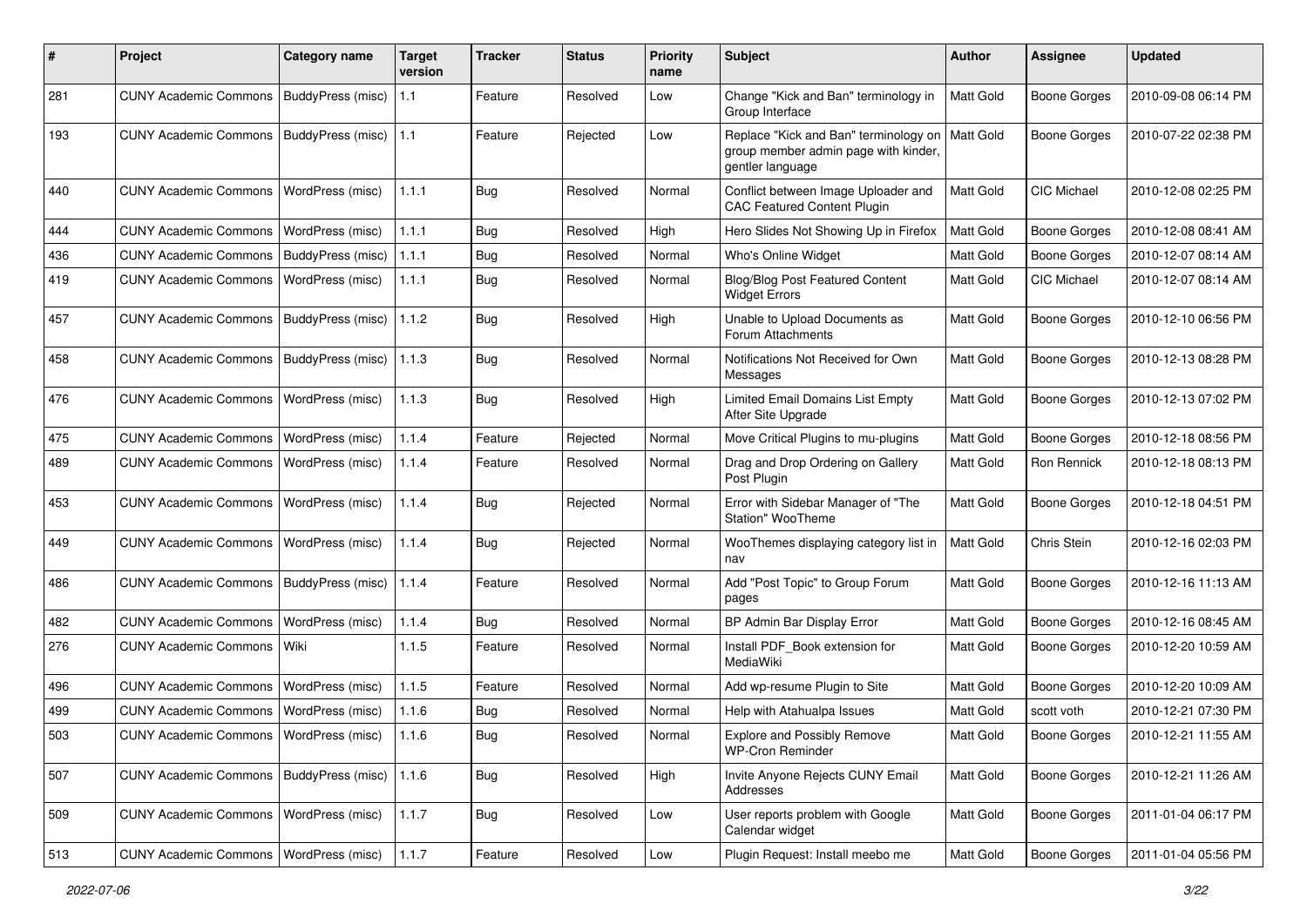| #   | Project                                  | <b>Category name</b>     | <b>Target</b><br>version | <b>Tracker</b> | <b>Status</b> | <b>Priority</b><br>name | Subject                                                                                         | <b>Author</b> | <b>Assignee</b>     | <b>Updated</b>      |
|-----|------------------------------------------|--------------------------|--------------------------|----------------|---------------|-------------------------|-------------------------------------------------------------------------------------------------|---------------|---------------------|---------------------|
| 531 | <b>CUNY Academic Commons</b>             | BuddyPress (misc)        | 1.1.7                    | <b>Bug</b>     | Resolved      | Low                     | Member reports problems with avatar<br>cropping                                                 | Matt Gold     | <b>Boone Gorges</b> | 2011-01-04 05:10 PM |
| 527 | <b>CUNY Academic Commons</b>             | BuddyPress (misc)        | 1.1.7                    | Bug            | Resolved      | Low                     | BP Admin Bar Doesn't Show up on<br>Cityscape Theme                                              | Matt Gold     | <b>Boone Gorges</b> | 2011-01-04 03:39 PM |
| 546 | <b>CUNY Academic Commons</b>             | BuddyPress (misc)        | 1.1.8                    | Bug            | Resolved      | Normal                  | Add Group/Group Blog Author Syncing<br>on an Automated Basis to the Group<br><b>Blog Plugin</b> | Matt Gold     | <b>Boone Gorges</b> | 2011-02-03 08:44 AM |
| 538 | <b>CUNY Academic Commons</b>             | BuddyPress (misc)        | 1.1.8                    | Bug            | Resolved      | Normal                  | News feed assigns incorrect trackback<br>origins                                                | Matt Gold     | <b>Boone Gorges</b> | 2011-02-02 11:22 AM |
| 540 | <b>CUNY Academic Commons</b>             | BuddyPress (misc)        | 1.1.8                    | Bug            | Resolved      | Normal                  | Long BP Group Doc Names Hide<br>Edit/Delete Options                                             | Matt Gold     | <b>Boone Gorges</b> | 2011-02-02 10:58 AM |
| 533 | <b>CUNY Academic Commons</b>             | BuddyPress (misc)        | 1.1.8                    | <b>Bug</b>     | Resolved      | Normal                  | Minor CSS issue on group page                                                                   | Matt Gold     | <b>Boone Gorges</b> | 2011-02-02 09:44 AM |
| 547 | <b>CUNY Academic Commons</b>             | WordPress (misc)         | 1.1.8                    | Feature        | Resolved      | Normal                  | Add new themes                                                                                  | Matt Gold     | Matt Gold           | 2011-01-27 01:52 PM |
| 545 | <b>CUNY Academic Commons</b>             | WordPress (misc)         | 1.1.8                    | Bug            | Resolved      | Normal                  | <b>Test Elegant Themes</b>                                                                      | Matt Gold     | Matt Gold           | 2011-01-25 01:41 AM |
| 544 | <b>CUNY Academic Commons</b>             | WordPress (misc)         | 1.1.8                    | Feature        | Resolved      | Normal                  | Add Elegant Themes themepack to<br>site                                                         | Matt Gold     | Matt Gold           | 2011-01-25 01:40 AM |
| 534 | <b>CUNY Academic Commons</b>             | WordPress (misc)         | 1.1.10                   | Feature        | Resolved      | Normal                  | Add an apple-touch-icon.pgn of the<br>CUNY Favicon.ico to the root directory<br>at 114x114      | Matt Gold     | <b>Matt Gold</b>    | 2011-03-08 07:34 AM |
| 612 | <b>CUNY Academic Commons</b>             | <b>BuddyPress (misc)</b> | 1.1.10                   | Bug            | Resolved      | Normal                  | Member reports trouble uploading<br>documents to groups                                         | Matt Gold     | <b>Boone Gorges</b> | 2011-03-07 10:12 PM |
| 614 | <b>CUNY Academic Commons</b>             | <b>BuddyPress (misc)</b> | 1.1.10                   | Bug            | Rejected      | Low                     | Log out button on BP Admin bar<br>covers logo                                                   | Matt Gold     | <b>Boone Gorges</b> | 2011-03-04 05:58 PM |
| 613 | <b>CUNY Academic Commons</b>             | BuddyPress (misc)        | 1.1.10                   | Bug            | Resolved      | Normal                  | Member reports group blog / group<br>member syncing                                             | Matt Gold     | <b>Boone Gorges</b> | 2011-03-03 09:26 AM |
| 553 | <b>CUNY Academic Commons</b>             | WordPress (misc)         | 1.1.10                   | Bug            | Rejected      | Normal                  | Wonky Hero Slide Overlays                                                                       | Matt Gold     | <b>Boone Gorges</b> | 2011-02-28 05:44 PM |
| 606 | <b>CUNY Academic Commons</b>             | BuddyPress (misc)        | 1.1.10                   | Bug            | Rejected      | Low                     | Avatars don't show up in list of<br>members on group invite tool                                | Matt Gold     | <b>Boone Gorges</b> | 2011-02-24 11:47 PM |
| 605 | <b>CUNY Academic Commons</b>             | BuddyPress (misc)        | 1.1.10                   | Bug            | Rejected      | Normal                  | Member search on Group Invite Page<br>Not Working                                               | Matt Gold     | <b>Boone Gorges</b> | 2011-02-24 11:41 PM |
| 567 | <b>CUNY Academic Commons</b>             | WordPress (misc)         | 1.1.10                   | Feature        | Resolved      | Normal                  | Add WPFolio and Bibliotype Themes                                                               | Matt Gold     | Matt Gold           | 2011-02-21 04:16 PM |
| 564 | <b>CUNY Academic Commons</b>             | WordPress (misc)         | 1.1.10                   | Feature        | Rejected      | Normal                  | Email Subscription Plugin for<br>WordPress blogs                                                | Matt Gold     | Boone Gorges        | 2011-02-18 12:04 AM |
| 574 | <b>CUNY Academic Commons</b>             | BuddyPress (misc)        | 1.1.10                   | Bug            | Resolved      | High                    | Members unable to read documents<br>posted to groups                                            | Matt Gold     | <b>Boone Gorges</b> | 2011-02-10 03:01 PM |
| 568 | <b>CUNY Academic Commons</b>             | BuddyPress (misc) 1.1.10 |                          | <b>Bug</b>     | Resolved      | High                    | Member reports trouble uploading<br>documents to groups                                         | Matt Gold     | Boone Gorges        | 2011-02-10 02:33 PM |
| 566 | CUNY Academic Commons   WordPress (misc) |                          | 1.1.10                   | Feature        | Resolved      | Normal                  | Add The Morning After Theme                                                                     | Matt Gold     | Matt Gold           | 2011-02-06 11:40 PM |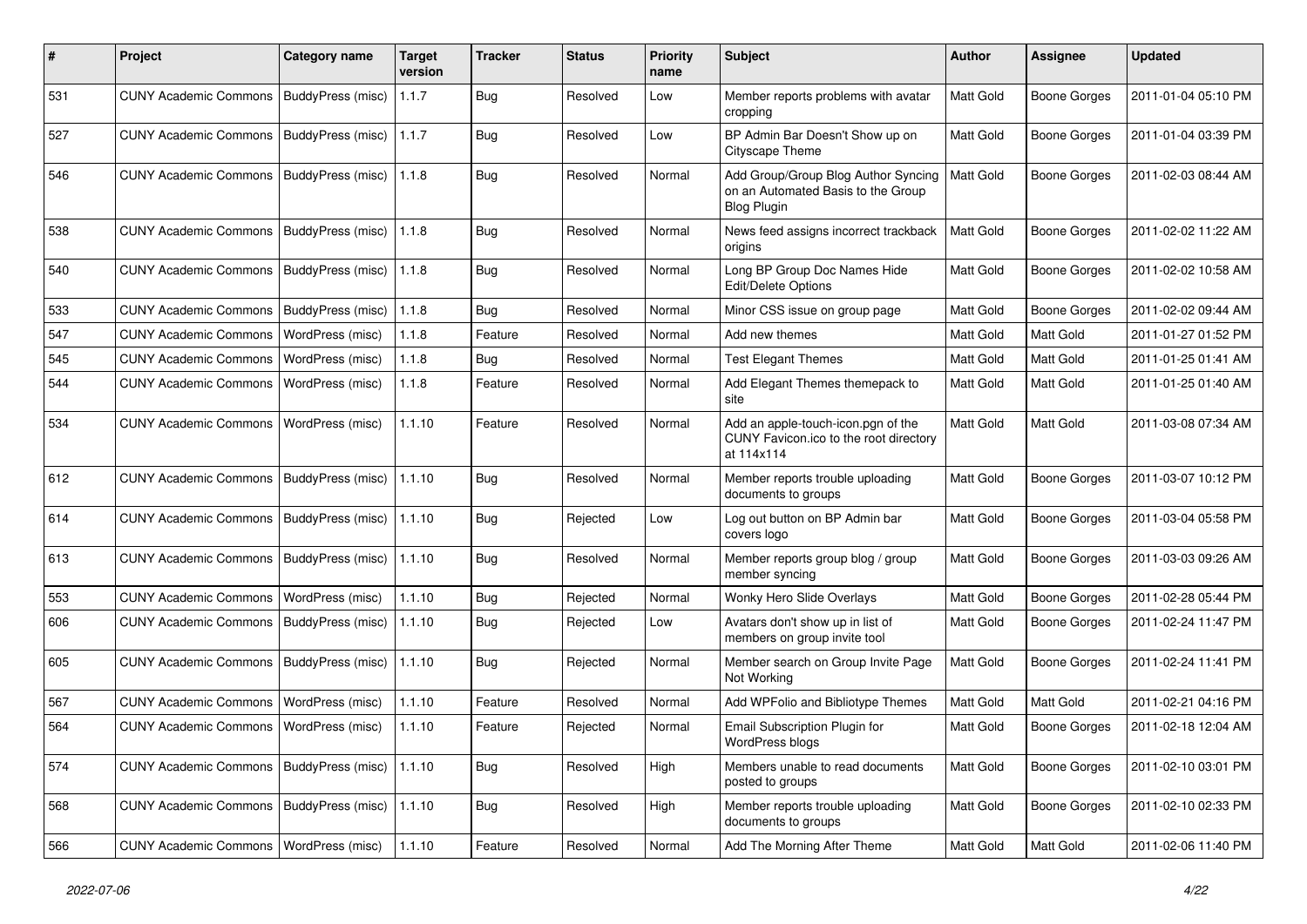| #   | Project                                         | Category name     | <b>Target</b><br>version | <b>Tracker</b> | <b>Status</b> | <b>Priority</b><br>name | <b>Subject</b>                                                                                     | Author           | <b>Assignee</b>     | <b>Updated</b>      |
|-----|-------------------------------------------------|-------------------|--------------------------|----------------|---------------|-------------------------|----------------------------------------------------------------------------------------------------|------------------|---------------------|---------------------|
| 639 | <b>CUNY Academic Commons</b>                    | WordPress (misc)  | 1.1.11                   | Feature        | Resolved      | Low                     | Consider WP Comment Remix Plugin                                                                   | Matt Gold        | <b>Boone Gorges</b> | 2011-03-17 05:43 PM |
| 638 | <b>CUNY Academic Commons</b>                    | BuddyPress (misc) | 1.1.11                   | Bug            | Resolved      | Normal                  | Email Notifications Include Odd<br>Characters                                                      | Matt Gold        | <b>Boone Gorges</b> | 2011-03-16 11:06 AM |
| 627 | CUNY Academic Commons   BuddyPress (misc)       |                   | 1.2                      | Feature        | Resolved      | Normal                  | Add LaTeX support for BP Group<br>Forums                                                           | Matt Gold        | <b>Boone Gorges</b> | 2011-05-09 05:21 PM |
| 661 | <b>CUNY Academic Commons</b>                    | BuddyPress (misc) | 1.2                      | Bug            | Resolved      | Low                     | HTML Special Characters Appear in<br><b>Email Notification Text</b>                                | Matt Gold        | Raymond Hoh         | 2011-05-04 08:55 AM |
| 425 | <b>CUNY Academic Commons</b>                    | WordPress (misc)  | 1.2                      | Feature        | Resolved      | Normal                  | Edit "Not Found" text on new blogs                                                                 | Matt Gold        | Raymond Hoh         | 2011-04-26 08:16 AM |
| 699 | <b>CUNY Academic Commons</b>                    | WordPress (misc)  | 1.2                      | Feature        | Resolved      | Normal                  | Add BTCNew Plugin to the Commons                                                                   | Matt Gold        | Raymond Hoh         | 2011-04-24 04:15 PM |
| 526 | <b>CUNY Academic Commons</b>                    | WordPress (misc)  | $1.2$                    | Bug            | Resolved      | Low                     | Next/Previous Links Don't Appear on<br>All Hero Slides                                             | Matt Gold        | Raymond Hoh         | 2011-04-22 03:56 AM |
| 640 | <b>CUNY Academic Commons</b>                    | WordPress (misc)  | $1.2$                    | Feature        | Resolved      | Normal                  | Add Clean Home Theme to Site                                                                       | Matt Gold        | Matt Gold           | 2011-04-20 06:55 PM |
| 595 | <b>CUNY Academic Commons</b>                    | Upgrades          | $1.2$                    | Feature        | Resolved      | Normal                  | Formalize Browser/OS Testing<br>procedures                                                         | Matt Gold        | Boone Gorges        | 2011-04-20 06:40 PM |
| 656 | CUNY Academic Commons   BuddyPress (misc)       |                   | 1.2                      | Bug            | Resolved      | Low                     | <b>Conflicting Email Subscription</b><br>Messages                                                  | Matt Gold        | Boone Gorges        | 2011-04-10 10:10 PM |
| 660 | CUNY Academic Commons   BuddyPress (misc)       |                   | 1.2                      | Bug            | Resolved      | Low                     | HTML Markup appears in activity<br>comment                                                         | Matt Gold        | Boone Gorges        | 2011-04-04 02:39 PM |
| 647 | <b>CUNY Academic Commons</b>                    | WordPress (misc)  | 1.2                      | Feature        | Resolved      | Normal                  | <b>Add Antisnews Theme</b>                                                                         | Matt Gold        | <b>Boone Gorges</b> | 2011-03-26 07:58 PM |
| 646 | <b>CUNY Academic Commons</b>                    | BuddyPress (misc) | 1.2                      | Bug            | Resolved      | Low                     | Change Error Message Non Logged-In<br>Users See When Authorized Page is<br>Requested Without Login | <b>Matt Gold</b> | Boone Gorges        | 2011-03-22 10:28 AM |
| 629 | CUNY Academic Commons   BuddyPress (misc)       |                   | 1.2                      | Feature        | Resolved      | Normal                  | Create Required Profile Field to Define<br><b>User Status</b>                                      | Matt Gold        | Matt Gold           | 2011-03-17 06:34 PM |
| 501 | <b>CUNY Academic Commons</b>                    | WordPress (misc)  | 1.2                      | Feature        | Resolved      | Normal                  | Install WP Site Template Plugin                                                                    | Matt Gold        | <b>Boone Gorges</b> | 2011-03-16 03:31 PM |
| 492 | <b>CUNY Academic Commons</b>                    | WordPress (misc)  | 1.2                      | Feature        | Resolved      | Normal                  | Upgrade CommentPress to latest<br>edition                                                          | Matt Gold        | Boone Gorges        | 2011-03-08 09:23 PM |
| 348 | <b>CUNY Academic Commons</b>                    | BuddyPress (misc) | 1.2                      | Feature        | Resolved      | Normal                  | Create status marker to show which<br>invited group members have already<br>received group invites | <b>Matt Gold</b> | Boone Gorges        | 2011-03-08 09:08 PM |
| 349 | <b>CUNY Academic Commons</b>                    | BuddyPress (misc) | 1.2                      | Feature        | Resolved      | Normal                  | Add explanatory note to Group Send<br><b>Invites Page</b>                                          | <b>Matt Gold</b> | <b>Boone Gorges</b> | 2011-03-08 08:44 PM |
| 623 | CUNY Academic Commons   BuddyPress (misc)   1.2 |                   |                          | Feature        | Resolved      | Normal                  | <b>BuddyPress Docs: Move</b><br>Paste-from-Word Icon Into Top Row of<br>Tiny-MCE icons             | Matt Gold        | Boone Gorges        | 2011-02-28 06:33 PM |
| 510 | CUNY Academic Commons   BuddyPress (misc)       |                   | $\vert$ 1.2              | Feature        | Resolved      | Normal                  | Change group slug placement on<br>group admin menu                                                 | Matt Gold        | Boone Gorges        | 2011-02-21 04:51 PM |
| 362 | CUNY Academic Commons   BuddyPress (misc)   1.2 |                   |                          | Feature        | Resolved      | Low                     | Require Confirmation on Leaving a<br>Group                                                         | Matt Gold        | Boone Gorges        | 2011-02-21 02:51 PM |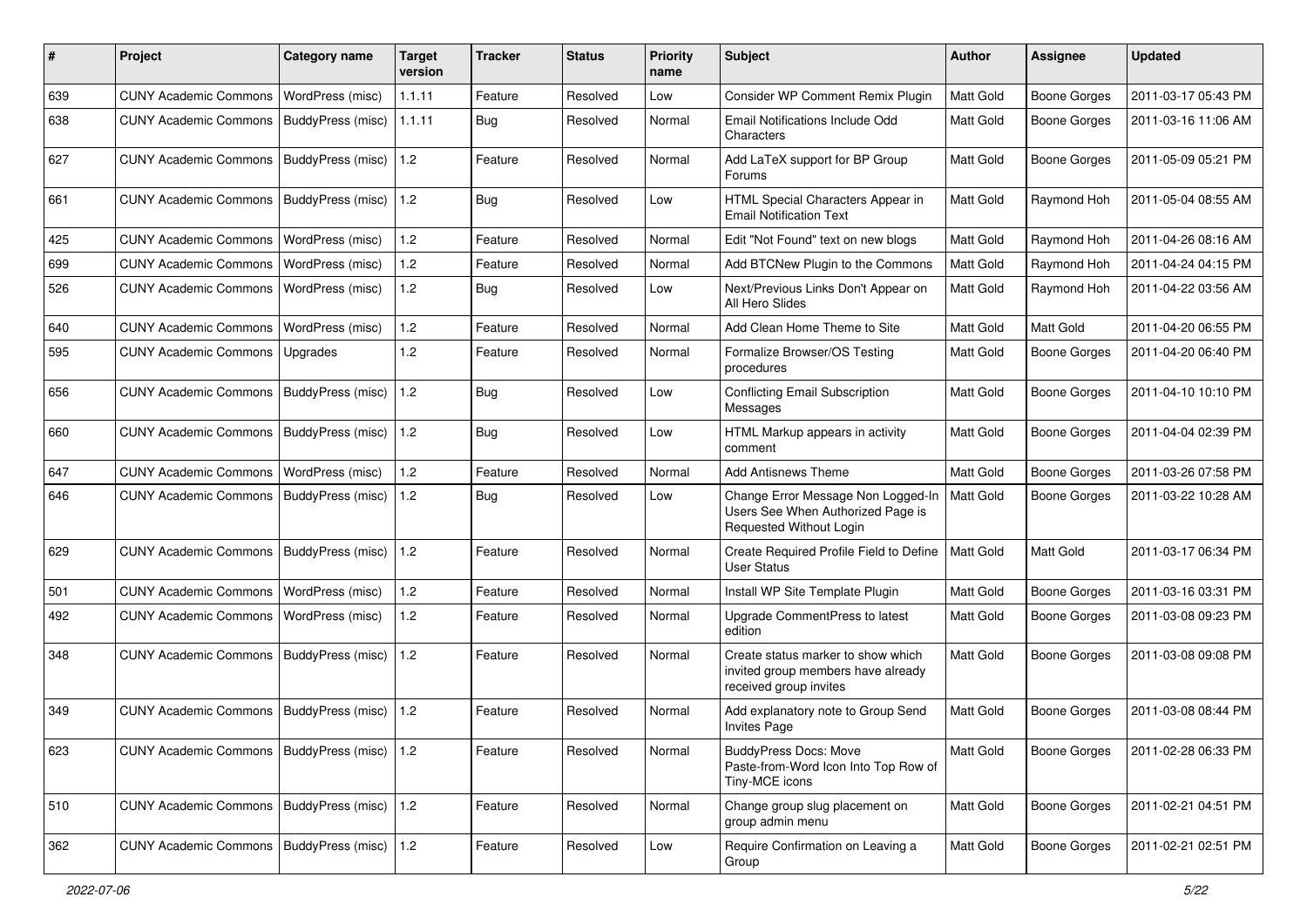| #   | Project                                   | Category name     | Target<br>version | <b>Tracker</b> | <b>Status</b> | <b>Priority</b><br>name | <b>Subject</b>                                                                    | <b>Author</b> | <b>Assignee</b>     | <b>Updated</b>      |
|-----|-------------------------------------------|-------------------|-------------------|----------------|---------------|-------------------------|-----------------------------------------------------------------------------------|---------------|---------------------|---------------------|
| 378 | <b>CUNY Academic Commons</b>              | WordPress (misc)  | 1.2               | Bug            | Duplicate     | Normal                  | New blog post notification by email for<br>private blogs                          | Matt Gold     | Boone Gorges        | 2011-02-18 01:46 PM |
| 539 | <b>CUNY Academic Commons</b>              | BuddyPress (misc) | 1.2               | Feature        | Rejected      | Normal                  | Allow document category names to be<br>edited                                     | Matt Gold     | <b>Boone Gorges</b> | 2011-01-24 12:52 PM |
| 427 | <b>CUNY Academic Commons</b>              | WordPress (misc)  | 1.2               | Feature        | Resolved      | Normal                  | Remove Ability to Post Status Updates<br>from Edit Profile Page                   | Matt Gold     | <b>Boone Gorges</b> | 2010-12-22 12:16 PM |
| 428 | <b>CUNY Academic Commons</b>              | BuddyPress (misc) | 1.2               | Feature        | Resolved      | Normal                  | Consider adding Log Out button to BP<br>Admin Bar                                 | Matt Gold     | <b>Boone Gorges</b> | 2010-12-22 12:12 PM |
| 350 | <b>CUNY Academic Commons</b>              | BuddyPress (misc) | 1.2               | Feature        | Resolved      | Normal                  | Move "Send Invites" Button                                                        | Matt Gold     | <b>Boone Gorges</b> | 2010-12-20 11:29 AM |
| 628 | <b>CUNY Academic Commons</b>              | Wiki              | 1.2.1             | Bug            | Resolved      | Normal                  | LaTeX support for MediaWiki                                                       | Matt Gold     | <b>Boone Gorges</b> | 2011-05-11 09:50 PM |
| 724 | <b>CUNY Academic Commons</b>              | BuddyPress (misc) | 1.2.1             | <b>Bug</b>     | Rejected      | Normal                  | Word Limit on Email Notifications of<br>Forum Posts?                              | Matt Gold     | <b>Boone Gorges</b> | 2011-05-11 12:04 PM |
| 657 | <b>CUNY Academic Commons</b>              | WordPress (misc)  | 1.2.1             | <b>Bug</b>     | Resolved      | Normal                  | Problems with WordPress Wiki Plugin                                               | Matt Gold     | <b>Boone Gorges</b> | 2011-05-11 11:29 AM |
| 710 | <b>CUNY Academic Commons</b>              | WordPress (misc)  | 1.2.1             | Bug            | Resolved      | Normal                  | Flickr Photo Album Plugin Doesn't<br>Activate                                     | Matt Gold     | <b>Boone Gorges</b> | 2011-05-08 04:56 PM |
| 706 | <b>CUNY Academic Commons</b>              | WordPress (misc)  | 1.2.1             | Feature        | Resolved      | Normal                  | Random Header Image                                                               | Matt Gold     | <b>Boone Gorges</b> | 2011-05-04 01:26 PM |
| 704 | <b>CUNY Academic Commons</b>              | WordPress (misc)  | 1.2.1             | Feature        | Resolved      | Normal                  | Plugin Request: Widget that displays<br>randomized images and captions            | Matt Gold     | <b>Boone Gorges</b> | 2011-05-04 11:22 AM |
| 707 | <b>CUNY Academic Commons</b>              | WordPress (misc)  | 1.2.1             | Feature        | Resolved      | Normal                  | Simple Site Visit Counter Plugin for<br>Blogs                                     | Matt Gold     | <b>Boone Gorges</b> | 2011-05-04 11:13 AM |
| 711 | <b>CUNY Academic Commons</b>              | WordPress (misc)  | 1.2.1             | Feature        | Resolved      | Normal                  | Add Twitter Blackbird Pie Plugin                                                  | Matt Gold     | <b>Boone Gorges</b> | 2011-05-04 10:17 AM |
| 731 | <b>CUNY Academic Commons</b>              | BuddyPress (misc) | 1.2.1             | Bug            | Resolved      | Normal                  | Member reports a problem posting to a<br>private group                            | Matt Gold     | <b>Boone Gorges</b> | 2011-05-03 07:10 PM |
| 727 | <b>CUNY Academic Commons</b>              | WordPress (misc)  | 1.2.1             | Bug            | Resolved      | Normal                  | Add The Erudite Theme                                                             | Matt Gold     | Raymond Hoh         | 2011-05-01 05:02 AM |
| 709 | <b>CUNY Academic Commons</b>              | WordPress (misc)  | 1.2.1             | Feature        | Rejected      | Low                     | Add Inspiration Theme to Site                                                     | Matt Gold     | <b>Boone Gorges</b> | 2011-04-28 08:15 PM |
| 705 | <b>CUNY Academic Commons</b>              | WordPress (misc)  | 1.2.1             | Feature        | Resolved      | Normal                  | A way to mass upload files?                                                       | Matt Gold     | <b>Boone Gorges</b> | 2011-04-27 12:04 AM |
| 778 | <b>CUNY Academic Commons</b>              | BuddyPress (misc) | 1.2.2             | Bug            | Resolved      | Normal                  | Private BP Docs Comment Notification<br>in RSS Feed                               | Matt Gold     | <b>Boone Gorges</b> | 2011-06-02 09:29 AM |
| 775 | <b>CUNY Academic Commons</b>              | WordPress (misc)  | 1.2.2             | Bug            | Rejected      | Normal                  | Hit Counter Plugin Problem                                                        | Matt Gold     | <b>Boone Gorges</b> | 2011-05-28 08:42 AM |
| 782 | CUNY Academic Commons   BuddyPress (misc) |                   | 1.2.3             | Feature        | Resolved      | Normal                  | Add Captcha Plugin                                                                | Matt Gold     | <b>Boone Gorges</b> | 2011-06-06 10:37 AM |
| 786 | CUNY Academic Commons   WordPress (misc)  |                   | 1.2.3             | Bug            | Resolved      | Normal                  | Hero Image Slider Overlay Display on<br>IE                                        | Matt Gold     | Boone Gorges        | 2011-06-06 09:51 AM |
| 789 | CUNY Academic Commons   WordPress (misc)  |                   | 1.2.3             | Bug            | Resolved      | Normal                  | Remove Sitemeter from Footer                                                      | Matt Gold     | <b>Boone Gorges</b> | 2011-06-06 09:41 AM |
| 747 | <b>CUNY Academic Commons</b>              | WordPress (misc)  | 1.2.3             | Feature        | Resolved      | Normal                  | Find rich-stats plugin for WordPress                                              | Matt Gold     | Boone Gorges        | 2011-06-02 09:19 AM |
| 763 | CUNY Academic Commons   BuddyPress (misc) |                   | 1.2.3             | Bug            | Resolved      | Low                     | Resaving BP Docs Preferences on<br>Same Setting Produces Unclear Error<br>Message | Matt Gold     | <b>Boone Gorges</b> | 2011-06-02 09:19 AM |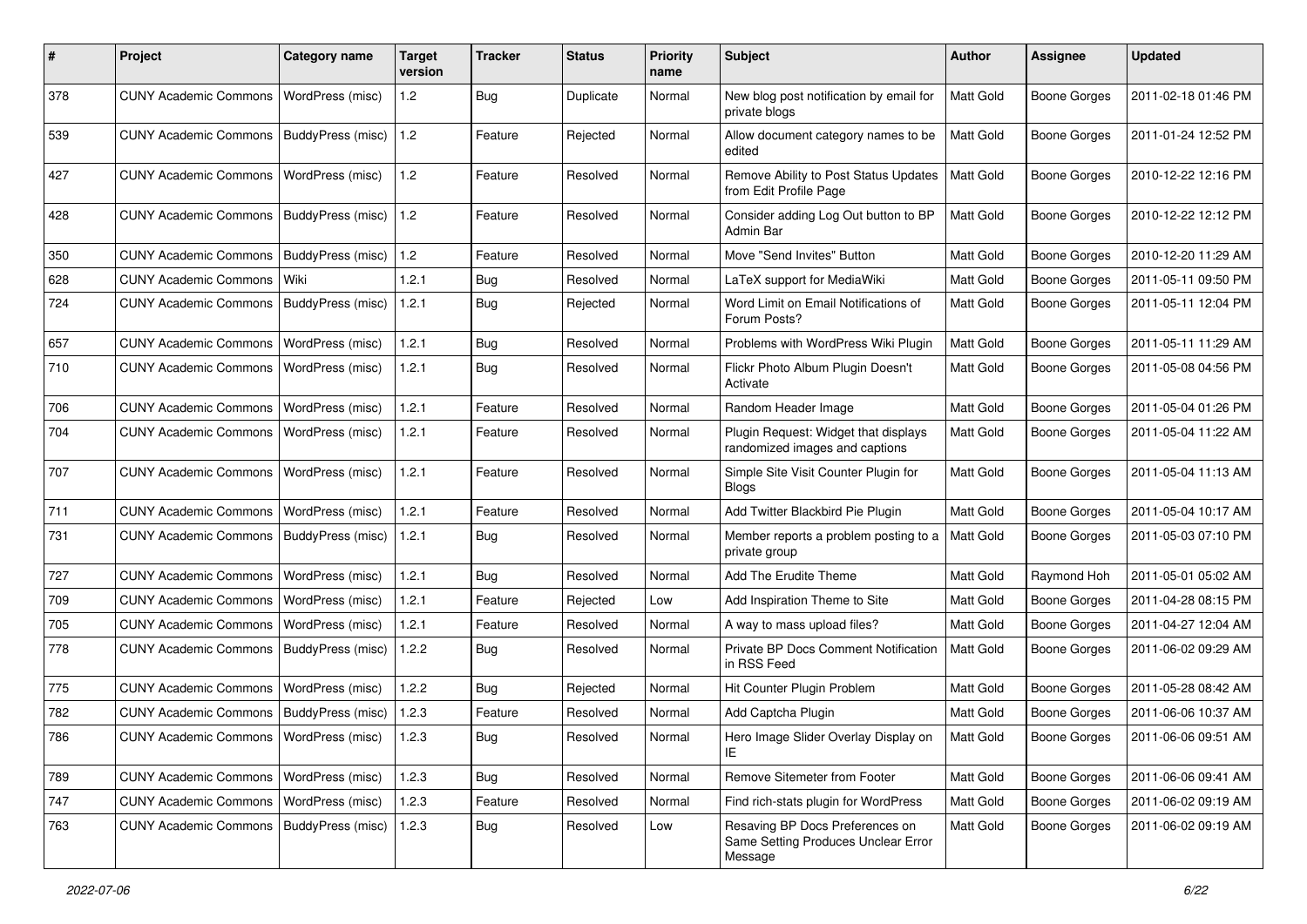| $\#$ | Project                                   | Category name     | <b>Target</b><br>version | <b>Tracker</b> | <b>Status</b> | Priority<br>name | <b>Subject</b>                                                             | <b>Author</b>    | <b>Assignee</b>     | <b>Updated</b>      |
|------|-------------------------------------------|-------------------|--------------------------|----------------|---------------|------------------|----------------------------------------------------------------------------|------------------|---------------------|---------------------|
| 810  | <b>CUNY Academic Commons</b>              | BuddyPress (misc) | 1.2.4                    | Bug            | Resolved      | Normal           | Can't see all blogs in "My Blogs"                                          | <b>Matt Gold</b> | <b>Boone Gorges</b> | 2011-07-12 10:51 PM |
| 809  | <b>CUNY Academic Commons</b>              | WordPress (misc)  | 1.2.4                    | <b>Bug</b>     | Resolved      | Low              | Extra padding on bottom of footer                                          | <b>Matt Gold</b> | Boone Gorges        | 2011-07-12 03:23 PM |
| 905  | <b>CUNY Academic Commons</b>              | BuddyPress (misc) | 1.2.4                    | <b>Bug</b>     | Resolved      | Low              | <b>BP Docs Authentication Issue</b>                                        | Matt Gold        | Boone Gorges        | 2011-07-12 01:39 PM |
| 950  | <b>CUNY Academic Commons</b>              | BuddyPress (misc) | 1.2.4                    | Bug            | Rejected      | Normal           | Spam/Moderation Issue                                                      | <b>Matt Gold</b> | Boone Gorges        | 2011-07-11 09:15 AM |
| 842  | <b>CUNY Academic Commons</b>              | WordPress (misc)  | 1.2.4                    | Bug            | Resolved      | Normal           | Problems adding a user to a blog                                           | Matt Gold        | Boone Gorges        | 2011-07-08 01:34 PM |
| 908  | <b>CUNY Academic Commons</b>              | BuddyPress (misc) | 1.2.4                    | Bug            | Resolved      | Normal           | Free a BP Doc from Locked Status                                           | <b>Matt Gold</b> | Boone Gorges        | 2011-07-02 11:15 PM |
| 856  | <b>CUNY Academic Commons</b>              | BuddyPress (misc) | 1.2.4                    | <b>Bug</b>     | Resolved      | Low              | Text-alignment issue on group                                              | Matt Gold        | Raymond Hoh         | 2011-06-22 10:02 PM |
| 806  | <b>CUNY Academic Commons</b>              | BuddyPress (misc) | 1.2.4                    | Bug            | Resolved      | Normal           | BP Docs Notification Throttling Issues                                     | <b>Matt Gold</b> | Boone Gorges        | 2011-06-08 12:17 PM |
| 796  | <b>CUNY Academic Commons</b>              | Wiki              | 1.2.4                    | Bug            | Resolved      | Normal           | BP Admin Bar Header Margin                                                 | Matt Gold        | Raymond Hoh         | 2011-06-07 02:37 PM |
| 783  | <b>CUNY Academic Commons</b>              | BuddyPress (misc) | 1.2.4                    | Bug            | Resolved      | Normal           | Broken Avatar Images                                                       | <b>Matt Gold</b> | Boone Gorges        | 2011-06-06 02:49 PM |
| 773  | <b>CUNY Academic Commons</b>              | WordPress (misc)  | 1.2.4.2                  | Feature        | Resolved      | Low              | Adjust Featured Content Widget<br>Default Images                           | <b>Matt Gold</b> | Boone Gorges        | 2011-11-02 01:44 AM |
| 1104 | <b>CUNY Academic Commons</b>              | WordPress (misc)  | 1.2.4.2                  | Bug            | Resolved      | Normal           | Remove WordPress Counter Plugin                                            | Matt Gold        | Boone Gorges        | 2011-10-31 11:00 AM |
| 1325 | <b>CUNY Academic Commons</b>              | WordPress (misc)  | 1.2.5                    | Feature        | Resolved      | Normal           | Remove hard-coded copyright notice<br>from WooThemes                       | <b>Matt Gold</b> | Boone Gorges        | 2011-11-15 08:49 AM |
| 1178 | <b>CUNY Academic Commons</b>              | WordPress (misc)  | 1.2.5                    | Feature        | Resolved      | Normal           | Add "Chunk" Theme to the Commons                                           | Matt Gold        | <b>Boone Gorges</b> | 2011-11-14 08:25 PM |
| 1188 | <b>CUNY Academic Commons</b>              | WordPress (misc)  | 1.2.5                    | Feature        | Resolved      | Normal           | Add Text Expander Plugin                                                   | Matt Gold        | Boone Gorges        | 2011-11-14 08:21 PM |
| 1144 | <b>CUNY Academic Commons</b>              | WordPress (misc)  | 1.2.5                    | Feature        | Resolved      | Normal           | Install Brunelleschi Theme                                                 | Matt Gold        | Matt Gold           | 2011-11-14 08:16 PM |
| 1069 | <b>CUNY Academic Commons</b>              | WordPress (misc)  | 1.2.5                    | Feature        | Resolved      | Normal           | Install ThreatToCreativity Theme                                           | <b>Matt Gold</b> | Matt Gold           | 2011-11-14 08:14 PM |
| 1130 | <b>CUNY Academic Commons</b>              | WordPress (misc)  | 1.2.5                    | Feature        | Resolved      | Normal           | <b>Add PressWork Theme</b>                                                 | <b>Matt Gold</b> | Boone Gorges        | 2011-11-14 08:11 PM |
| 1324 | <b>CUNY Academic Commons</b>              | WordPress (misc)  | 1.2.5                    | Feature        | Resolved      | Normal           | Change link on main nav bar for "Help"                                     | <b>Matt Gold</b> | Boone Gorges        | 2011-11-04 12:08 PM |
| 1321 | <b>CUNY Academic Commons</b>              | BuddyPress (misc) | 1.2.5                    | Bug            | Duplicate     | Normal           | BP Doc Comment Doesn't Show Up on<br>Doc (but does appear in group stream) | Matt Gold        | Boone Gorges        | 2011-11-04 08:04 AM |
| 1162 | <b>CUNY Academic Commons</b>              | BuddyPress (misc) | 1.2.5                    | Feature        | Resolved      | Normal           | Organization of "My Blogs" Dropdown<br>on Nav Bar                          | <b>Matt Gold</b> | Boone Gorges        | 2011-09-14 01:24 AM |
| 1117 | <b>CUNY Academic Commons</b>              | BuddyPress (misc) | 1.2.5                    | Bug            | Resolved      | Normal           | Character Display Error in Feed                                            | Matt Gold        | Boone Gorges        | 2011-09-12 06:29 PM |
| 1093 | <b>CUNY Academic Commons</b>              | WordPress (misc)  | 1.2.5                    | Feature        | Resolved      | Normal           | Add WP-Syntax Evolved Plugin                                               | <b>Matt Gold</b> | Boone Gorges        | 2011-09-12 06:13 PM |
| 1074 | <b>CUNY Academic Commons</b>              | WordPress (misc)  | 1.2.5                    | Feature        | Resolved      | Normal           | Add Facebook Page Photo Gallery<br>plugin                                  | <b>Matt Gold</b> | Boone Gorges        | 2011-09-12 06:11 PM |
| 1075 | <b>CUNY Academic Commons</b>              | WordPress (misc)  | 1.2.5                    | Feature        | Resolved      | Normal           | Add Spam Free WordPress plugin                                             | Matt Gold        | Boone Gorges        | 2011-09-12 06:08 PM |
| 1073 | <b>CUNY Academic Commons</b>              | WordPress (misc)  | 1.2.5                    | Feature        | Resolved      | Normal           | Add Google Plus One Plugin                                                 | <b>Matt Gold</b> | Boone Gorges        | 2011-09-12 06:06 PM |
| 1145 | <b>CUNY Academic Commons</b>              | BuddyPress (misc) | 1.2.5                    | Bug            | Resolved      | Low              | Alert Box on Group Join                                                    | <b>Matt Gold</b> | Boone Gorges        | 2011-09-12 05:56 PM |
| 1143 | CUNY Academic Commons   BuddyPress (misc) |                   | 1.2.5                    | Bug            | Resolved      | Normal           | Notifications of Old Posts                                                 | Matt Gold        |                     | 2011-08-30 09:56 PM |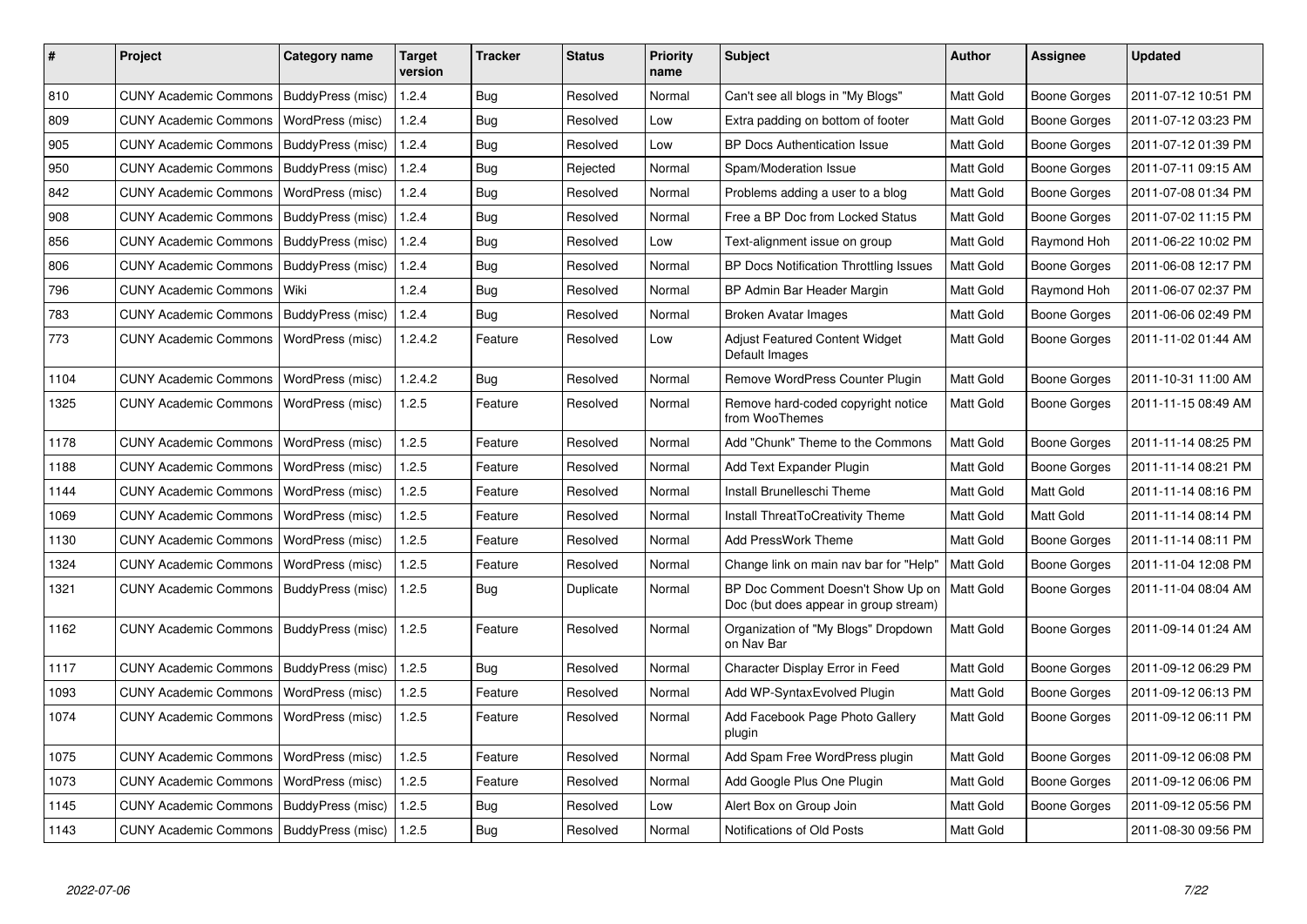| #    | Project                                   | Category name     | <b>Target</b><br>version | <b>Tracker</b> | <b>Status</b> | <b>Priority</b><br>name | <b>Subject</b>                                                                    | <b>Author</b>    | <b>Assignee</b> | <b>Updated</b>      |
|------|-------------------------------------------|-------------------|--------------------------|----------------|---------------|-------------------------|-----------------------------------------------------------------------------------|------------------|-----------------|---------------------|
| 735  | CUNY Academic Commons   BuddyPress (misc) |                   | 1.2.5                    | Feature        | Resolved      | Normal                  | BP Docs - Include Check-Box to Avoid<br><b>Email Notifications of Minor Edits</b> | <b>Matt Gold</b> | Boone Gorges    | 2011-07-24 11:34 AM |
| 1067 | CUNY Academic Commons   WordPress (misc)  |                   | 1.2.5                    | <b>Bug</b>     | Rejected      | Normal                  | Install Disable Trackbacks                                                        | Matt Gold        | Boone Gorges    | 2011-07-22 12:05 AM |
| 1068 | <b>CUNY Academic Commons</b>              | WordPress (misc)  | 1.2.5                    | Bug            | Rejected      | High                    | Notification of Update in a Private<br>Group Shows up in Public Feed              | Matt Gold        | Boone Gorges    | 2011-07-21 11:27 PM |
| 993  | <b>CUNY Academic Commons</b>              | BuddyPress (misc) | 1.2.5                    | Bug            | Resolved      | Low                     | <b>BP Docs Notification Issue</b>                                                 | Matt Gold        | Boone Gorges    | 2011-07-20 12:10 AM |
| 992  | <b>CUNY Academic Commons</b>              | BuddyPress (misc) | 1.2.5                    | Bug            | Resolved      | Normal                  | BP Docs comments show up on WP<br>Dashboard                                       | <b>Matt Gold</b> | Boone Gorges    | 2011-07-19 02:17 PM |
| 991  | <b>CUNY Academic Commons</b>              | WordPress (misc)  | 1.2.5                    | <b>Bug</b>     | Resolved      | Normal                  | <b>Update FeedWordPress</b>                                                       | <b>Matt Gold</b> | Boone Gorges    | 2011-07-19 11:37 AM |
| 1371 | <b>CUNY Academic Commons</b>              | WordPress (misc)  | 1.2.6                    | Support        | Resolved      | Normal                  | Not allowed to create accounts for<br>Non-CUNY Members                            | <b>Matt Gold</b> | Boone Gorges    | 2011-11-21 02:49 PM |
| 1400 | <b>CUNY Academic Commons</b>              | BuddyPress (misc) | 1.2.7                    | Bug            | Resolved      | Normal                  | Firefox Login Caching Issue                                                       | Matt Gold        | Boone Gorges    | 2011-12-06 05:53 PM |
| 1380 | <b>CUNY Academic Commons</b>              | WordPress (misc)  | 1.2.7                    | Bug            | Resolved      | Low                     | Page background color not set lon<br>login page                                   | Matt Gold        | Boone Gorges    | 2011-11-28 07:44 PM |
| 1329 | <b>CUNY Academic Commons</b>              | WordPress (misc)  | 1.3                      | Feature        | Resolved      | Normal                  | Create Plugin to Make it Easier to Add<br>Users to a Blog                         | Matt Gold        | Boone Gorges    | 2011-12-15 08:43 AM |
| 1437 | <b>CUNY Academic Commons</b>              | WordPress (misc)  | 1.3                      | Feature        | Resolved      | Normal                  | Add FD Footnotes Plugin                                                           | <b>Matt Gold</b> | Boone Gorges    | 2011-12-14 01:00 PM |
| 1419 | <b>CUNY Academic Commons</b>              | Wiki              | 1.3                      | Bug            | Rejected      | Normal                  | Ajax autosuggest on wiki tags not<br>working                                      | Matt Gold        | Boone Gorges    | 2011-12-12 03:51 PM |
| 1418 | <b>CUNY Academic Commons</b>              | Wiki              | 1.3                      | <b>Bug</b>     | Resolved      | High                    | Don't see BP Admin Bar on cdev Wiki<br>page                                       | Matt Gold        | Boone Gorges    | 2011-12-09 08:58 AM |
| 1394 | CUNY Academic Commons   BuddyPress (misc) |                   | 1.3                      | Feature        | Rejected      | Normal                  | Update Filters to include new BP<br>Profile roles                                 | <b>Matt Gold</b> | Boone Gorges    | 2011-12-09 07:11 AM |
| 1412 | <b>CUNY Academic Commons</b>              | BuddyPress (misc) | 1.3                      | Bug            | Resolved      | Normal                  | Alter text on pop-up message about<br>role field                                  | Matt Gold        | Boone Gorges    | 2011-12-08 12:58 PM |
| 343  | <b>CUNY Academic Commons</b>              | Wiki              | 1.3                      | Bug            | Resolved      | Low                     | <b>FCKEditor Preferences</b>                                                      | <b>Matt Gold</b> | Boone Gorges    | 2011-11-30 11:55 AM |
| 1134 | <b>CUNY Academic Commons</b>              | WordPress (misc)  | 1.3                      | Feature        | Resolved      | Normal                  | Build Flexibility for Image Choices into<br><b>Featured Content Widget</b>        | <b>Matt Gold</b> | Boone Gorges    | 2011-11-30 02:27 AM |
| 1146 | <b>CUNY Academic Commons</b>              | WordPress (misc)  | 1.3                      | Feature        | Resolved      | Normal                  | Add Shaken Grid Theme to Site                                                     | Matt Gold        | Matt Gold       | 2011-11-28 03:27 PM |
| 1345 | <b>CUNY Academic Commons</b>              | BuddyPress (misc) | 1.3                      | Bug            | Resolved      | Normal                  | Consider Adding BuddyPress Group<br>for Community Admins and Mods<br>Plugin       | Matt Gold        | Boone Gorges    | 2011-11-28 03:17 PM |
| 1132 | <b>CUNY Academic Commons</b>              | WordPress (misc)  | 1.3                      | Feature        | Rejected      | Normal                  | Consider adding a forum plugin for<br>blogs                                       | Matt Gold        | Boone Gorges    | 2011-11-17 10:51 PM |
| 1256 | <b>CUNY Academic Commons</b>              | BuddyPress (misc) | 1.3                      | Feature        | Resolved      | Normal                  | Enable BP Docs by default on<br>Commons groups                                    | <b>Matt Gold</b> | Boone Gorges    | 2011-11-15 02:27 PM |
| 1106 | CUNY Academic Commons   WordPress (misc)  |                   | 1.3                      | Feature        | Resolved      | Normal                  | <b>Extended Super Admins</b>                                                      | Matt Gold        | Boone Gorges    | 2011-11-15 02:06 PM |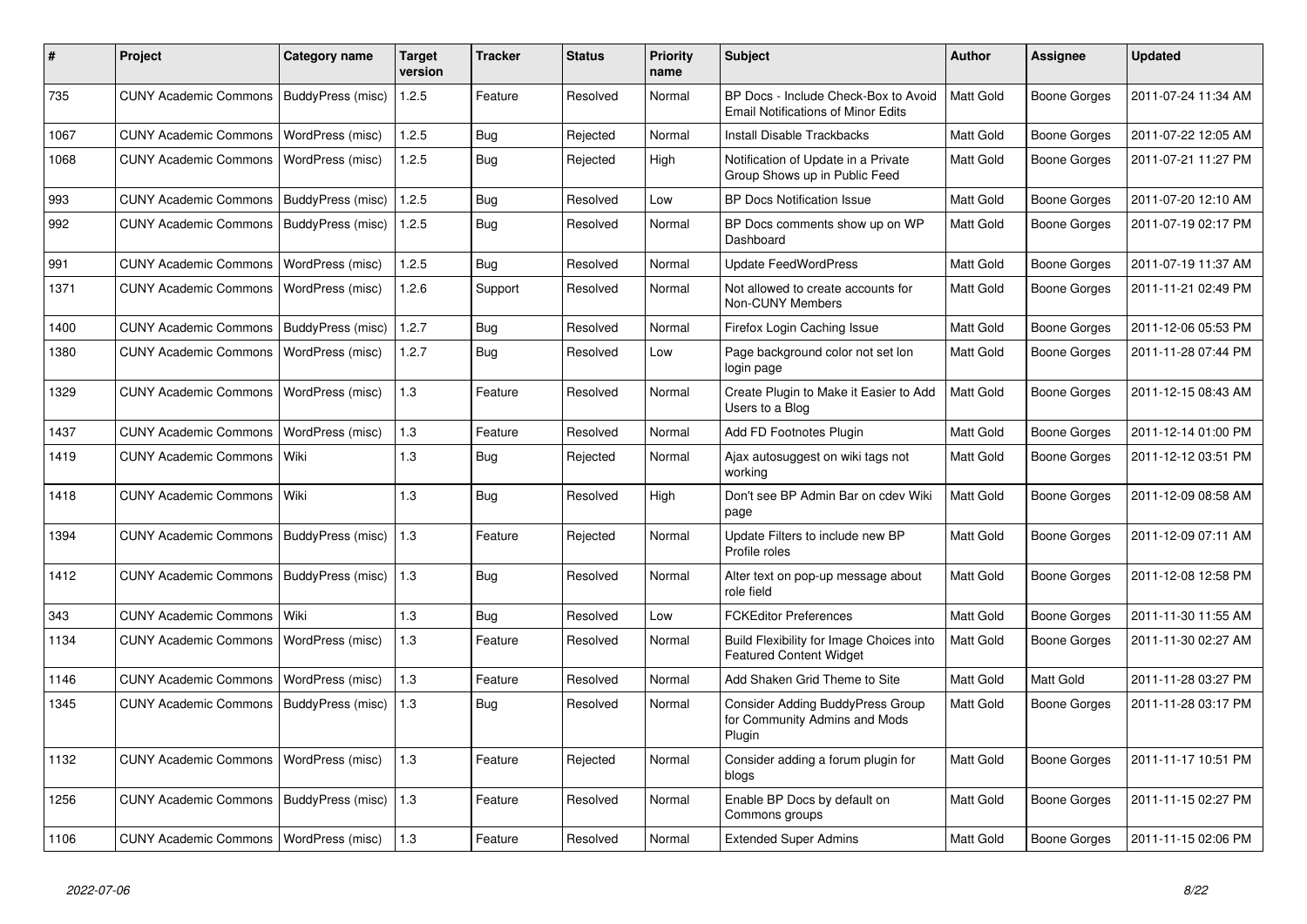| #    | Project                                           | <b>Category name</b>     | <b>Target</b><br>version | <b>Tracker</b> | <b>Status</b> | <b>Priority</b><br>name | Subject                                                                            | <b>Author</b>    | <b>Assignee</b>     | <b>Updated</b>      |
|------|---------------------------------------------------|--------------------------|--------------------------|----------------|---------------|-------------------------|------------------------------------------------------------------------------------|------------------|---------------------|---------------------|
| 1344 | <b>CUNY Academic Commons</b>                      | BuddyPress (misc)        | 1.3                      | <b>Bug</b>     | Resolved      | Normal                  | Activity Feed Items not Appearing in<br>Group                                      | Matt Gold        | <b>Boone Gorges</b> | 2011-11-14 11:26 AM |
| 643  | <b>CUNY Academic Commons</b>                      | <b>BuddyPress (misc)</b> | 1.3                      | Feature        | Resolved      | Normal                  | Create Mechanism to Require People<br>to Fill Out New Identity Profile Field       | Matt Gold        | <b>Boone Gorges</b> | 2011-10-19 01:50 PM |
| 906  | <b>CUNY Academic Commons</b>                      | BuddyPress (misc)        | 1.3                      | Feature        | Resolved      | Low                     | Allow users to edit BP Doc comments                                                | Matt Gold        | <b>Boone Gorges</b> | 2011-09-14 01:27 AM |
| 697  | <b>CUNY Academic Commons</b>                      | BuddyPress (misc)        | 1.3                      | Feature        | Resolved      | Normal                  | Member request: Indented text in<br>Forum Posts                                    | Matt Gold        | <b>Boone Gorges</b> | 2011-09-13 03:29 PM |
| 532  | <b>CUNY Academic Commons</b>                      | BuddyPress (misc)        | 1.3                      | Feature        | Resolved      | Normal                  | Allow members to paste in a group of<br>email addresses when sending invites       | Matt Gold        | <b>Boone Gorges</b> | 2011-09-13 01:12 PM |
| 649  | <b>CUNY Academic Commons</b>                      | BuddyPress (misc)        | 1.3                      | Feature        | Resolved      | Normal                  | Create Copy All button for BuddyPress<br>Docs                                      | Matt Gold        | <b>Boone Gorges</b> | 2011-09-13 11:59 AM |
| 764  | <b>CUNY Academic Commons</b>                      | WordPress (misc)         | 1.3                      | Feature        | Resolved      | Normal                  | Install "Email Users" Plugin                                                       | Matt Gold        | <b>Boone Gorges</b> | 2011-09-13 11:35 AM |
| 648  | <b>CUNY Academic Commons</b>                      | BuddyPress (misc)        | 1.3                      | Feature        | Resolved      | Normal                  | Create Print functionality for<br><b>BuddyPress Docs</b>                           | Matt Gold        | <b>Boone Gorges</b> | 2011-07-19 11:46 AM |
| 557  | <b>CUNY Academic Commons</b>                      | BuddyPress (misc)        | 1.3                      | Feature        | Rejected      | Normal                  | Denied Size and Extension Alerts on<br>Forum posts                                 | Matt Gold        | <b>Boone Gorges</b> | 2011-06-17 02:58 PM |
| 774  | <b>CUNY Academic Commons</b>                      | <b>BuddyPress (misc)</b> | 1.3                      | Feature        | Resolved      | Normal                  | Consider Allowing Email to Be Sent<br>Between Unfriended Members                   | Matt Gold        | <b>Boone Gorges</b> | 2011-06-16 04:06 PM |
| 761  | <b>CUNY Academic Commons</b>                      | WordPress (misc)         | 1.3                      | Bug            | Resolved      | Normal                  | Implement "Send a Comment"<br>Function                                             | Matt Gold        | Boone Gorges        | 2011-06-02 04:51 PM |
| 487  | <b>CUNY Academic Commons</b>                      | WordPress (misc)         | 1.3                      | Bug            | Resolved      | Normal                  | Replace Backtype Connect with<br>something that works                              | Matt Gold        | Boone Gorges        | 2011-05-26 08:47 AM |
| 771  | <b>CUNY Academic Commons</b>                      | WordPress (misc)         | 1.3                      | Feature        | Rejected      | Normal                  | Create Tool to Display Users in Order<br>of ID# in Dashboard                       | Matt Gold        | <b>Boone Gorges</b> | 2011-05-24 08:57 AM |
| 325  | <b>CUNY Academic Commons</b>                      | <b>BuddyPress (misc)</b> | 1.3                      | Feature        | Resolved      | Normal                  | Add folder hierarchies to Group<br>Documents plugin                                | Matt Gold        | <b>Boone Gorges</b> | 2011-05-23 01:33 AM |
| 746  | <b>CUNY Academic Commons</b>                      | BuddyPress (misc)        | 1.3                      | Bug            | Resolved      | Normal                  | Create Pop-Up Login Overlay                                                        | Matt Gold        | Raymond Hoh         | 2011-05-16 06:32 PM |
| 1459 | <b>CUNY Academic Commons</b>                      | WordPress (misc)         | 1.3.1                    | Feature        | Resolved      | Normal                  | Create "no image" option for featured<br>blog posts on featured homepage<br>widget | Matt Gold        | <b>Boone Gorges</b> | 2011-12-19 11:25 AM |
| 1464 | <b>CUNY Academic Commons</b>                      | Upgrades                 | 1.3.1                    | Bug            | Rejected      | Normal                  | UserVoice Account linked to wrong<br>account                                       | Matt Gold        | <b>Boone Gorges</b> | 2011-12-19 09:40 AM |
| 1455 | CUNY Academic Commons   BuddyPress (misc)   1.3.1 |                          |                          | Bug            | Resolved      | Normal                  | Errant error message on Groups page                                                | Matt Gold        | Boone Gorges        | 2011-12-16 02:05 PM |
| 1451 | CUNY Academic Commons                             | BuddyPress (misc)        | 1.3.1                    | Bug            | Resolved      | Normal                  | Social Media Profile Icons Not<br>Showing Up Automatically?                        | <b>Matt Gold</b> | <b>Boone Gorges</b> | 2011-12-15 07:06 PM |
| 1439 | <b>CUNY Academic Commons</b>                      | WordPress (misc)         | 1.3.1                    | Feature        | Resolved      | Normal                  | Add WP Hide Post Plugin                                                            | Matt Gold        | Boone Gorges        | 2011-12-15 02:50 PM |
| 1438 | <b>CUNY Academic Commons</b>                      | WordPress (misc)         | 1.3.1                    | Feature        | Resolved      | Normal                  | Add WP-Print Plugin                                                                | Matt Gold        | Boone Gorges        | 2011-12-15 02:49 PM |
| 1440 | <b>CUNY Academic Commons</b>                      | WordPress (misc)         | 1.3.1                    | Feature        | Resolved      | Normal                  | Add Custom Sidebar Plugin                                                          | Matt Gold        | <b>Boone Gorges</b> | 2011-12-15 02:46 PM |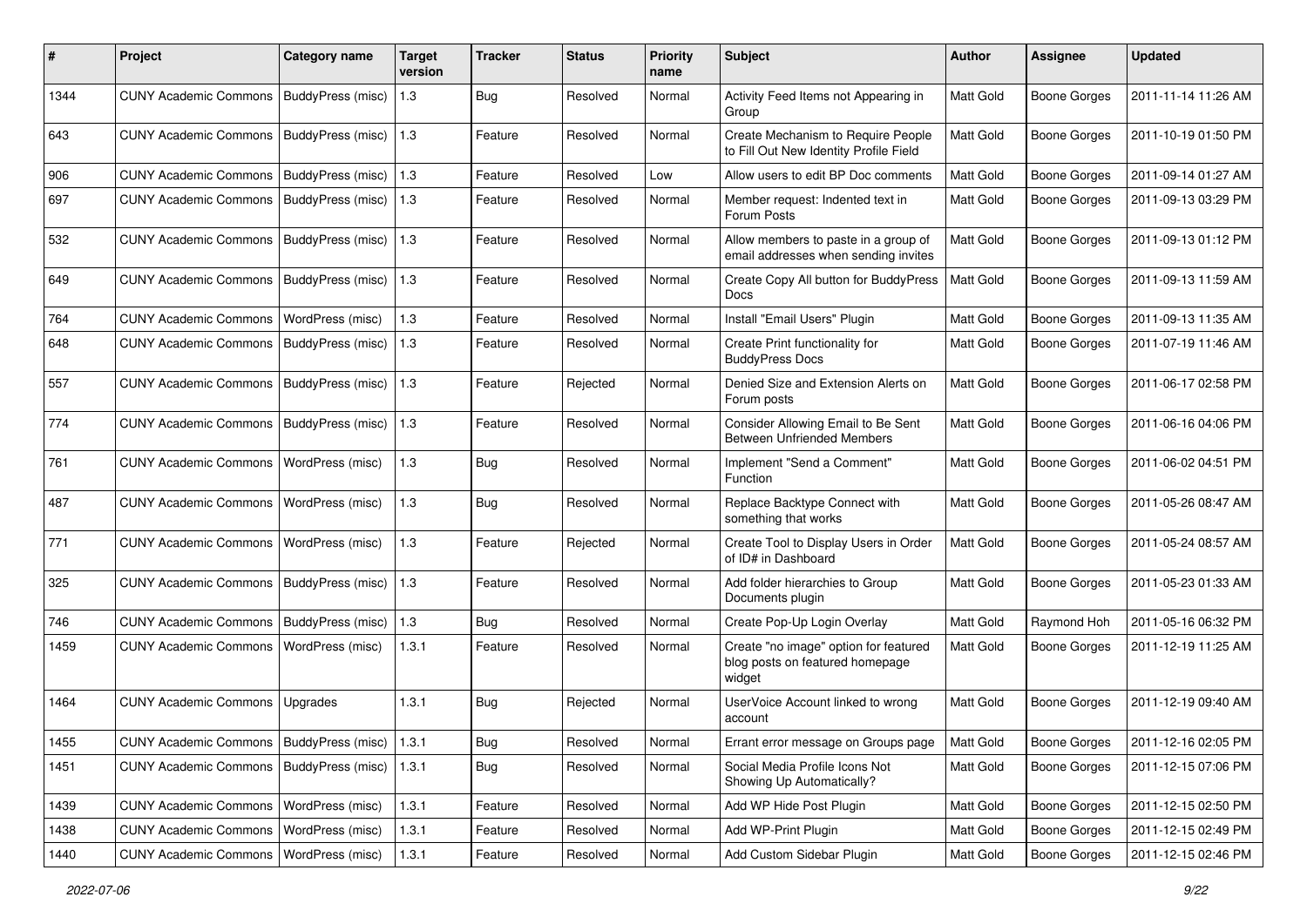| #    | <b>Project</b>                            | Category name     | <b>Target</b><br>version | <b>Tracker</b> | <b>Status</b> | <b>Priority</b><br>name | <b>Subject</b>                                                | <b>Author</b>    | Assignee            | <b>Updated</b>      |
|------|-------------------------------------------|-------------------|--------------------------|----------------|---------------|-------------------------|---------------------------------------------------------------|------------------|---------------------|---------------------|
| 1472 | <b>CUNY Academic Commons</b>              | WordPress (misc)  | 1.3.2                    | Feature        | Resolved      | Normal                  | Update/Activate Akismet with newly<br>purchased cuny-wide key | Matt Gold        | <b>Boone Gorges</b> | 2012-01-14 08:59 AM |
| 1498 | CUNY Academic Commons   BuddyPress (misc) |                   | 1.3.3                    | Bug            | Resolved      | Normal                  | Non-Logged in User Redirect Feature<br>not working            | Matt Gold        | Boone Gorges        | 2012-01-11 04:57 PM |
| 1487 | <b>CUNY Academic Commons</b>              | BuddyPress (misc) | 1.3.3                    | Feature        | Resolved      | Normal                  | Bug when using Featured Widget to<br>display a page           | Matt Gold        | <b>Boone Gorges</b> | 2012-01-10 10:05 PM |
| 1507 | <b>CUNY Academic Commons</b>              | BuddyPress (misc) | 1.3.3                    | Feature        | Resolved      | Normal                  | Add Custom Sidebar Plugin                                     | Matt Gold        | Boone Gorges        | 2012-01-10 07:30 PM |
| 1503 | <b>CUNY Academic Commons</b>              | BuddyPress (misc) | 1.3.3                    | <b>Bug</b>     | Resolved      | Normal                  | File list not showing file descriptions                       | Matt Gold        | <b>Boone Gorges</b> | 2012-01-10 07:28 PM |
| 1488 | CUNY Academic Commons   BuddyPress (misc) |                   | 1.3.3                    | <b>Bug</b>     | Resolved      | Normal                  | Unable to edit forum post                                     | Matt Gold        | Boone Gorges        | 2012-01-10 07:20 PM |
| 1483 | <b>CUNY Academic Commons</b>              | WordPress (misc)  | 1.3.3                    | Bug            | Resolved      | Normal                  | News page not showing posts from<br>News blog                 | Matt Gold        | Boone Gorges        | 2012-01-10 06:55 PM |
| 1482 | <b>CUNY Academic Commons</b>              | WordPress (misc)  | 1.3.3                    | <b>Bug</b>     | Resolved      | Normal                  | News page twitter feed error                                  | Matt Gold        | <b>Boone Gorges</b> | 2012-01-10 06:53 PM |
| 1477 | <b>CUNY Academic Commons</b>              | WordPress (misc)  | 1.3.3                    | Feature        | Resolved      | Normal                  | Expand recent blog post listing on<br>homepage                | Matt Gold        | Boone Gorges        | 2012-01-10 06:09 PM |
| 1495 | <b>CUNY Academic Commons</b>              | BuddyPress (misc) | 1.3.3                    | <b>Bug</b>     | Rejected      | Low                     | Newest Member Filter on homepage<br>not working               | Matt Gold        | <b>Boone Gorges</b> | 2011-12-22 11:29 AM |
| 1541 | <b>CUNY Academic Commons</b>              | WordPress (misc)  | 1.3.4                    | Feature        | Resolved      | Normal                  | Add UserVoice embed code                                      | Matt Gold        | <b>Boone Gorges</b> | 2012-01-13 10:17 AM |
| 1531 | <b>CUNY Academic Commons</b>              | WordPress (misc)  | 1.3.4                    | <b>Bug</b>     | Resolved      | Urgent                  | Commons Only Viewable to Logged-In<br>Viewers                 | Matt Gold        | <b>Boone Gorges</b> | 2012-01-12 12:50 AM |
| 1551 | <b>CUNY Academic Commons</b>              | WordPress (misc)  | 1.3.5                    | <b>Bug</b>     | Resolved      | Normal                  | Create Front-Page SOPA Protest page                           | Matt Gold        | Boone Gorges        | 2012-01-17 09:32 PM |
| 1549 | <b>CUNY Academic Commons</b>              | WordPress (misc)  | 1.3.5                    | Bug            | Resolved      | Normal                  | Add SOPA Protest Plugin                                       | Matt Gold        | <b>Boone Gorges</b> | 2012-01-17 06:19 PM |
| 1546 | <b>CUNY Academic Commons</b>              | BuddyPress (misc) | 1.3.5                    | Bug            | Resolved      | Low                     | Unable to view comparative document<br>history in BP Docs     | <b>Matt Gold</b> | Boone Gorges        | 2012-01-17 06:13 PM |
| 1547 | <b>CUNY Academic Commons</b>              | WordPress (misc)  | 1.3.5                    | <b>Bug</b>     | Resolved      | High                    | <b>Spam Registrations</b>                                     | Matt Gold        | Boone Gorges        | 2012-01-16 08:23 PM |
| 1545 | <b>CUNY Academic Commons</b>              | BuddyPress (misc) | 1.3.5                    | Bug            | Resolved      | Normal                  | Problem with BP Doc Comment Edit<br>Icon in Forums            | Matt Gold        | Boone Gorges        | 2012-01-16 06:14 PM |
| 1550 | <b>CUNY Academic Commons</b>              | WordPress (misc)  | 1.3.5.1                  | Feature        | Resolved      | Normal                  | Please add Simplicity Theme to<br>Commons                     | Matt Gold        | Boone Gorges        | 2012-01-18 09:58 AM |
| 1555 | <b>CUNY Academic Commons</b>              | BuddyPress (misc) | 1.3.6                    | <b>Bug</b>     | Resolved      | Low                     | Sticky forum post shows up twice in<br>post listings          | Matt Gold        | <b>Boone Gorges</b> | 2012-02-08 06:44 PM |
| 1558 | <b>CUNY Academic Commons</b>              | BuddyPress (misc) | 1.3.6                    | Bug            | Resolved      | Normal                  | Login Issues                                                  | Matt Gold        | Boone Gorges        | 2012-02-08 06:40 PM |
| 1571 | <b>CUNY Academic Commons</b>              | BuddyPress (misc) | 1.3.6                    | Bug            | Resolved      | Low                     | Non-CUNY Sign-Up Code Pages<br>Published                      | Matt Gold        | <b>Boone Gorges</b> | 2012-02-08 04:46 PM |
| 1556 | <b>CUNY Academic Commons</b>              | BuddyPress (misc) | 1.3.6                    | Feature        | Rejected      | Normal                  | New option for College profile field                          | Matt Gold        | Boone Gorges        | 2012-01-19 08:12 AM |
| 1554 | <b>CUNY Academic Commons</b>              | WordPress (misc)  | 1.3.6                    | Bug            | Resolved      | Normal                  | User reports infinite redirect issue on<br>blog               | Matt Gold        | <b>Boone Gorges</b> | 2012-01-19 07:58 AM |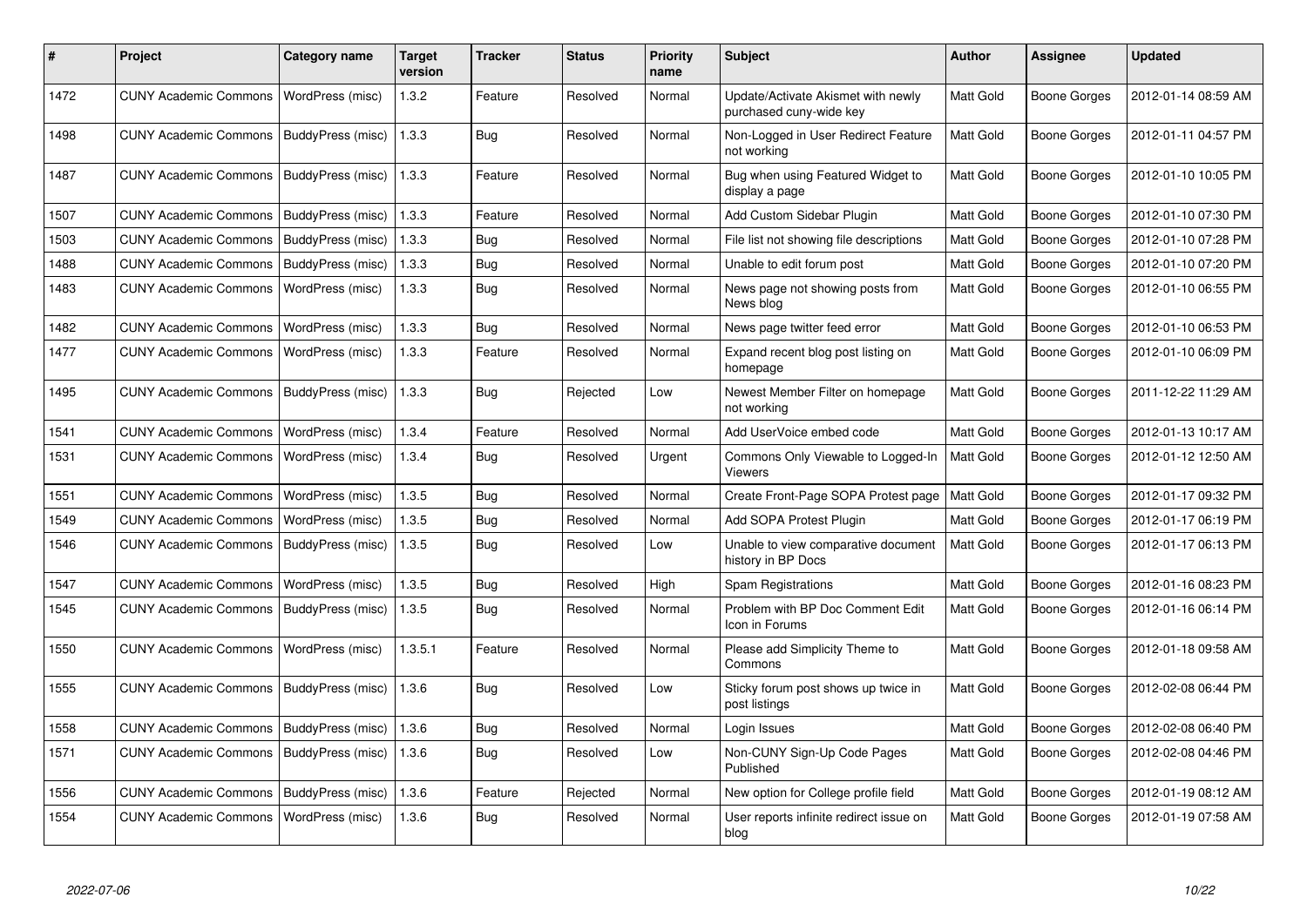| ∦    | Project                                  | Category name            | <b>Target</b><br>version | Tracker    | <b>Status</b> | <b>Priority</b><br>name | Subject                                                                               | <b>Author</b>    | Assignee            | <b>Updated</b>      |
|------|------------------------------------------|--------------------------|--------------------------|------------|---------------|-------------------------|---------------------------------------------------------------------------------------|------------------|---------------------|---------------------|
| 1641 | <b>CUNY Academic Commons</b>             | WordPress (misc)         | 1.3.7                    | Feature    | Resolved      | Urgent                  | Create shortcode to embed fora.tv<br>videos                                           | Matt Gold        | <b>Boone Gorges</b> | 2012-02-21 05:22 PM |
| 1616 | <b>CUNY Academic Commons</b>             | BuddyPress (misc)        | 1.3.7                    | Bug        | Resolved      | Low                     | BP Docs timeout issue                                                                 | Matt Gold        | <b>Boone Gorges</b> | 2012-02-21 03:23 PM |
| 1638 | <b>CUNY Academic Commons</b>             | <b>WordPress (misc)</b>  | 1.3.7                    | Feature    | Rejected      | Urgent                  | Make Clean Child Theme Available<br>only to ARC blog                                  | Matt Gold        | <b>Boone Gorges</b> | 2012-02-21 02:39 PM |
| 1639 | <b>CUNY Academic Commons</b>             | <b>WordPress (misc)</b>  | 1.3.7                    | Feature    | Resolved      | Urgent                  | Add WP-Cumulus Plugin                                                                 | Matt Gold        | <b>Boone Gorges</b> | 2012-02-21 02:32 PM |
| 1640 | <b>CUNY Academic Commons</b>             | WordPress (misc)         | 1.3.7                    | Feature    | Resolved      | Urgent                  | Add Jetpack plugin                                                                    | Matt Gold        | <b>Boone Gorges</b> | 2012-02-21 02:30 PM |
| 1473 | <b>CUNY Academic Commons</b>             | WordPress (misc)         | 1.3.7                    | Outreach   | Resolved      | Normal                  | Create News Blog Post on Akismet for<br><b>CUNY</b>                                   | Matt Gold        | Matt Gold           | 2012-02-08 08:31 PM |
| 1637 | <b>CUNY Academic Commons</b>             | WordPress (misc)         | 1.3.7.1                  | Feature    | Resolved      | Urgent                  | Add Clean Child Theme for ARC<br>Project                                              | Matt Gold        | Boone Gorges        | 2012-02-21 06:13 PM |
| 1663 | <b>CUNY Academic Commons</b>             | <b>BuddyPress (misc)</b> | 1.3.9                    | Support    | Resolved      | Normal                  | Please add info on Private --> Public<br>Group Announcement Functionality to<br>Codex | Matt Gold        | Sarah Morgano       | 2012-03-01 10:26 AM |
| 1648 | <b>CUNY Academic Commons</b>             | BuddyPress (misc)        | 1.3.9                    | Feature    | Resolved      | Urgent                  | <b>Add Password Protect WordPress</b><br>Plugin                                       | Matt Gold        |                     | 2012-02-24 10:22 AM |
| 1657 | <b>CUNY Academic Commons</b>             | BuddyPress (misc)        | 1.3.10                   | <b>Bug</b> | Resolved      | Normal                  | Caching Issues                                                                        | Matt Gold        |                     | 2012-04-04 10:17 AM |
| 1794 | <b>CUNY Academic Commons</b>             | BuddyPress (misc)        | 1.3.10                   | <b>Bug</b> | Resolved      | Normal                  | Remove "Notice anything new"<br>notification                                          | Matt Gold        | Boone Gorges        | 2012-03-29 09:45 PM |
| 1754 | <b>CUNY Academic Commons</b>             | WordPress (misc)         | 1.3.10                   | <b>Bug</b> | Resolved      | High                    | Members receiving dev site comment<br>spam                                            | Matt Gold        | Boone Gorges        | 2012-03-20 01:05 PM |
| 1812 | <b>CUNY Academic Commons</b>             | WordPress (misc)         | 1.3.11                   | Feature    | Resolved      | Normal                  | Please remove Catablog plugin                                                         | Matt Gold        | <b>Boone Gorges</b> | 2012-04-05 07:36 PM |
| 1614 | <b>CUNY Academic Commons</b>             | BuddyPress (misc)        | 1.3.11                   | <b>Bug</b> | Resolved      | Normal                  | Non-CUNY Sign-Up Code Disappears<br><b>After Creation</b>                             | <b>Matt Gold</b> | Boone Gorges        | 2012-04-05 01:50 AM |
| 1809 | <b>CUNY Academic Commons</b>             | WordPress (misc)         | 1.3.11                   | Feature    | Resolved      | Normal                  | Add CataBlog Plugin                                                                   | Matt Gold        | <b>Boone Gorges</b> | 2012-04-04 10:03 AM |
| 1672 | <b>CUNY Academic Commons</b>             | BuddyPress (misc)        | 1.3.11                   | Bug        | Resolved      | Normal                  | Activity replies in groups                                                            | Matt Gold        | <b>Boone Gorges</b> | 2012-04-04 09:37 AM |
| 1808 | <b>CUNY Academic Commons</b>             | WordPress (misc)         | 1.3.11                   | <b>Bug</b> | Resolved      | Normal                  | New title page titles                                                                 | Matt Gold        | <b>Boone Gorges</b> | 2012-04-04 08:39 AM |
| 1784 | <b>CUNY Academic Commons</b>             | BuddyPress (misc)        | 1.3.11                   | <b>Bug</b> | Resolved      | Normal                  | Date/Content Problems on Forum<br>digest emails                                       | Matt Gold        | <b>Boone Gorges</b> | 2012-04-03 08:28 PM |
| 1802 | <b>CUNY Academic Commons</b>             | WordPress (misc)         | 1.3.11                   | <b>Bug</b> | Resolved      | Low                     | Incorrect Page Title on Blogs Page                                                    | Matt Gold        | Boone Gorges        | 2012-04-03 08:28 PM |
| 1561 | CUNY Academic Commons   WordPress (misc) |                          | 1.3.12                   | Outreach   | Resolved      | Normal                  | Add Social Media Icons back to top of<br>side column of News page                     | Matt Gold        | <b>Boone Gorges</b> | 2012-04-12 04:39 PM |
| 1560 | <b>CUNY Academic Commons</b>             | BuddyPress (misc)        | 1.3.12                   | Outreach   | Resolved      | Normal                  | Add social media icons/info to About<br>page and Contact Us page                      | Matt Gold        | Boone Gorges        | 2012-04-12 09:07 AM |
| 1818 | <b>CUNY Academic Commons</b>             | WordPress (misc)         | 1.3.12                   | Feature    | Resolved      | High                    | Add news announcement scroll plugin                                                   | Matt Gold        | Boone Gorges        | 2012-04-09 03:15 PM |
| 1911 | <b>CUNY Academic Commons</b>             | WordPress (misc)         | 1.3.13                   | Feature    | Resolved      | Normal                  | Install The The Tabs and Accordions<br>Plugin                                         | Matt Gold        | Boone Gorges        | 2012-05-23 04:13 PM |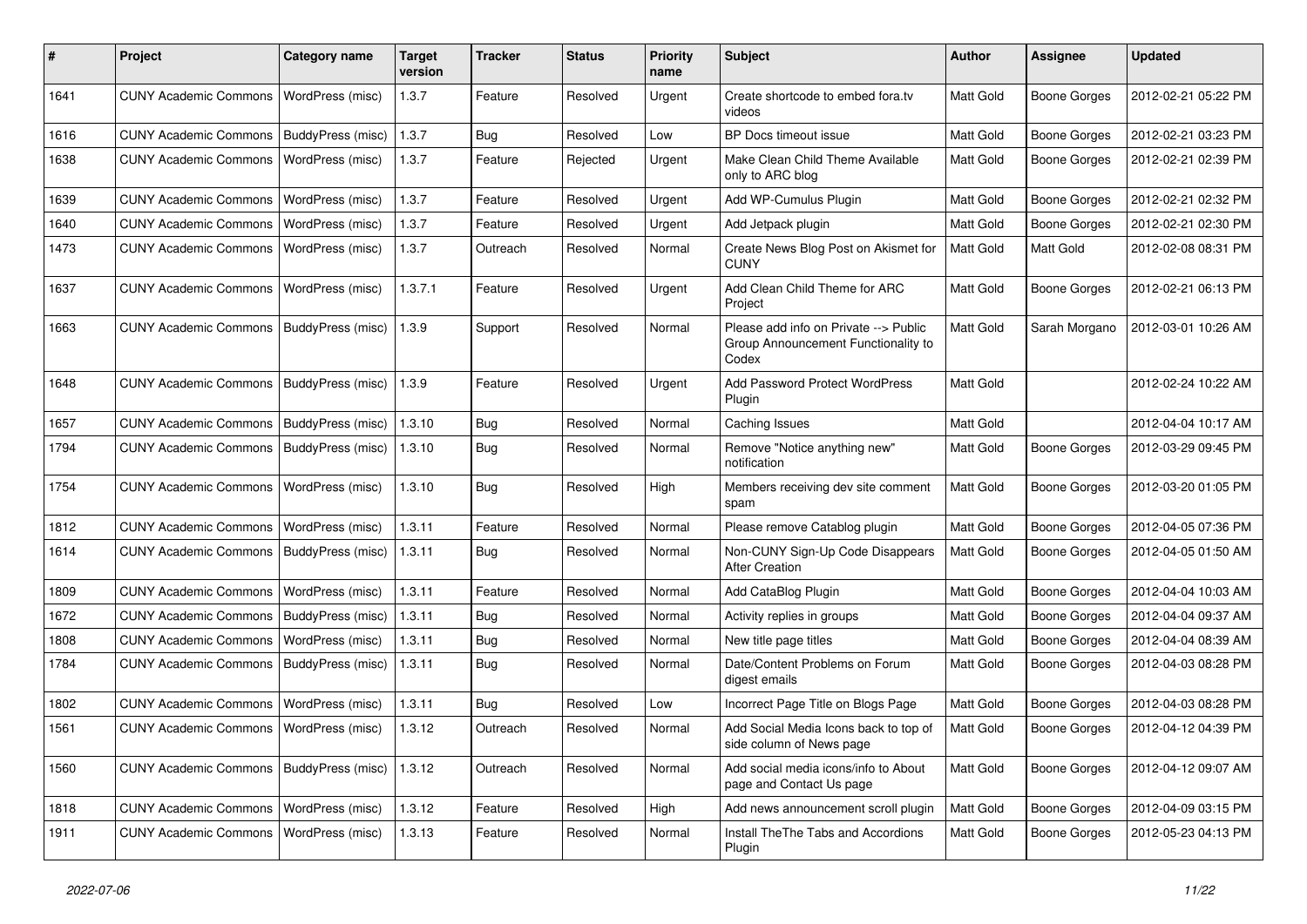| ∦    | Project                      | Category name     | <b>Target</b><br>version | <b>Tracker</b> | <b>Status</b> | Priority<br>name | <b>Subject</b>                                                       | <b>Author</b>    | <b>Assignee</b>     | <b>Updated</b>      |
|------|------------------------------|-------------------|--------------------------|----------------|---------------|------------------|----------------------------------------------------------------------|------------------|---------------------|---------------------|
| 1912 | <b>CUNY Academic Commons</b> | WordPress (misc)  | 1.3.13                   | Bug            | Resolved      | Normal           | Install the VéritéCo Timeline Plugin                                 | Matt Gold        | Boone Gorges        | 2012-05-23 04:13 PM |
| 1881 | <b>CUNY Academic Commons</b> | BuddyPress (misc) | 1.3.13                   | Bug            | Resolved      | Low              | Double forum notification received                                   | <b>Matt Gold</b> | <b>Boone Gorges</b> | 2012-05-22 02:51 PM |
| 1872 | <b>CUNY Academic Commons</b> | WordPress (misc)  | 1.3.13                   | <b>Bug</b>     | Resolved      | Normal           | Update Woo Framework                                                 | Matt Gold        | <b>Boone Gorges</b> | 2012-05-22 11:36 AM |
| 1885 | <b>CUNY Academic Commons</b> | WordPress (misc)  | 1.3.13                   | <b>Bug</b>     | Resolved      | Normal           | TinyMCE button error                                                 | Matt Gold        | Boone Gorges        | 2012-05-17 11:15 AM |
| 1889 | <b>CUNY Academic Commons</b> | WordPress (misc)  | 1.3.13                   | Feature        | Resolved      | Normal           | Add jQuery Lightbox plugin                                           | Matt Gold        | Boone Gorges        | 2012-05-17 11:11 AM |
| 1863 | <b>CUNY Academic Commons</b> | WordPress (misc)  | 1.3.13                   | Feature        | Resolved      | Normal           | Add WP Publication Repository plugin                                 | Matt Gold        | Boone Gorges        | 2012-05-10 01:57 AM |
| 1886 | <b>CUNY Academic Commons</b> | WordPress (misc)  | 1.3.13                   | <b>Bug</b>     | Rejected      | Low              | Test reliability of firestats plugin                                 | <b>Matt Gold</b> | <b>Boone Gorges</b> | 2012-05-09 09:37 PM |
| 1462 | <b>CUNY Academic Commons</b> | WordPress (misc)  | 1.3.13                   | Support        | Resolved      | Normal           | Allowing registration by cuny.tv<br>domains                          | <b>Matt Gold</b> | Boone Gorges        | 2012-05-02 12:16 PM |
| 1859 | <b>CUNY Academic Commons</b> | BuddyPress (misc) | 1.3.13                   | Bug            | Resolved      | Low              | Orthographical error on page in the<br>sign-up process               | <b>Matt Gold</b> | Boone Gorges        | 2012-05-02 11:43 AM |
| 1197 | <b>CUNY Academic Commons</b> |                   | 1.3.13                   | Feature        | Resolved      | Low              | Remove Quotation Marks from Email<br>Notifications of Uploaded Files | <b>Matt Gold</b> | Boone Gorges        | 2012-04-16 03:11 PM |
| 1934 | <b>CUNY Academic Commons</b> | WordPress (misc)  | 1.3.14                   | Feature        | Resolved      | Normal           | Add Q and A Plugin                                                   | Matt Gold        | Boone Gorges        | 2012-06-12 09:12 AM |
| 1933 | <b>CUNY Academic Commons</b> | WordPress (misc)  | 1.3.14                   | Feature        | Resolved      | Normal           | Add WP-Markdown Plugin                                               | Matt Gold        | Boone Gorges        | 2012-06-12 08:56 AM |
| 1930 | <b>CUNY Academic Commons</b> | WordPress (misc)  | 1.3.14                   | Feature        | Resolved      | Normal           | <b>Install CollabPress</b>                                           | Matt Gold        | <b>Boone Gorges</b> | 2012-06-12 08:44 AM |
| 1916 | <b>CUNY Academic Commons</b> | WordPress (misc)  | 1.3.14                   | Bug            | Resolved      | High             | Images Breaking on Help Blog and<br><b>Ground Control</b>            | <b>Matt Gold</b> | Boone Gorges        | 2012-05-26 07:54 PM |
| 1953 | <b>CUNY Academic Commons</b> | BuddyPress (misc) | 1.3.15                   | <b>Bug</b>     | Resolved      | Normal           | Email forum notification formatting<br>issue                         | <b>Matt Gold</b> | Boone Gorges        | 2012-06-21 03:32 PM |
| 2007 | <b>CUNY Academic Commons</b> | WordPress (misc)  | 1.3.17                   | Feature        | Resolved      | Normal           | Add Events Manager Plugin                                            | Matt Gold        | <b>Boone Gorges</b> | 2012-07-30 09:19 AM |
| 1990 | <b>CUNY Academic Commons</b> | BuddyPress (misc) | 1.3.17                   | Bug            | Resolved      | Low              | In Forum post list, member avatar<br>partially obscures member name  | <b>Matt Gold</b> | <b>Boone Gorges</b> | 2012-07-29 08:42 PM |
| 1995 | <b>CUNY Academic Commons</b> | WordPress (misc)  | 1.3.17                   | Bug            | Rejected      | High             | Featured Content Box Only Rendering<br>on Login                      | <b>Matt Gold</b> | Boone Gorges        | 2012-07-15 10:21 AM |
| 1411 | <b>CUNY Academic Commons</b> | BuddyPress (misc) | 1.3.17                   | Feature        | Resolved      | Low              | <b>Deleting Docs</b>                                                 | Matt Gold        | Boone Gorges        | 2012-07-02 12:43 PM |
| 120  | <b>CUNY Academic Commons</b> | BuddyPress (misc) | 1.4                      | Feature        | Resolved      | Normal           | <b>Consider Adding Privacy Options</b><br>Plugin for Profiles        | Matt Gold        | Boone Gorges        | 2015-11-12 01:02 AM |
| 2019 | <b>CUNY Academic Commons</b> | WordPress (misc)  | 1.4                      | Bug            | Resolved      | High             | Unable to Add New User to Blog                                       | Matt Gold        | Boone Gorges        | 2012-08-08 04:21 PM |
| 1867 | <b>CUNY Academic Commons</b> | WordPress (misc)  | 1.4                      | Feature        | Resolved      | Normal           | Homepage redesign join/login/tour<br>space                           | Matt Gold        | Raymond Hoh         | 2012-08-07 01:49 PM |
| 2015 | <b>CUNY Academic Commons</b> | WordPress (misc)  | 1.4                      | Feature        | Resolved      | Low              | <b>Add Minimatica Theme</b>                                          | <b>Matt Gold</b> | Boone Gorges        | 2012-08-06 01:33 PM |
| 2018 | <b>CUNY Academic Commons</b> | WordPress (misc)  | 1.4                      | <b>Bug</b>     | Resolved      | High             | <b>WP Nav Bar Overflow</b>                                           | <b>Matt Gold</b> | Boone Gorges        | 2012-08-06 12:58 PM |
| 1199 | <b>CUNY Academic Commons</b> | BuddyPress (misc) | 1.4                      | Feature        | Resolved      | Normal           | Add Option for Open Text Field to BP<br>Profile Checkbox Fields      | Matt Gold        | <b>Boone Gorges</b> | 2012-08-01 05:23 PM |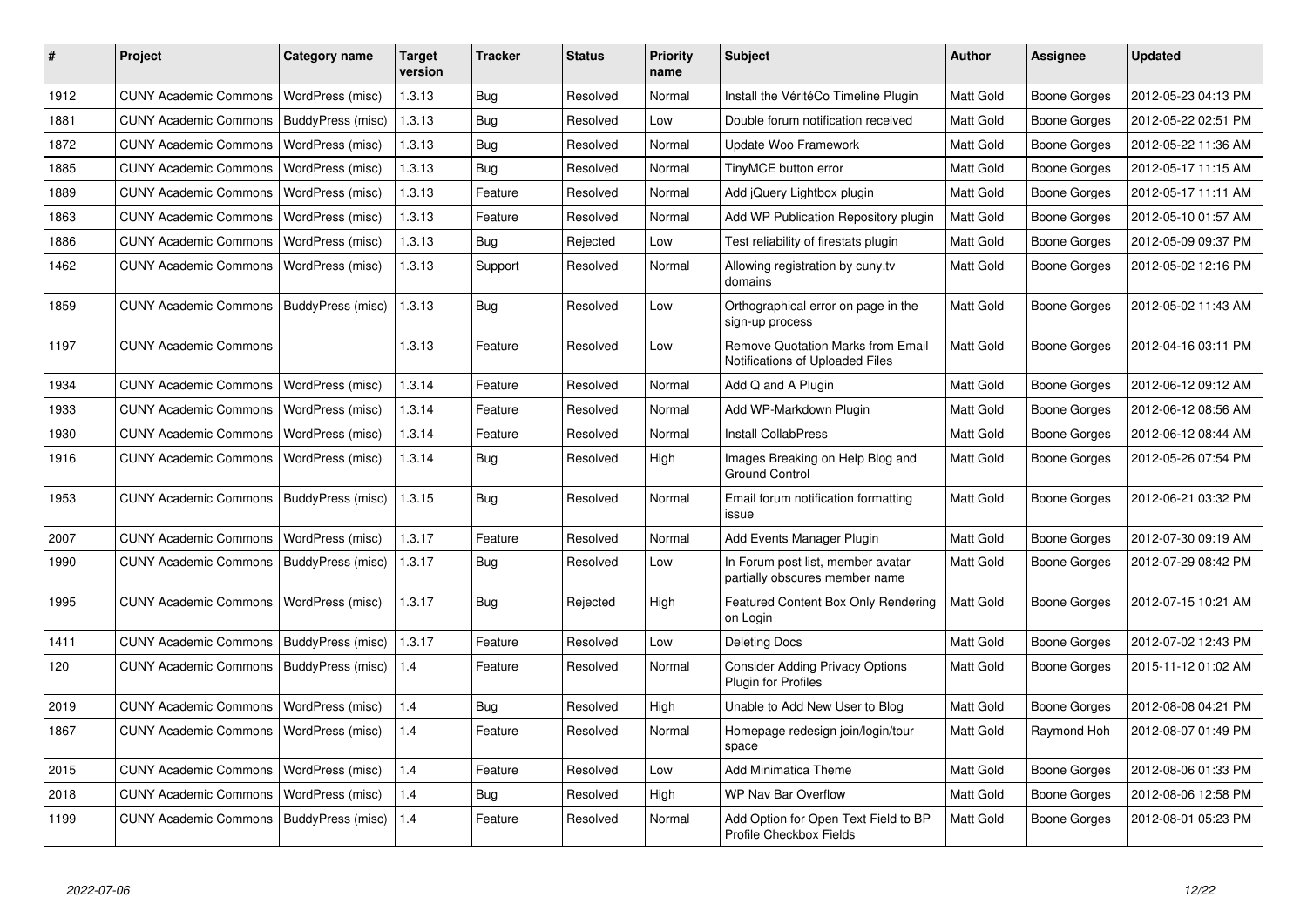| #    | Project                                   | Category name            | <b>Target</b><br>version | <b>Tracker</b> | <b>Status</b> | <b>Priority</b><br>name | Subject                                                                             | <b>Author</b>    | Assignee            | <b>Updated</b>      |
|------|-------------------------------------------|--------------------------|--------------------------|----------------|---------------|-------------------------|-------------------------------------------------------------------------------------|------------------|---------------------|---------------------|
| 2008 | <b>CUNY Academic Commons</b>              | BuddyPress (misc)        | 1.4                      | Feature        | Resolved      | Normal                  | Show Recently Active Users on<br>Commons Homepage                                   | Matt Gold        | Raymond Hoh         | 2012-08-01 05:23 PM |
| 1504 | <b>CUNY Academic Commons</b>              | BuddyPress (misc)        | 1.4                      | Feature        | Resolved      | Normal                  | Allow members to choose multiple<br>colleges on Profile pages                       | <b>Matt Gold</b> | <b>Boone Gorges</b> | 2012-08-01 03:34 PM |
| 1623 | <b>CUNY Academic Commons</b>              | WordPress (misc)         | 1.4                      | Feature        | Resolved      | Low                     | Install Anthologize                                                                 | Matt Gold        | <b>Boone Gorges</b> | 2012-08-01 03:25 PM |
| 1999 | <b>CUNY Academic Commons</b>              | WordPress (misc)         | 1.4                      | Feature        | Resolved      | Normal                  | <b>Update Registration Page</b>                                                     | Matt Gold        | Boone Gorges        | 2012-08-01 08:11 AM |
| 1401 | <b>CUNY Academic Commons</b>              | <b>BuddyPress</b> (misc) | 1.4                      | Bug            | Resolved      | Low                     | Avoiding really long blog names                                                     | Matt Gold        | Dominic Giglio      | 2012-07-16 01:02 PM |
| 1629 | <b>CUNY Academic Commons</b>              | BuddyPress (misc)        | 1.4                      | Support        | Resolved      | Normal                  | Deleting Group Announcements                                                        | Matt Gold        | Dominic Giglio      | 2012-07-16 12:26 PM |
| 1979 | <b>CUNY Academic Commons</b>              | BuddyPress (misc)        | 1.4                      | Bug            | Rejected      | Normal                  | Received two notifications of an activity<br>update                                 | <b>Matt Gold</b> | Boone Gorges        | 2012-07-12 10:43 AM |
| 1557 | <b>CUNY Academic Commons</b>              | WordPress (misc)         | 1.4                      | Feature        | Resolved      | Normal                  | Confirmation Message on Adding New<br>Users to Blog                                 | Matt Gold        | Boone Gorges        | 2012-05-31 01:53 AM |
| 1457 | <b>CUNY Academic Commons</b>              | BuddyPress (misc)        | 1.4                      | Feature        | Resolved      | Low                     | Allow people to clear old status<br>updates                                         | Matt Gold        | Dominic Giglio      | 2012-04-24 10:35 AM |
| 1505 | CUNY Academic Commons   BuddyPress (misc) |                          | 1.4                      | Feature        | Duplicate     | Normal                  | Allow members to clear past status<br>updates                                       | Matt Gold        | Boone Gorges        | 2012-04-06 04:42 PM |
| 1390 | <b>CUNY Academic Commons</b>              | BuddyPress (misc)        | 1.4                      | Feature        | Resolved      | Normal                  | Show "Kitchen Sink" by Default in<br>TinyMCE                                        | Matt Gold        | Dominic Giglio      | 2012-02-28 10:37 AM |
| 2036 | <b>CUNY Academic Commons</b>              | WordPress (misc)         | 1.4.1                    | Bug            | Resolved      | Normal                  | Drop-down styling error                                                             | Matt Gold        | Raymond Hoh         | 2012-08-11 01:31 PM |
| 2040 | <b>CUNY Academic Commons</b>              | <b>BuddyPress (misc)</b> | 1.4.2                    | Bug            | Resolved      | Normal                  | RBE on BP Docs Edits?                                                               | Matt Gold        | Boone Gorges        | 2012-08-14 08:13 AM |
| 2041 | <b>CUNY Academic Commons</b>              | BuddyPress (misc)        | 1.4.2                    | Bug            | Resolved      | Low                     | Vertical Alignment on BP Doc "delete"<br>hoverlink                                  | Matt Gold        | Boone Gorges        | 2012-08-13 10:54 PM |
| 2038 | <b>CUNY Academic Commons</b>              | WordPress (misc)         | 1.4.2                    | Bug            | Resolved      | Normal                  | Fixing homepage spacing                                                             | Matt Gold        | Matt Gold           | 2012-08-13 10:12 PM |
| 2034 | <b>CUNY Academic Commons</b>              | WordPress (misc)         | 1.4.2                    | Bug            | Resolved      | Urgent                  | Spacing issue on reply-by-email                                                     | Matt Gold        | Raymond Hoh         | 2012-08-13 02:41 PM |
| 2043 | <b>CUNY Academic Commons</b>              | WordPress (misc)         | 1.4.2                    | Bug            | Rejected      | Low                     | Site Title Character Limit?                                                         | Matt Gold        | Boone Gorges        | 2012-08-13 01:02 PM |
| 2060 | <b>CUNY Academic Commons</b>              | WordPress (misc)         | 1.4.3                    | Support        | Resolved      | Normal                  | Add Digital University Theme to<br>Commons                                          | <b>Matt Gold</b> | Dominic Giglio      | 2012-08-27 03:38 PM |
| 2046 | <b>CUNY Academic Commons</b>              | BuddyPress (misc)        | 1.4.3                    | Bug            | Resolved      | High                    | <b>RBE Delayed Post</b>                                                             | Matt Gold        | Raymond Hoh         | 2012-08-27 11:55 AM |
| 2039 | <b>CUNY Academic Commons</b>              | BuddyPress (misc)        | 1.4.3                    | Support        | Resolved      | Normal                  | Create Failure function for RBE                                                     | Matt Gold        | Raymond Hoh         | 2012-08-27 09:44 AM |
| 2057 | CUNY Academic Commons   BuddyPress (misc) |                          | 1.4.3                    | Bug            | Resolved      | Normal                  | Newest/Active/Popular Filters Not<br>working on Homepage List of Groups,<br>Members | Matt Gold        | <b>Boone Gorges</b> | 2012-08-23 03:18 PM |
| 2055 | CUNY Academic Commons   WordPress (misc)  |                          | 1.4.3                    | Bug            | Resolved      | High                    | Non-CUNY Sign-Ups not enabled                                                       | Matt Gold        | Boone Gorges        | 2012-08-23 12:51 PM |
| 2035 | CUNY Academic Commons   BuddyPress (misc) |                          | 1.4.3                    | Support        | Resolved      | High                    | Reply by Email - some possible<br>confusion                                         | Matt Gold        | Raymond Hoh         | 2012-08-19 08:58 AM |
| 2115 | CUNY Academic Commons   WordPress (misc)  |                          | 1.4.4                    | <b>Bug</b>     | Resolved      | Normal                  | Update Site Footer to reflect current<br>number of CUNY campuses                    | Matt Gold        | Dominic Giglio      | 2012-09-10 02:47 PM |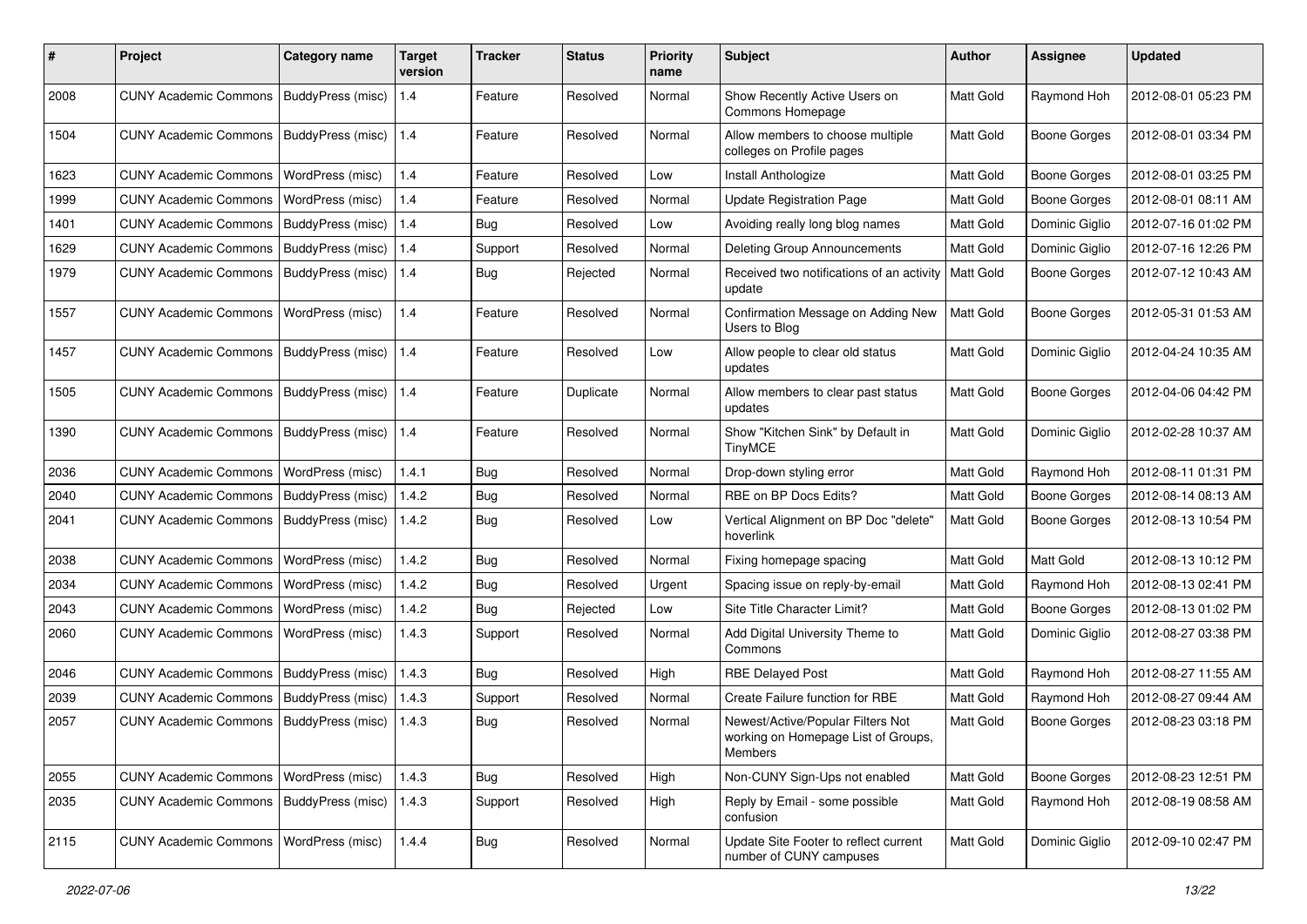| #    | <b>Project</b>                           | Category name            | <b>Target</b><br>version | <b>Tracker</b> | <b>Status</b> | <b>Priority</b><br>name | <b>Subject</b>                                                      | Author           | Assignee       | <b>Updated</b>      |
|------|------------------------------------------|--------------------------|--------------------------|----------------|---------------|-------------------------|---------------------------------------------------------------------|------------------|----------------|---------------------|
| 2037 | CUNY Academic Commons                    | BuddyPress (misc)        | 1.4.5                    | <b>Bug</b>     | Resolved      | Normal                  | Special Character shows up in RBE<br>post                           | Matt Gold        | Raymond Hoh    | 2012-09-17 07:12 PM |
| 2053 | <b>CUNY Academic Commons</b>             | BuddyPress (misc)        | 1.4.6                    | Feature        | Resolved      | Normal                  | RBE on BP Docs                                                      | Matt Gold        | Boone Gorges   | 2012-10-01 04:14 PM |
| 2113 | <b>CUNY Academic Commons</b>             | WordPress (misc)         | 1.4.6                    | Support        | Resolved      | Normal                  | Add google docs shortcode<br>documentation to plugin                | Matt Gold        | Raymond Hoh    | 2012-09-30 10:57 PM |
| 2002 | <b>CUNY Academic Commons</b>             | WordPress (misc)         | 1.4.6                    | Feature        | Resolved      | Normal                  | Create Livestream video<br>space/channel for the Commons            | Matt Gold        | Michael Smith  | 2012-09-30 05:52 PM |
| 2129 | <b>CUNY Academic Commons</b>             | BuddyPress (misc)        | 1.4.6                    | <b>Bug</b>     | Resolved      | Low                     | […]                                                                 | Matt Gold        | Boone Gorges   | 2012-09-30 09:53 AM |
| 2121 | <b>CUNY Academic Commons</b>             | BuddyPress (misc)        | 1.4.6                    | Bug            | Resolved      | Low                     | Email notification of forum post omits<br>hyperlinked word          | Matt Gold        | Boone Gorges   | 2012-09-30 09:05 AM |
| 1997 | <b>CUNY Academic Commons</b>             | BuddyPress (misc)        | 1.4.6                    | Bug            | Resolved      | Normal                  | Forum post notification didn't indicate<br>image attachments        | Matt Gold        | Boone Gorges   | 2012-09-23 05:03 PM |
| 2104 | <b>CUNY Academic Commons</b>             | WordPress (misc)         | 1.4.6                    | Bug            | Resolved      | Low                     | WordPress Database Backup Plugin<br>Error                           | Matt Gold        | Dominic Giglio | 2012-09-13 03:45 PM |
| 2058 | <b>CUNY Academic Commons</b>             | WordPress (misc)         | 1.4.6                    | Bug            | Rejected      | Normal                  | Page shift on clicking Log in box                                   | Matt Gold        | Boone Gorges   | 2012-08-20 05:53 PM |
| 2044 | <b>CUNY Academic Commons</b>             | WordPress (misc)         | 1.4.7                    | <b>Bug</b>     | Resolved      | Normal                  | Comment field asks for name info<br>when user logged in             | Matt Gold        | Dominic Giglio | 2012-10-11 08:34 PM |
| 2117 | <b>CUNY Academic Commons</b>             | BuddyPress (misc)        | 1.4.8                    | Bug            | Resolved      | Normal                  | User reports double notification of<br>announcements                | <b>Matt Gold</b> | Dominic Giglio | 2012-10-22 09:37 AM |
| 2082 | <b>CUNY Academic Commons</b>             | <b>BuddyPress (misc)</b> | 1.4.8                    | Support        | Resolved      | High                    | Default: No Email?                                                  | Matt Gold        | Dominic Giglio | 2012-10-19 04:55 PM |
| 2185 | <b>CUNY Academic Commons</b>             | BuddyPress (misc)        | 1.4.8                    | Feature        | Resolved      | Normal                  | Add WP Touch plugin                                                 | Matt Gold        | Dominic Giglio | 2012-10-15 01:33 PM |
| 2203 | <b>CUNY Academic Commons</b>             | WordPress (misc)         | 1.4.9                    | Feature        | Resolved      | Normal                  | Enable uploading of sav files                                       | Matt Gold        | Boone Gorges   | 2012-11-03 04:37 PM |
| 2184 | <b>CUNY Academic Commons</b>             | BuddyPress (misc)        | 1.4.9                    | Support        | Resolved      | Normal                  | Adjust Invite Directions to include info<br>about max invites       | Matt Gold        | Boone Gorges   | 2012-11-03 04:23 PM |
| 2176 | <b>CUNY Academic Commons</b>             | BuddyPress (misc)        | 1.4.9                    | <b>Bug</b>     | Rejected      | Normal                  | Page error upon accepting group<br>membership request               | Matt Gold        | Dominic Giglio | 2012-11-01 09:48 PM |
| 2188 | <b>CUNY Academic Commons</b>             | BuddyPress (misc)        | 1.4.9                    | Bug            | Resolved      | Normal                  | Line Spacing/Breaks on BP Docs                                      | <b>Matt Gold</b> | Chris Stein    | 2012-11-01 03:15 PM |
| 2105 | <b>CUNY Academic Commons</b>             | BuddyPress (misc)        | 1.4.9                    | Bug            | Resolved      | Normal                  | File name in a file uploaded to group<br>contains escape characters | Matt Gold        | Dominic Giglio | 2012-11-01 12:02 PM |
| 2206 | <b>CUNY Academic Commons</b>             | BuddyPress (misc)        | 1.4.9                    | Support        | Resolved      | Normal                  | Change anchor location for "Post New<br>Topic" in group forums      | Matt Gold        | Dominic Giglio | 2012-11-01 11:16 AM |
| 2210 | <b>CUNY Academic Commons</b>             | WordPress (misc)         | 1.4.9                    | Bug            | Resolved      | Normal                  | Add Twenty Twelve Theme                                             | Matt Gold        | Boone Gorges   | 2012-11-01 10:26 AM |
| 2230 | <b>CUNY Academic Commons</b>             | WordPress (misc)         | 1.4.10                   | <b>Bug</b>     | Resolved      | High                    | MESTC page scrambled                                                | <b>Matt Gold</b> | Dominic Giglio | 2012-11-20 02:39 PM |
| 2191 | <b>CUNY Academic Commons</b>             | BuddyPress (misc)        | 1.4.10                   | Bug            | Resolved      | Low                     | File upload to group doesn't register as<br>activity?               | <b>Matt Gold</b> | Dominic Giglio | 2012-11-11 09:28 PM |
| 2240 | CUNY Academic Commons   WordPress (misc) |                          | 1.4.10                   | Bug            | Resolved      | Normal                  | Update Luna theme                                                   | Matt Gold        | Dominic Giglio | 2012-11-11 04:27 PM |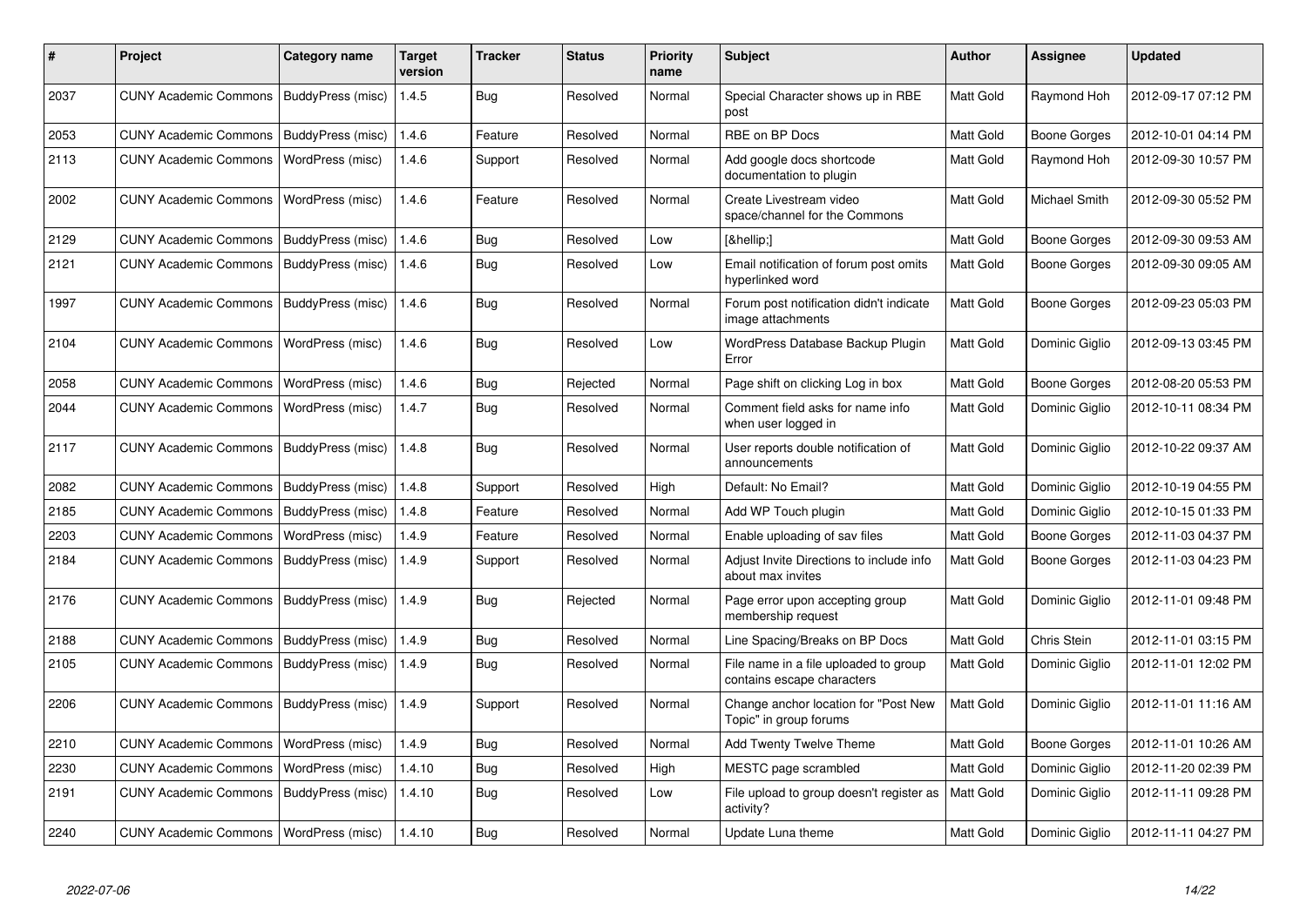| #    | Project                                  | <b>Category name</b> | <b>Target</b><br>version | <b>Tracker</b> | <b>Status</b> | <b>Priority</b><br>name | Subject                                                          | <b>Author</b> | Assignee            | <b>Updated</b>      |
|------|------------------------------------------|----------------------|--------------------------|----------------|---------------|-------------------------|------------------------------------------------------------------|---------------|---------------------|---------------------|
| 2204 | <b>CUNY Academic Commons</b>             | WordPress (misc)     | 1.4.10                   | <b>Bug</b>     | Resolved      | Normal                  | User Doesn't Come up in Add New<br>User Autocomplete             | Matt Gold     | Dominic Giglio      | 2012-11-11 12:50 AM |
| 2248 | <b>CUNY Academic Commons</b>             | BuddyPress (misc)    | 1.4.11                   | Feature        | Resolved      | Low                     | Create Profile link to academia.edu<br>profile                   | Matt Gold     | Dominic Giglio      | 2012-11-21 11:55 PM |
| 2220 | <b>CUNY Academic Commons</b>             | BuddyPress (misc)    | 1.4.11                   | <b>Bug</b>     | Resolved      | Low                     | Spacing error on BP Doc comments                                 | Matt Gold     | Dominic Giglio      | 2012-11-20 03:47 PM |
| 2029 | <b>CUNY Academic Commons</b>             | WordPress (misc)     | 1.4.11                   | Bug            | Resolved      | Normal                  | CForms error                                                     | Matt Gold     | Dominic Giglio      | 2012-11-17 02:15 PM |
| 2312 | <b>CUNY Academic Commons</b>             | WordPress (misc)     | 1.4.12                   | Feature        | Resolved      | Normal                  | <b>Upload Gravity Forms Plugin</b>                               | Matt Gold     | Dominic Giglio      | 2012-12-03 07:58 PM |
| 2296 | <b>CUNY Academic Commons</b>             | WordPress (misc)     | 1.4.12                   | Feature        | Resolved      | Normal                  | Add WP Retina Plugin                                             | Matt Gold     | Dominic Giglio      | 2012-12-02 09:10 AM |
| 2323 | <b>CUNY Academic Commons</b>             | WordPress (misc)     | 1.4.12                   | Feature        | Resolved      | Normal                  | Add four themeforest themes                                      | Matt Gold     | Dominic Giglio      | 2012-12-01 02:30 PM |
| 2299 | <b>CUNY Academic Commons</b>             | WordPress (misc)     | 1.4.12                   | Feature        | Resolved      | Normal                  | Add Shaken Grid Premium Theme                                    | Matt Gold     | Dominic Giglio      | 2012-11-29 04:01 PM |
| 2313 | <b>CUNY Academic Commons</b>             | WordPress (misc)     | 1.4.12                   | Feature        | Resolved      | Normal                  | Add Recovery Theme                                               | Matt Gold     | Dominic Giglio      | 2012-11-29 04:01 PM |
| 2301 | <b>CUNY Academic Commons</b>             | WordPress (misc)     | 1.4.12                   | Feature        | Resolved      | Normal                  | Add Twenty Twelve JP365 Child<br>Theme                           | Matt Gold     | Dominic Giglio      | 2012-11-29 03:41 PM |
| 2251 | <b>CUNY Academic Commons</b>             | BuddyPress (misc)    | 1.4.13                   | Bug            | Resolved      | Low                     | From address of forum notifications                              | Matt Gold     | <b>Boone Gorges</b> | 2013-02-03 01:56 PM |
| 2247 | <b>CUNY Academic Commons</b>             | WordPress (misc)     | 1.4.13                   | Bug            | Resolved      | Low                     | Subdomain site login/nav bar issue                               | Matt Gold     | Dominic Giglio      | 2012-12-12 02:25 AM |
| 2089 | <b>CUNY Academic Commons</b>             | WordPress (misc)     | 1.4.13                   | Bug            | Rejected      | Normal                  | Possible blog email notification issue                           | Matt Gold     | Boone Gorges        | 2012-12-11 06:59 PM |
| 2361 | <b>CUNY Academic Commons</b>             | WordPress (misc)     | 1.4.15                   | Feature        | Resolved      | Urgent                  | Add KingSize Theme                                               | Matt Gold     | <b>Boone Gorges</b> | 2013-01-02 11:41 AM |
| 2245 | <b>CUNY Academic Commons</b>             | WordPress (misc)     | 1.4.15                   | Bug            | Resolved      | High                    | Domain mapping issues -- Site<br>warnings                        | Matt Gold     | Dominic Giglio      | 2012-12-27 03:59 PM |
| 2366 | <b>CUNY Academic Commons</b>             | WordPress (misc)     | 1.4.16                   | Feature        | Resolved      | Low                     | Remove Kingsize plugin                                           | Matt Gold     | <b>Boone Gorges</b> | 2013-01-08 04:23 PM |
| 2346 | <b>CUNY Academic Commons</b>             | WordPress (misc)     | 1.4.16                   | Feature        | Resolved      | Normal                  | Add Enable Media Replace Plugin                                  | Matt Gold     | Boone Gorges        | 2013-01-08 03:53 PM |
| 2363 | <b>CUNY Academic Commons</b>             | WordPress (misc)     | 1.4.16                   | <b>Bug</b>     | Resolved      | Normal                  | HTTP Error 500 (Internal Server Error)<br>on GC DSL blog         | Matt Gold     | <b>Boone Gorges</b> | 2013-01-02 10:10 AM |
| 2385 | <b>CUNY Academic Commons</b>             | BuddyPress (misc)    | 1.4.18                   | Bug            | Resolved      | Normal                  | Sitewide nav bar not appearing                                   | Matt Gold     | Boone Gorges        | 2013-01-24 10:21 AM |
| 2415 | <b>CUNY Academic Commons</b>             | BuddyPress (misc)    | 1.4.19                   | <b>Bug</b>     | Resolved      | Normal                  | Remove "Popular" link on homepage<br>members widget              | Matt Gold     | Boone Gorges        | 2013-02-12 10:05 PM |
| 2387 | <b>CUNY Academic Commons</b>             | BuddyPress (misc)    | 1.4.19                   | <b>Bug</b>     | Resolved      | Low                     | File upload notifications contain<br>escape characters           | Matt Gold     | Boone Gorges        | 2013-02-11 02:21 PM |
| 2479 | <b>CUNY Academic Commons</b>             | BuddyPress (misc)    | 1.4.21                   | <b>Bug</b>     | Resolved      | Urgent                  | Double posting, double notification of<br>message posted via RBE | Matt Gold     | Raymond Hoh         | 2013-04-09 02:04 AM |
| 2483 | CUNY Academic Commons   WordPress (misc) |                      | 1.4.21                   | Feature        | Resolved      | Normal                  | Advanced iFrame plugin request                                   | Matt Gold     | Boone Gorges        | 2013-03-11 03:06 PM |
| 2478 | <b>CUNY Academic Commons</b>             | WordPress (misc)     | 1.4.21                   | Feature        | Resolved      | Normal                  | Ensure that sitewide footer is<br>responsive                     | Matt Gold     | Chris Stein         | 2013-03-01 04:17 PM |
| 2520 | <b>CUNY Academic Commons</b>             | WordPress (misc)     | 1.4.22                   | Bug            | Resolved      | Normal                  | Add Edit Flow Plugin                                             | Matt Gold     | Boone Gorges        | 2013-03-20 02:01 PM |
| 2517 | <b>CUNY Academic Commons</b>             | WordPress (misc)     | 1.4.22                   | Bug            | Resolved      | Normal                  | Add Constant Contact Plugin                                      | Matt Gold     | Boone Gorges        | 2013-03-20 01:53 PM |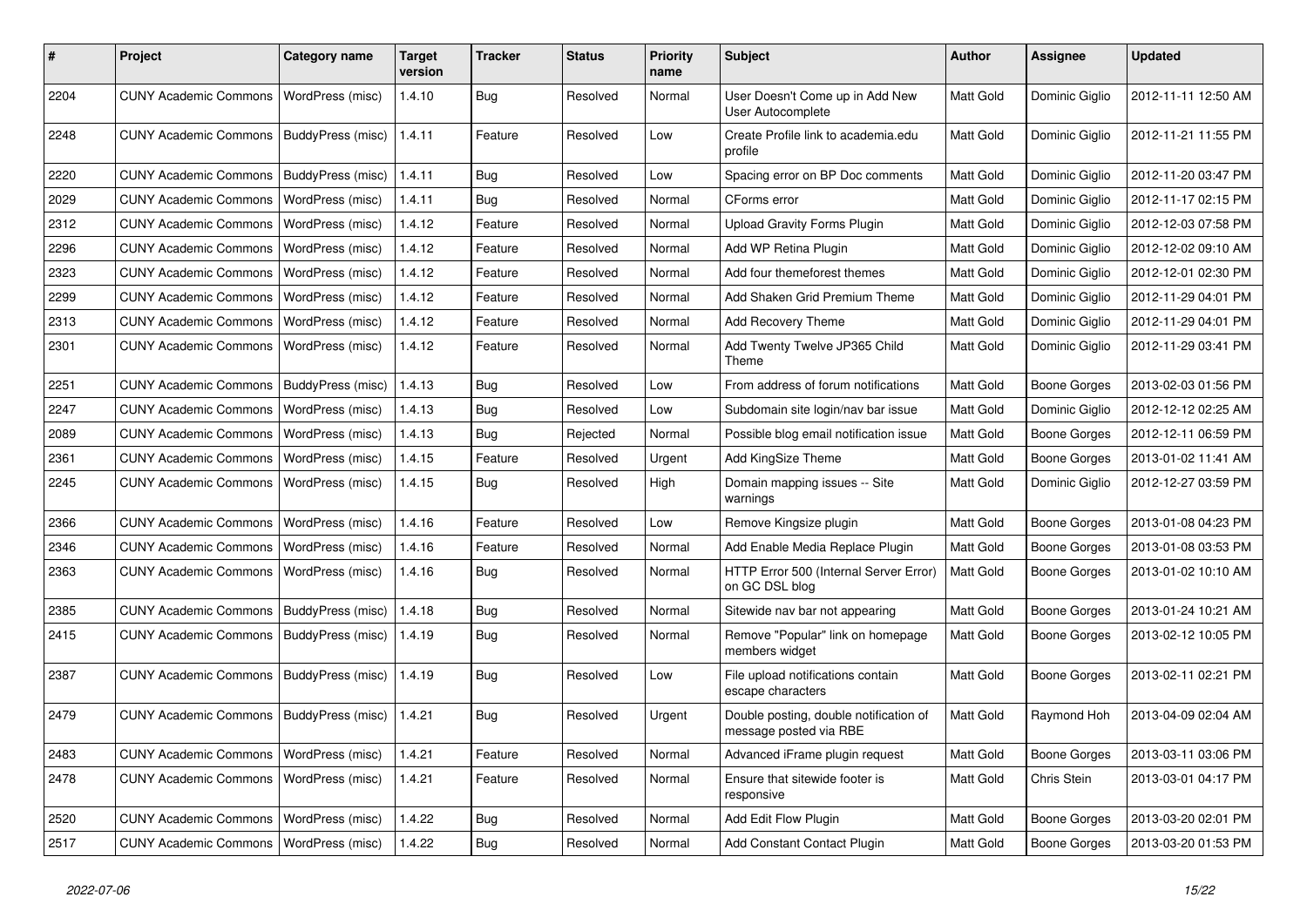| #    | Project                                         | <b>Category name</b>    | Target<br>version | <b>Tracker</b> | <b>Status</b> | <b>Priority</b><br>name | <b>Subject</b>                                                                     | <b>Author</b>    | Assignee            | <b>Updated</b>      |
|------|-------------------------------------------------|-------------------------|-------------------|----------------|---------------|-------------------------|------------------------------------------------------------------------------------|------------------|---------------------|---------------------|
| 2159 | <b>CUNY Academic Commons</b>                    | BuddyPress (misc)       | 1.4.24            | <b>Bug</b>     | Resolved      | Normal                  | Page redirection after accepting group<br>invite                                   | <b>Matt Gold</b> | Dominic Giglio      | 2013-04-11 08:00 PM |
| 2538 | <b>CUNY Academic Commons</b>                    | WordPress (misc)        | 1.4.25            | Bug            | Resolved      | High                    | Add security plugins                                                               | Matt Gold        | <b>Boone Gorges</b> | 2013-04-22 10:37 AM |
| 2595 | <b>CUNY Academic Commons</b>                    | BuddyPress (misc)       | 1.4.29            | <b>Bug</b>     | Resolved      | Low                     | Group invitation script                                                            | Matt Gold        | <b>Boone Gorges</b> | 2013-06-02 04:06 PM |
| 2661 | <b>CUNY Academic Commons</b>                    | WordPress (misc)        | 1.4.31            | Feature        | Resolved      | Normal                  | Install Password-Protected Plugin                                                  | Matt Gold        | <b>Boone Gorges</b> | 2013-07-11 11:44 AM |
| 2653 | <b>CUNY Academic Commons</b>                    | WordPress (misc)        | 1.4.31            | Feature        | Resolved      | Normal                  | Add AR2 beta theme                                                                 | Matt Gold        | <b>Boone Gorges</b> | 2013-07-11 11:42 AM |
| 2528 | <b>CUNY Academic Commons</b>                    | BuddyPress (misc)       | 1.4.31            | Feature        | Resolved      | Low                     | BP emails sent from secondary sites<br>should use main site headers                | Matt Gold        | Raymond Hoh         | 2013-07-11 11:14 AM |
| 2640 | <b>CUNY Academic Commons</b>                    | WordPress (misc)        | 1.4.31            | Feature        | Resolved      | Normal                  | Plugin Request: Page Excerpt                                                       | Matt Gold        | <b>Boone Gorges</b> | 2013-07-10 11:30 AM |
| 2116 | <b>CUNY Academic Commons</b>                    | BuddyPress (misc)       | 1.4.31            | Bug            | Resolved      | Normal                  | Include failed message in RBE Failure<br>Notification                              | Matt Gold        | Raymond Hoh         | 2013-07-08 11:01 PM |
| 2564 | <b>CUNY Academic Commons</b>                    | <b>WordPress (misc)</b> | 1.4.32            | <b>Bug</b>     | Resolved      | High                    | Editing blog posts connected to groups<br>creates activity item/notification       | Matt Gold        | <b>Boone Gorges</b> | 2013-07-17 08:39 AM |
| 2697 | <b>CUNY Academic Commons</b>                    | WordPress (misc)        | 1.5               | Feature        | Resolved      | Normal                  | Add WP Document Revisions Plugin                                                   | Matt Gold        | <b>Boone Gorges</b> | 2013-08-22 11:28 AM |
| 85   | <b>CUNY Academic Commons</b>                    | WordPress (misc)        | 1.5               | Feature        | Resolved      | Low                     | <b>Twitter List Page</b>                                                           | Matt Gold        | Dominic Giglio      | 2013-08-22 10:11 AM |
| 2322 | <b>CUNY Academic Commons</b>                    | BuddyPress (misc)       | 1.5               | Feature        | Resolved      | Normal                  | Allow File uploads to be added<br>"quietly" (without email notification)           | Matt Gold        | Dominic Giglio      | 2013-08-21 05:23 PM |
| 2161 | <b>CUNY Academic Commons</b>                    | WordPress (misc)        | 1.5               | Support        | Resolved      | Normal                  | <b>Account Confirmation Email Edits</b>                                            | Matt Gold        | Chris Stein         | 2013-08-21 04:54 PM |
| 2000 | <b>CUNY Academic Commons</b>                    | WordPress (misc)        | 1.5               | Feature        | Resolved      | Normal                  | Inconsistent Font sizes in site footer                                             | Matt Gold        | Dominic Giglio      | 2013-08-21 02:39 PM |
| 1458 | <b>CUNY Academic Commons</b>                    | <b>WordPress (misc)</b> | 1.5               | Feature        | Resolved      | Low                     | HTTPS for the Commons?                                                             | Matt Gold        | Raymond Hoh         | 2013-08-20 10:07 AM |
| 2066 | <b>CUNY Academic Commons</b>                    | BuddyPress (misc)       | 1.5               | Feature        | Resolved      | Low                     | Public Blog Posts Associated with<br>Private Groups showing up in Sitewide<br>feed | Matt Gold        | Boone Gorges        | 2013-08-09 08:24 PM |
| 2360 | <b>CUNY Academic Commons</b>                    | BuddyPress (misc)   1.5 |                   | Feature        | Resolved      | Low                     | Confirmation before File Deletion                                                  | Matt Gold        | <b>Boone Gorges</b> | 2013-08-01 09:08 PM |
| 2101 | <b>CUNY Academic Commons</b>                    | BuddyPress (misc)       | 1.5               | Feature        | Resolved      | Low                     | Provide Site Admins Access to Send<br><b>Invites Menus</b>                         | Matt Gold        | Boone Gorges        | 2013-08-01 09:07 PM |
| 2629 | <b>CUNY Academic Commons</b>                    | WordPress (misc)        | 1.5               | Bug            | Rejected      | Urgent                  | images not showing in slider on<br>homepage                                        | Matt Gold        | Raymond Hoh         | 2013-07-10 11:10 AM |
| 1386 | <b>CUNY Academic Commons</b>                    | BuddyPress (misc)       | 1.5               | Feature        | Resolved      | Low                     | Create way to create custom order BP<br>Profile Field checklist items              | Matt Gold        | Dominic Giglio      | 2012-12-18 10:38 AM |
| 2014 | CUNY Academic Commons   BuddyPress (misc)   1.5 |                         |                   | Bug            | Resolved      | Normal                  | Improper margins on Members<br>Directory                                           | Matt Gold        | Dominic Giglio      | 2012-12-18 10:37 AM |
| 2111 | CUNY Academic Commons   Redmine                 |                         | 1.5               | Feature        | Duplicate     | Low                     | Connect Commons updates to<br><b>Redmine Tickets</b>                               | Matt Gold        | <b>Boone Gorges</b> | 2012-09-09 08:09 AM |
| 2021 | CUNY Academic Commons   WordPress (misc)        |                         | 1.5               | Feature        | Rejected      | Low                     | Buy gravity forms                                                                  | Matt Gold        | Matt Gold           | 2012-08-07 05:00 PM |
| 2712 | CUNY Academic Commons   BuddyPress (misc)       |                         | 1.5.0.1           | Bug            | Resolved      | Normal                  | Font Size in BP Profile Menu Should<br>be Larger                                   | Matt Gold        | <b>Boone Gorges</b> | 2013-08-23 04:36 PM |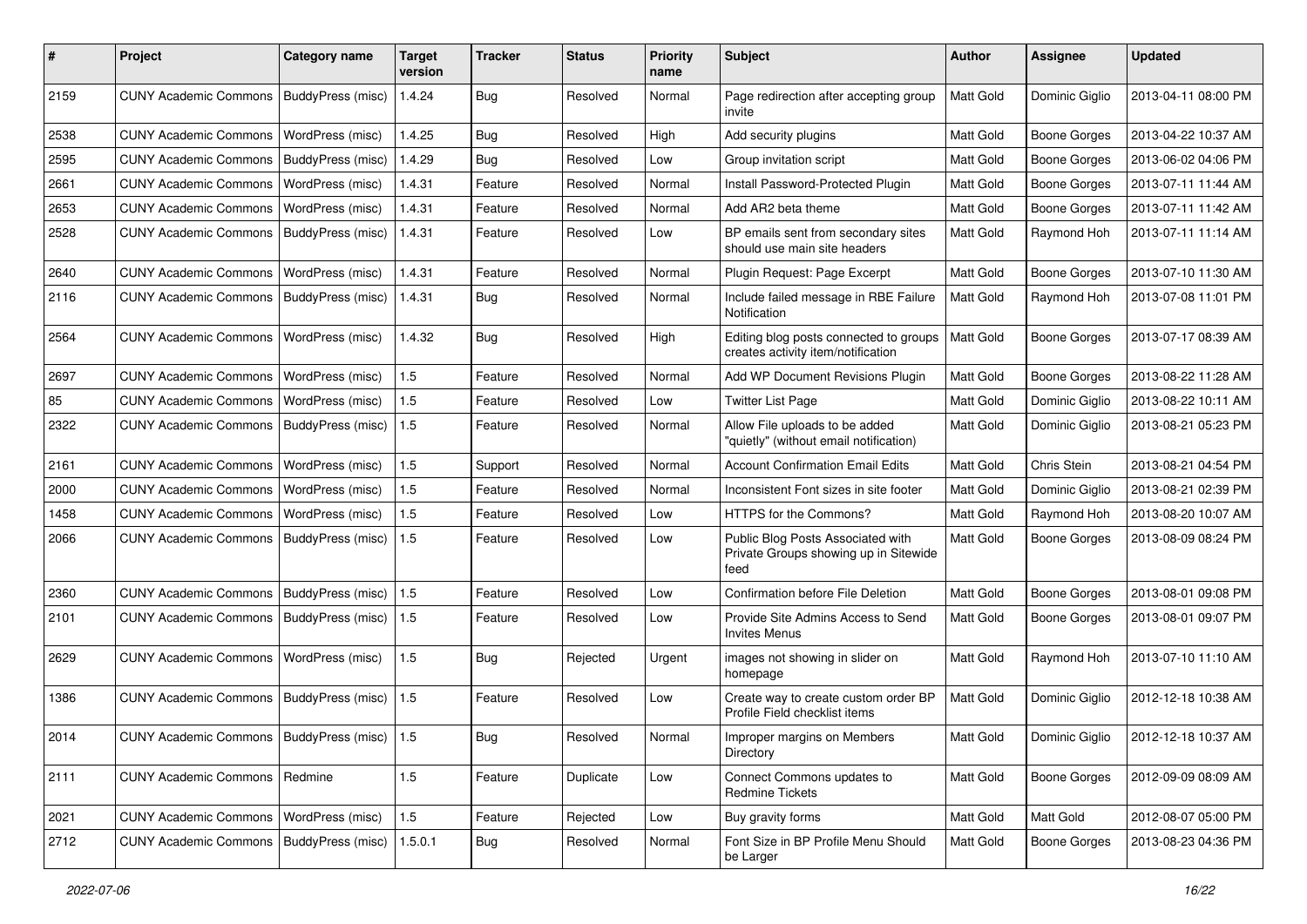| #    | Project                                           | <b>Category name</b> | <b>Target</b><br>version | <b>Tracker</b> | <b>Status</b> | <b>Priority</b><br>name | Subject                                                                       | <b>Author</b> | <b>Assignee</b>     | <b>Updated</b>      |
|------|---------------------------------------------------|----------------------|--------------------------|----------------|---------------|-------------------------|-------------------------------------------------------------------------------|---------------|---------------------|---------------------|
| 2714 | <b>CUNY Academic Commons</b>                      | BuddyPress (misc)    | 1.5.0.1                  | <b>Bug</b>     | Resolved      | Normal                  | Font and Font Size Inconsistent in<br><b>Commons Profile</b>                  | Matt Gold     | <b>Boone Gorges</b> | 2013-08-23 04:17 PM |
| 2738 | <b>CUNY Academic Commons</b>                      | BuddyPress (misc)    | 1.5.0.2                  | Bug            | Resolved      | High                    | Users Unable to Change Email<br>Address in Settings                           | Matt Gold     | Boone Gorges        | 2013-08-28 09:05 PM |
| 2737 | <b>CUNY Academic Commons</b>                      | BuddyPress (misc)    | 1.5.0.2                  | Bug            | Resolved      | Urgent                  | CAC Not allowing CUNY Addresses to<br>Register                                | Matt Gold     | <b>Boone Gorges</b> | 2013-08-26 05:43 PM |
| 2729 | <b>CUNY Academic Commons</b>                      | BuddyPress (misc)    | 1.5.0.2                  | Bug            | Resolved      | Urgent                  | Update Positions to Include Missing<br>Colleges                               | Matt Gold     | <b>Boone Gorges</b> | 2013-08-26 09:54 AM |
| 2178 | <b>CUNY Academic Commons</b>                      | WordPress (misc)     | 1.5.1                    | Feature        | Resolved      | Low                     | Show More Link at bottom of Who's<br>Online Homepage list                     | Matt Gold     | Dominic Giglio      | 2013-09-01 01:57 PM |
| 2755 | <b>CUNY Academic Commons</b>                      | BuddyPress (misc)    | 1.5.1                    | <b>Bug</b>     | Resolved      | Normal                  | Alphabetize list of colleges in positions<br>drop-down                        | Matt Gold     | <b>Boone Gorges</b> | 2013-08-29 09:30 AM |
| 2713 | <b>CUNY Academic Commons</b>                      | BuddyPress (misc)    | 1.5.1                    | Feature        | Resolved      | Normal                  | Lighten Brief Descriptor Text Color                                           | Matt Gold     | <b>Boone Gorges</b> | 2013-08-28 12:58 PM |
| 2732 | <b>CUNY Academic Commons</b>                      | BuddyPress (misc)    | 1.5.1                    | Feature        | Resolved      | Normal                  | Return users to profile public view after<br>editing save                     | Matt Gold     | <b>Boone Gorges</b> | 2013-08-28 12:53 PM |
| 2711 | <b>CUNY Academic Commons</b>                      | BuddyPress (misc)    | 1.5.1                    | Feature        | Resolved      | Normal                  | Add Change Avatar Link/Interface to<br>Profile Editing Page                   | Matt Gold     | <b>Boone Gorges</b> | 2013-08-28 12:40 PM |
| 2735 | <b>CUNY Academic Commons</b>                      | BuddyPress (misc)    | 1.5.1                    | Bug            | Resolved      | Normal                  | Profile Incorrectly Shortens About You<br>Field                               | Matt Gold     | <b>Boone Gorges</b> | 2013-08-28 11:36 AM |
| 2775 | <b>CUNY Academic Commons</b>                      | BuddyPress (misc)    | 1.5.1.1                  | Bug            | Resolved      | High                    | Add Lehman College to List of<br><b>Colleges in Profiles</b>                  | Matt Gold     | Boone Gorges        | 2013-09-06 04:40 PM |
| 2776 | <b>CUNY Academic Commons</b>                      | BuddyPress (misc)    | 1.5.2                    | Bug            | Resolved      | Normal                  | Change Name of SPS in College list                                            | Matt Gold     | <b>Boone Gorges</b> | 2013-09-11 08:19 PM |
| 2771 | <b>CUNY Academic Commons</b>                      | BuddyPress (misc)    | 1.5.2                    | Feature        | Resolved      | Normal                  | Change Brief Descriptor Text Color<br>Again                                   | Matt Gold     | <b>Boone Gorges</b> | 2013-09-10 06:07 AM |
| 2786 | <b>CUNY Academic Commons</b>                      | BuddyPress (misc)    | 1.5.3                    | Bug            | Resolved      | Normal                  | Move position of close window<br>checkbox on overlay                          | Matt Gold     | Boone Gorges        | 2013-09-19 12:07 PM |
| 2798 | <b>CUNY Academic Commons</b>                      | BuddyPress (misc)    | 1.5.4                    | Bug            | Resolved      | Normal                  | IE10 Profile Display Errors                                                   | Matt Gold     | Raymond Hoh         | 2013-09-25 03:33 PM |
| 2806 | <b>CUNY Academic Commons</b>                      | WordPress (misc)     | 1.5.5                    | Feature        | Rejected      | Normal                  | Add Bones Theme                                                               | Matt Gold     | <b>Boone Gorges</b> | 2013-10-11 11:28 AM |
| 2839 | <b>CUNY Academic Commons</b>                      | WordPress (misc)     | 1.5.6                    | Feature        | Resolved      | Normal                  | <b>Add Storify Plugin</b>                                                     | Matt Gold     | <b>Boone Gorges</b> | 2013-10-26 07:21 PM |
| 2800 | <b>CUNY Academic Commons</b>                      | BuddyPress (misc)    | 1.5.6                    | Feature        | Resolved      | Normal                  | Add Vimeo & Github social media<br>account fields to Profiles                 | Matt Gold     | Dominic Giglio      | 2013-10-14 04:51 PM |
| 2845 | CUNY Academic Commons   BuddyPress (misc)   1.5.7 |                      |                          | Bug            | Resolved      | Normal                  | Anchor errors with bp activity items<br>created from associated blog postings | Matt Gold     | Boone Gorges        | 2013-11-01 08:15 PM |
| 2847 | CUNY Academic Commons   WordPress (misc)          |                      | 1.5.7                    | Feature        | Resolved      | Normal                  | Add Archive.org WP Plugin                                                     | Matt Gold     | <b>Boone Gorges</b> | 2013-11-01 02:41 PM |
| 2858 | <b>CUNY Academic Commons</b>                      | BuddyPress (misc)    | 1.5.7                    | <b>Bug</b>     | Resolved      | Normal                  | […] redux                                                                     | Matt Gold     | <b>Boone Gorges</b> | 2013-10-30 10:08 PM |
| 2906 | CUNY Academic Commons   BuddyPress (misc)         |                      | 1.5.10                   | Bug            | Resolved      | Normal                  | Unable to delete file attachment from<br>forum post                           | Matt Gold     | Boone Gorges        | 2013-12-01 09:35 PM |
| 2918 | CUNY Academic Commons   WordPress (misc)          |                      | 1.5.11                   | Bug            | Resolved      | Normal                  | Add Sensitive WP Theme                                                        | Matt Gold     | Boone Gorges        | 2013-12-03 03:17 PM |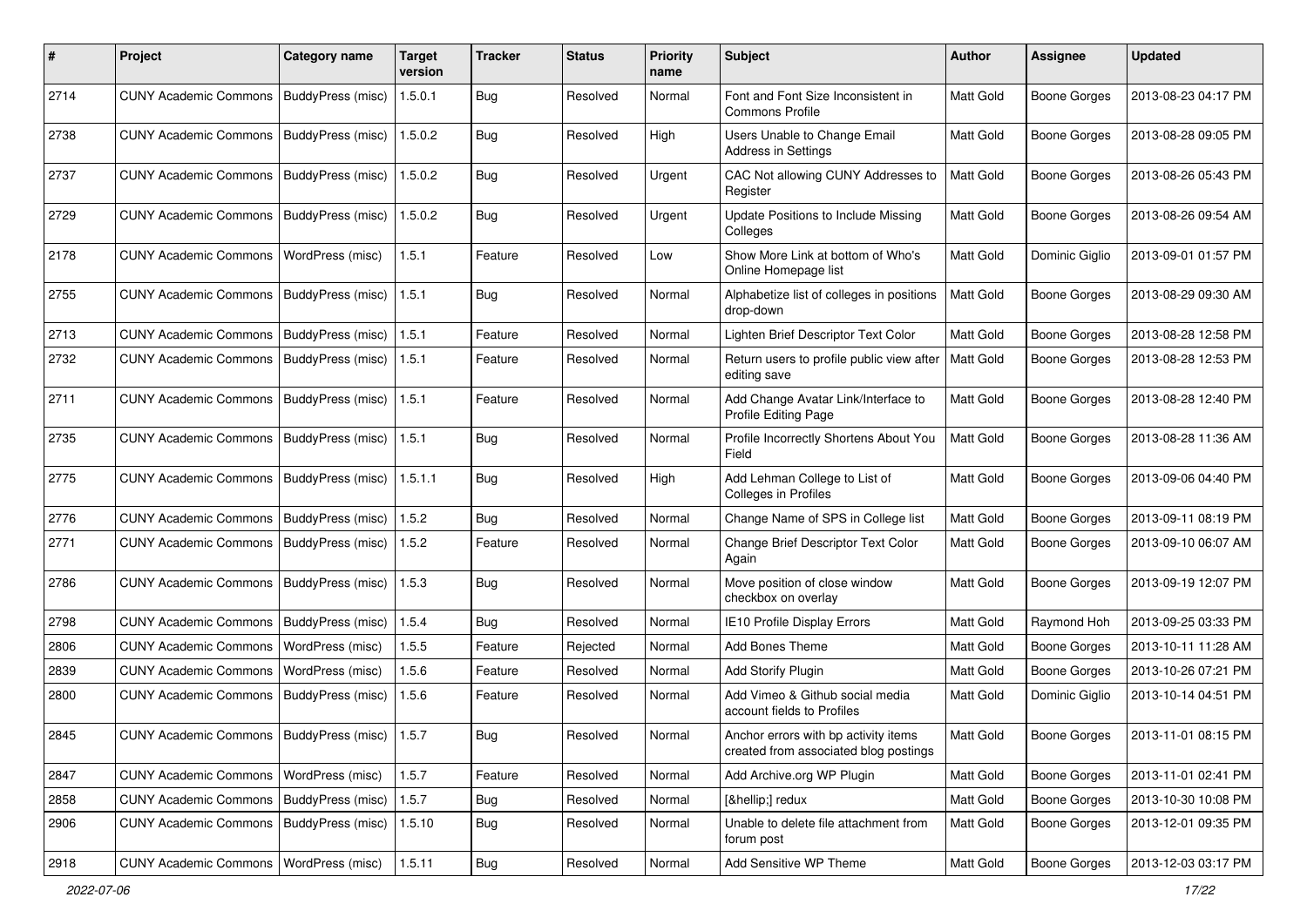| ∦    | <b>Project</b>                            | Category name                | <b>Target</b><br>version | Tracker    | <b>Status</b> | <b>Priority</b><br>name | <b>Subject</b>                                                                        | Author           | Assignee            | <b>Updated</b>      |
|------|-------------------------------------------|------------------------------|--------------------------|------------|---------------|-------------------------|---------------------------------------------------------------------------------------|------------------|---------------------|---------------------|
| 2944 | CUNY Academic Commons   BuddyPress (misc) |                              | 1.5.13                   | Bug        | Resolved      | Normal                  | Long load time on send invites group<br>pages                                         | Matt Gold        | Boone Gorges        | 2014-01-02 02:50 PM |
| 2976 | <b>CUNY Academic Commons</b>              | BuddyPress (misc)            | 1.5.16                   | Feature    | Resolved      | Normal                  | Allow users to permanently dismiss<br>notification of new profiles on profile<br>page | Matt Gold        | Boone Gorges        | 2014-02-01 02:56 PM |
| 2960 | <b>CUNY Academic Commons</b>              | WordPress (misc)             | 1.5.16                   | Bug        | Resolved      | Normal                  | Add WP Accessibility Plugin                                                           | <b>Matt Gold</b> | <b>Boone Gorges</b> | 2014-02-01 02:55 PM |
| 3058 | <b>CUNY Academic Commons</b>              | BuddyPress (misc)            | 1.5.18.1                 | Bug        | Resolved      | Urgent                  | Main navigation bar not working                                                       | Matt Gold        | Boone Gorges        | 2014-02-21 09:28 AM |
| 2791 | <b>CUNY Academic Commons</b>              | BuddyPress (misc)            | 1.5.19                   | Bug        | Rejected      | Normal                  | Modify yellow profile bar alert                                                       | Matt Gold        | Chris Stein         | 2014-02-21 03:52 PM |
| 3100 | <b>CUNY Academic Commons</b>              | <b>WordPress</b><br>Themes   | 1.5.20                   | Bug        | Resolved      | Normal                  | <b>Add Customizr Theme</b>                                                            | Matt Gold        | Boone Gorges        | 2014-03-11 10:35 PM |
| 3124 | <b>CUNY Academic Commons</b>              | Design                       | 1.6                      | <b>Bug</b> | Resolved      | Normal                  | Create small version of horizontal logo<br>image to include in HTML Emails            | Matt Gold        | Boone Gorges        | 2014-04-01 03:40 PM |
| 2135 | <b>CUNY Academic Commons</b>              | Group Blogs                  | 1.6                      | Feature    | Resolved      | Normal                  | Creating a Blog, Creating a Group                                                     | Matt Gold        | Chris Stein         | 2014-04-01 11:59 AM |
| 2733 | <b>CUNY Academic Commons</b>              | <b>Public Portfolio</b>      | 1.6                      | <b>Bug</b> | Resolved      | Normal                  | Address UX issues in Profile submenu<br>on admin bar                                  | Matt Gold        | Chris Stein         | 2014-03-31 10:52 PM |
| 2726 | <b>CUNY Academic Commons</b>              | <b>Public Portfolio</b>      | 1.6                      | Feature    | Resolved      | Normal                  | Reorder Positions in Profile Field                                                    | Matt Gold        | Chris Stein         | 2014-03-31 10:51 PM |
| 1098 | <b>CUNY Academic Commons</b>              | <b>Blogs</b><br>(BuddyPress) | 1.6                      | Feature    | Resolved      | Low                     | Create way for people to search<br>through authors on blog listings                   | Matt Gold        | Boone Gorges        | 2014-03-31 07:01 PM |
| 589  | <b>CUNY Academic Commons</b>              | Group Forums                 | 1.6                      | Feature    | Resolved      | Normal                  | Preview of Forum Posts                                                                | Matt Gold        | Boone Gorges        | 2014-03-27 03:11 PM |
| 2795 | <b>CUNY Academic Commons</b>              | BuddyPress (misc)            | 1.6                      | Bug        | Resolved      | Normal                  | Friendship Request Acceptance<br>interface                                            | Matt Gold        | Chris Stein         | 2014-03-27 03:07 PM |
| 2833 | <b>CUNY Academic Commons</b>              | Group Files                  | 1.6                      | Bug        | Resolved      | Normal                  | Allow silent file deletions                                                           | Matt Gold        | Boone Gorges        | 2014-03-21 03:50 PM |
| 1542 | <b>CUNY Academic Commons</b>              | <b>BuddyPress Docs</b>       | 1.6                      | Bug        | Resolved      | Normal                  | Group Docs Locked                                                                     | Matt Gold        | Boone Gorges        | 2014-03-21 03:38 PM |
| 2192 | <b>CUNY Academic Commons</b>              | Group Files                  | 1.6                      | Feature    | Resolved      | Normal                  | Allow members to replace files                                                        | Matt Gold        | Boone Gorges        | 2014-03-21 03:37 PM |
| 2736 | <b>CUNY Academic Commons</b>              | <b>Public Portfolio</b>      | 1.6                      | Feature    | Resolved      | Normal                  | <b>Enable Rich Text for Profile Fields</b>                                            | Matt Gold        | Boone Gorges        | 2014-02-20 07:52 PM |
| 3150 | <b>CUNY Academic Commons</b>              | Group Forums                 | 1.6.1                    | Bug        | Resolved      | Low                     | 'Post New Topic" Button Shows Up for<br>Non-Logged in Users on Group Forum<br>Pages   | Matt Gold        | Boone Gorges        | 2014-04-21 04:49 PM |
| 3180 | <b>CUNY Academic Commons</b>              | <b>Group Files</b>           | 1.6.2                    | Bug        | Resolved      | Normal                  | Silent Edit of File Title Produces Email<br>Notification                              | Matt Gold        | Boone Gorges        | 2014-05-01 11:19 PM |
| 3190 | <b>CUNY Academic Commons</b>              | BuddyPress (misc)            | 1.6.3                    | Bug        | Resolved      | Normal                  | Mention link on Member Profile Leads<br>to SiteWide activity stream                   | Matt Gold        | Boone Gorges        | 2014-05-12 02:53 PM |
| 3205 | <b>CUNY Academic Commons</b>              | <b>Commons Profile</b>       | 1.6.3                    | <b>Bug</b> | Resolved      | High                    | Email profile field not showing up                                                    | Matt Gold        | Boone Gorges        | 2014-05-12 02:18 PM |
| 1127 | <b>CUNY Academic Commons</b>              | <b>WordPress</b><br>Themes   | 1.6.4                    | Bug        | Resolved      | Normal                  | Update WooThemes                                                                      | Matt Gold        | Boone Gorges        | 2014-05-21 11:04 PM |
| 2706 | <b>CUNY Academic Commons</b>              | BuddyPress (misc) 1.6.4      |                          | Bug        | Resolved      | Normal                  | Problem sending group invitations                                                     | <b>Matt Gold</b> | <b>Boone Gorges</b> | 2014-05-18 11:36 AM |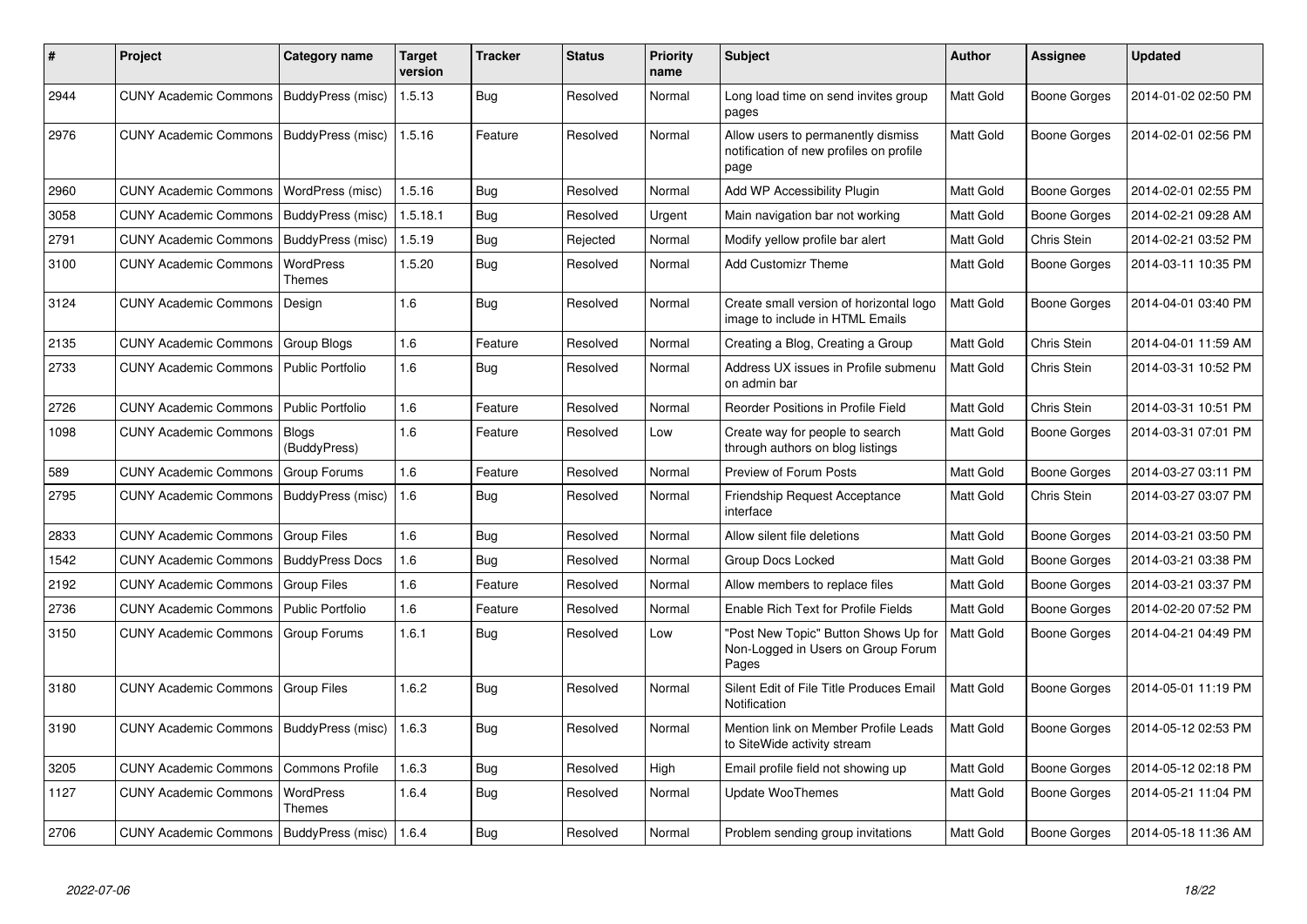| $\#$ | Project                            | Category name              | <b>Target</b><br>version | <b>Tracker</b> | <b>Status</b>       | <b>Priority</b><br>name | <b>Subject</b>                                                                   | <b>Author</b>    | Assignee       | <b>Updated</b>      |
|------|------------------------------------|----------------------------|--------------------------|----------------|---------------------|-------------------------|----------------------------------------------------------------------------------|------------------|----------------|---------------------|
| 3226 | <b>CUNY Academic Commons</b>       | Groups (misc)              | 1.6.4.1                  | Bug            | Resolved            | Normal                  | Group home: content pushed below<br>sidebar                                      | Matt Gold        | Boone Gorges   | 2014-05-23 09:55 AM |
| 3219 | <b>CUNY Academic Commons</b>       | BuddyPress (misc)          | 1.6.7                    | Bug            | Resolved            | Normal                  | new groupblog post emails not being<br>sent as HTML                              | Matt Gold        | Raymond Hoh    | 2014-06-23 08:36 AM |
| 3164 | <b>CUNY Academic Commons</b>       | Reply By Email             | 1.6.7.1                  | Bug            | Resolved            | High                    | Duplicate RBE messages                                                           | Matt Gold        | Raymond Hoh    | 2014-06-24 12:23 PM |
| 3324 | <b>CUNY Academic Commons</b>       | <b>Public Portfolio</b>    | 1.6.10                   | Bug            | Resolved            | Normal                  | Incorrect display of send<br>message/mention on portfolio page                   | Matt Gold        | Boone Gorges   | 2014-07-22 09:06 PM |
| 3343 | <b>CUNY Academic Commons</b>       | BuddyPress (misc)          | 1.6.11                   | <b>Bug</b>     | Resolved            | Low                     | Minor Email display error                                                        | Matt Gold        | Boone Gorges   | 2014-08-01 10:01 AM |
| 3344 | <b>CUNY Academic Commons</b>       | Layout                     | 1.6.11                   | Bug            | Resolved            | Normal                  | Double display of menu on profile<br>settings                                    | Matt Gold        | Boone Gorges   | 2014-08-01 09:58 AM |
| 3345 | <b>CUNY Academic Commons</b>       | Layout                     | 1.6.11                   | <b>Bug</b>     | Resolved            | Normal                  | Text/Icon Styling Error/Overlap on<br>Profile pages                              | Matt Gold        | Boone Gorges   | 2014-08-01 09:05 AM |
| 3420 | <b>CUNY Academic Commons</b>       | <b>Email Notifications</b> | 1.6.14                   | Bug            | Resolved            | Normal                  | Membership approval link in email<br>notifications                               | Matt Gold        | Boone Gorges   | 2014-09-01 09:31 PM |
| 3419 | <b>CUNY Academic Commons</b>       | Group Invitations          | 1.6.14                   | <b>Bug</b>     | Testing<br>Required | Normal                  | Neatening the display of messages on<br>group requests                           | Matt Gold        | Boone Gorges   | 2014-09-01 09:29 PM |
| 3428 | <b>CUNY Academic Commons</b>       | Twitter page               | 1.6.14                   | Bug            | Resolved            | High                    | Fix typo on Twitter page                                                         | Matt Gold        | Dominic Giglio | 2014-09-01 08:53 PM |
| 2239 | <b>CUNY Academic Commons</b>       | <b>Email Notifications</b> | 1.7                      | Bug            | Resolved            | Normal                  | Login redirects when clicking on<br>private group addresses not working          | Matt Gold        | Raymond Hoh    | 2014-11-01 11:41 AM |
| 2757 | <b>CUNY Academic Commons</b>       | <b>Group Files</b>         | 1.7                      | Feature        | Resolved            | Normal                  | Create "Download All" Capabilities for<br>Files in a Folder                      | Matt Gold        | Boone Gorges   | 2014-10-14 03:09 PM |
| 28   | <b>CUNY Academic Commons</b>       | Group Forums               | 1.7                      | Feature        | Resolved            | Low                     | Add threaded replies to forum posts                                              | Matt Gold        | Raymond Hoh    | 2014-10-13 09:38 PM |
| 3544 | <b>CUNY Academic Commons</b>       | <b>Group Files</b>         | 1.7                      | <b>Bug</b>     | Resolved            | Normal                  | Files list upload button placement after<br>upload                               | Matt Gold        | Boone Gorges   | 2014-10-10 09:09 AM |
| 3012 | <b>CUNY Academic Commons</b>       | <b>Public Portfolio</b>    | 1.7                      | Design/UX      | Resolved            | Low                     | Create automated nudges for people<br>who have not filled in profiles            | Matt Gold        | Boone Gorges   | 2014-10-09 02:51 PM |
| 2563 | <b>CUNY Academic Commons</b>       | My Commons                 | 1.7                      | Feature        | Resolved            | Normal                  | <b>Favorite Follow Blogs</b>                                                     | Matt Gold        | Raymond Hoh    | 2014-10-09 10:49 AM |
| 3045 | <b>CUNY Academic Commons</b>       | <b>Public Portfolio</b>    | 1.7                      | Feature        | Resolved            | Normal                  | Create 'clear formatting' button for<br>profile editor                           | <b>Matt Gold</b> | Boone Gorges   | 2014-10-08 03:53 PM |
| 3486 | <b>CUNY Academic Commons</b>       | My Commons                 | 1.7                      | Feature        | Resolved            | Normal                  | Minor Issues on My-Commons page                                                  | Matt Gold        | Raymond Hoh    | 2014-10-03 10:44 AM |
| 3177 | <b>CUNY Academic Commons</b>       | Group Forums               | 1.7                      | Feature        | Resolved            | Normal                  | Upgrade bbPress to 2.x                                                           | Matt Gold        | Boone Gorges   | 2014-09-30 01:35 PM |
| 3418 | <b>CUNY Academic Commons</b>       | <b>Email Notifications</b> | 1.7                      | Feature        | Resolved            | Normal                  | Revisions/Additions to email<br>notifications about group membership<br>requests | Matt Gold        | Boone Gorges   | 2014-09-30 01:14 PM |
| 3223 | <b>CUNY Academic Commons</b>       | Public Portfolio           | 1.7                      | Bug            | Resolved            | Low                     | Alter Profile Editing Unsaved Text<br><b>Warning Feature</b>                     | Matt Gold        | Boone Gorges   | 2014-09-22 09:18 PM |
| 3411 | CUNY Academic Commons   My Commons |                            | 1.7                      | Feature        | Resolved            | Normal                  | Placement of Personal Homepage                                                   | Matt Gold        | Raymond Hoh    | 2014-09-22 08:45 PM |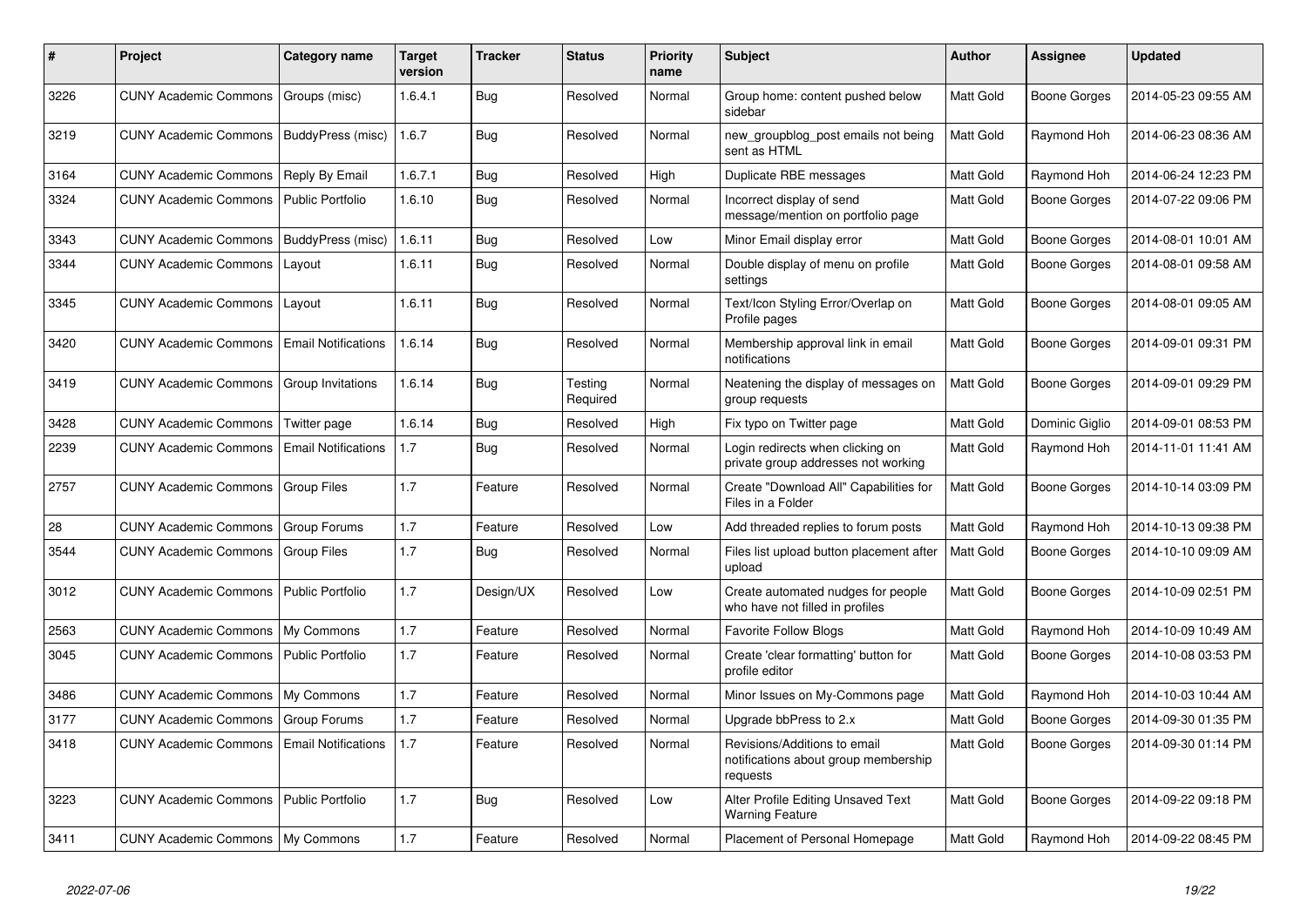| #    | Project                           | <b>Category name</b>       | <b>Target</b><br>version | <b>Tracker</b> | <b>Status</b> | <b>Priority</b><br>name | Subject                                                                      | <b>Author</b> | <b>Assignee</b>     | <b>Updated</b>      |
|------|-----------------------------------|----------------------------|--------------------------|----------------|---------------|-------------------------|------------------------------------------------------------------------------|---------------|---------------------|---------------------|
| 3449 | <b>CUNY Academic Commons</b>      | Groups (misc)              | 1.7                      | <b>Bug</b>     | Resolved      | Normal                  | Make Default Option for "Create<br>Forum" in Group Creation Process<br>"Yes" | Matt Gold     | <b>Boone Gorges</b> | 2014-09-22 08:39 PM |
| 2954 | <b>CUNY Academic Commons</b>      | Public Portfolio           | 1.7                      | Feature        | Duplicate     | Normal                  | New Profile social media options                                             | Matt Gold     | Dominic Giglio      | 2014-09-16 11:48 AM |
| 3448 | <b>CUNY Academic Commons</b>      | Groups (misc)              | 1.7                      | <b>Bug</b>     | Resolved      | Normal                  | Group changes email slug/link issue                                          | Matt Gold     | Raymond Hoh         | 2014-09-15 08:29 PM |
| 3451 | <b>CUNY Academic Commons</b>      | WordPress (misc)           | 1.7                      | Bug            | Resolved      | Normal                  | Edit delete blog text                                                        | Matt Gold     | Raymond Hoh         | 2014-09-15 08:27 PM |
| 3151 | <b>CUNY Academic Commons</b>      | Toolbar                    | 1.7                      | Feature        | Resolved      | Low                     | Add submenu items in Help section of<br><b>WP Admin Bar</b>                  | Matt Gold     | Daniel Jones        | 2014-07-11 08:14 PM |
| 3282 | <b>CUNY Academic Commons</b>      | Groups (misc)              | 1.7                      | Feature        | Resolved      | Normal                  | Search/sort users within group                                               | Matt Gold     | <b>Boone Gorges</b> | 2014-06-25 09:16 PM |
| 3561 | <b>CUNY Academic Commons</b>      | Group Forums               | 1.7.1                    | Feature        | Resolved      | Normal                  | Add Post New Topics link to top of<br>forums                                 | Matt Gold     | <b>Boone Gorges</b> | 2014-10-21 06:48 PM |
| 3362 | <b>CUNY Academic Commons</b>      | Public Portfolio           | 1.7.1                    | Bug            | Resolved      | Normal                  | Default display of profiles with no info<br>added                            | Matt Gold     | <b>Boone Gorges</b> | 2014-10-21 02:44 PM |
| 3581 | <b>CUNY Academic Commons</b>      | <b>BuddyPress Docs</b>     | 1.7.1                    | Bug            | Resolved      | Normal                  | <b>BuddyPress Docs Line Break issue</b>                                      | Matt Gold     | <b>Boone Gorges</b> | 2014-10-20 02:56 PM |
| 3557 | <b>CUNY Academic Commons</b>      | My Commons                 | 1.7.1                    | Bug            | Resolved      | Urgent                  | Fix typo on My Commons overlay                                               | Matt Gold     | <b>Boone Gorges</b> | 2014-10-15 11:02 PM |
| 3559 | <b>CUNY Academic Commons</b>      | <b>Group Forums</b>        | 1.7.2                    | Design/UX      | Resolved      | Normal                  | Forum Styling                                                                | Matt Gold     | <b>Boone Gorges</b> | 2014-11-02 03:18 PM |
| 3589 | <b>CUNY Academic Commons</b>      | Group Invitations          | 1.7.2                    | Bug            | Resolved      | Normal                  | User not appearing in group invitation<br>autocomplete                       | Matt Gold     | <b>Boone Gorges</b> | 2014-11-01 02:58 PM |
| 3588 | <b>CUNY Academic Commons</b>      | Groups (misc)              | 1.7.2                    | Bug            | Resolved      | Normal                  | Hidden group not appearing in search<br>results                              | Matt Gold     | <b>Boone Gorges</b> | 2014-11-01 02:57 PM |
| 3614 | <b>CUNY Academic Commons</b>      | Home Page                  | 1.7.2                    | Bug            | Resolved      | Normal                  | Homepage member widget filter<br>feature not working                         | Matt Gold     | Boone Gorges        | 2014-11-01 02:24 PM |
| 3599 | <b>CUNY Academic Commons</b>      | <b>BuddyPress Docs</b>     | 1.7.2                    | Bug            | Resolved      | Normal                  | Silent BP Docs edits                                                         | Matt Gold     | <b>Boone Gorges</b> | 2014-11-01 02:20 PM |
| 3608 | <b>CUNY Academic Commons</b>      | <b>Email Notifications</b> | 1.7.3                    | <b>Bug</b>     | Resolved      | High                    | Group email plain-text formatting<br>problem                                 | Matt Gold     | Raymond Hoh         | 2014-11-11 12:19 PM |
| 3601 | <b>CUNY Academic Commons</b>      | <b>Email Notifications</b> | 1.7.3                    | Bug            | Resolved      | High                    | Forum replies do not show up on the<br>group homepage                        | Matt Gold     | Raymond Hoh         | 2014-11-10 01:24 PM |
| 3583 | <b>CUNY Academic Commons</b>      | Reply By Email             | 1.7.3                    | Bug            | Resolved      | Normal                  | RBE error message                                                            | Matt Gold     | Raymond Hoh         | 2014-11-10 12:42 PM |
| 3520 | <b>CUNY Academic Commons</b>      | Security                   | 1.7.3                    | Feature        | Resolved      | Normal                  | Encourage or Require CAPTCHA on<br>forms?                                    | Matt Gold     | Daniel Jones        | 2014-11-06 03:40 PM |
| 3610 | CUNY Academic Commons   Home Page |                            | 1.7.3                    | Feature        | Resolved      | Normal                  | Add Susana's Video to the Homepage                                           | Matt Gold     | Dominic Giglio      | 2014-11-04 03:42 PM |
| 3611 | <b>CUNY Academic Commons</b>      | Publicity                  | 1.7.3                    | Feature        | Resolved      | Normal                  | Add Susana's Video to a Standalone<br>page on the Commons                    | Matt Gold     | Dominic Giglio      | 2014-11-04 02:07 PM |
| 3672 | <b>CUNY Academic Commons</b>      | WordPress Plugins          | 1.7.4                    | Feature        | Resolved      | Normal                  | Force captcha on existing contact<br>forms                                   | Matt Gold     | Boone Gorges        | 2014-11-21 12:20 PM |
| 3659 | CUNY Academic Commons   Home Page |                            | 1.7.4                    | Feature        | Resolved      | Normal                  | Remove UserVoice                                                             | Matt Gold     | Boone Gorges        | 2014-11-21 10:53 AM |
| 3676 | <b>CUNY Academic Commons</b>      | WordPress (misc)           | 1.7.4                    | Feature        | Resolved      | High                    | Update WP to 4.0.1                                                           | Matt Gold     | <b>Boone Gorges</b> | 2014-11-21 10:49 AM |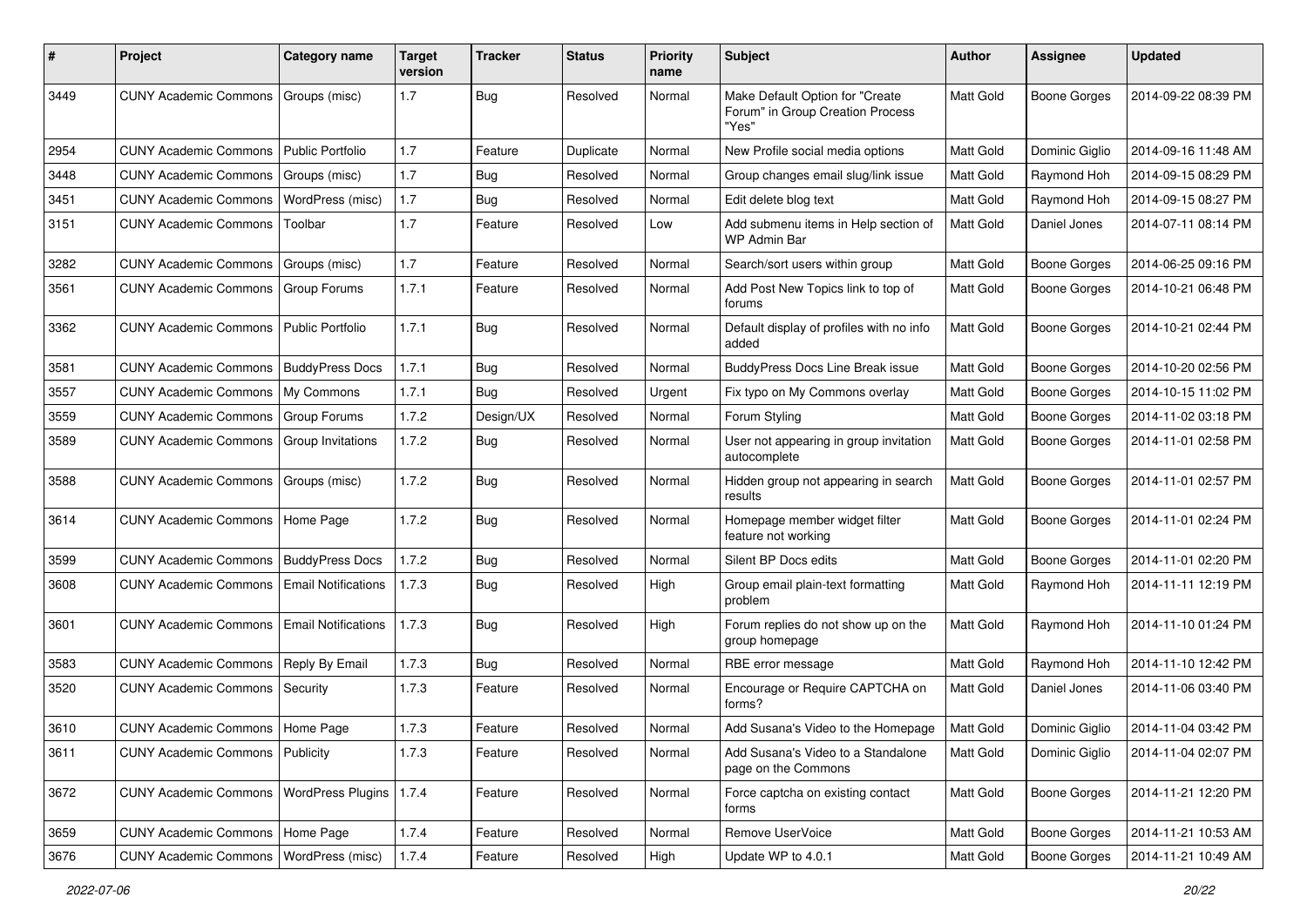| #    | <b>Project</b>                                     | Category name              | <b>Target</b><br>version | Tracker    | <b>Status</b> | <b>Priority</b><br>name | <b>Subject</b>                                                           | <b>Author</b>    | <b>Assignee</b>     | <b>Updated</b>      |
|------|----------------------------------------------------|----------------------------|--------------------------|------------|---------------|-------------------------|--------------------------------------------------------------------------|------------------|---------------------|---------------------|
| 3654 | <b>CUNY Academic Commons</b>                       | Group Forums               | 1.7.4                    | Bug        | Resolved      | Normal                  | can only attached one file to a forum<br>post                            | Matt Gold        | <b>Boone Gorges</b> | 2014-11-21 10:42 AM |
| 2924 | <b>CUNY Academic Commons</b>                       | WordPress (misc)           | 1.7.4                    | Feature    | Resolved      | Normal                  | Make header of Help blog a clickable<br>link to the homepage             | Matt Gold        | Dominic Giglio      | 2014-11-14 04:35 PM |
| 3688 | <b>CUNY Academic Commons</b>                       | <b>BuddyPress Docs</b>     | 1.7.6                    | <b>Bug</b> | Resolved      | Normal                  | Doc creation didn't create email<br>notification                         | Matt Gold        | Boone Gorges        | 2014-12-12 08:57 AM |
| 3717 | <b>CUNY Academic Commons</b>                       | Groups (misc)              | 1.7.7                    | Bug        | Resolved      | Normal                  | Member invitations to Group Members<br>error alert                       | Matt Gold        | Boone Gorges        | 2014-12-22 02:25 PM |
| 3714 | <b>CUNY Academic Commons</b>                       | cuny.is                    | 1.7.7                    | Feature    | Resolved      | Normal                  | cuny.is access                                                           | Matt Gold        | <b>Boone Gorges</b> | 2014-12-22 02:19 PM |
| 3760 | <b>CUNY Academic Commons</b>                       | <b>WordPress Plugins</b>   | 1.7.11                   | Feature    | Resolved      | Normal                  | Add WP Accessiblity Plugin                                               | Matt Gold        | Raymond Hoh         | 2015-02-02 02:30 AM |
| 3729 | <b>CUNY Academic Commons</b>                       | WordPress (misc)           | 1.7.11                   | Feature    | Resolved      | Normal                  | Add 'contact us' line to failed login<br>screen                          | Matt Gold        | Daniel Jones        | 2015-02-02 01:16 AM |
| 3769 | <b>CUNY Academic Commons</b>                       | <b>Public Portfolio</b>    | 1.7.12                   | Bug        | Resolved      | Normal                  | Completion mouseover on editing<br>version of profile is blank           | Matt Gold        | Boone Gorges        | 2015-02-12 09:13 AM |
| 3799 | <b>CUNY Academic Commons</b>                       | cuny.is                    | 1.7.12                   | Bug        | Resolved      | Normal                  | cuny.is issue                                                            | Matt Gold        | Boone Gorges        | 2015-02-10 09:07 PM |
| 3859 | <b>CUNY Academic Commons</b>                       | Group Forums               | 1.7.14                   | <b>Bug</b> | Resolved      | Normal                  | Group Forum Button Layout                                                | Matt Gold        | Boone Gorges        | 2015-03-05 10:57 AM |
| 3802 | <b>CUNY Academic Commons</b>                       | Home Page                  | 1.7.14                   | <b>Bug</b> | Resolved      | Normal                  | Long user name causes problems with<br>Who's Online homepage display     | Matt Gold        | Daniel Jones        | 2015-02-23 03:39 PM |
| 3865 | <b>CUNY Academic Commons</b>                       | Design                     | 1.7.15                   | Bug        | Resolved      | Normal                  | DiRT Tools listing in Group > Manage                                     | Matt Gold        | Boone Gorges        | 2015-03-12 10:35 AM |
| 3866 | <b>CUNY Academic Commons</b>                       | <b>Email Notifications</b> | 1.7.15                   | Bug        | Resolved      | Normal                  | Email notification does not indicate<br>presence of an attachment        | Matt Gold        | Boone Gorges        | 2015-03-12 10:35 AM |
| 3864 | <b>CUNY Academic Commons</b>                       | DiRT Integration           | 1.7.15                   | Bug        | Resolved      | Normal                  | DIRT Tools Group sidebar label display                                   | Matt Gold        | Boone Gorges        | 2015-03-11 09:30 PM |
| 3914 | <b>CUNY Academic Commons</b>                       | <b>WordPress Plugins</b>   | 1.7.15.1                 | Feature    | Resolved      | High                    | Upgrade Yoast's SEO plugin                                               | Matt Gold        | Boone Gorges        | 2015-03-13 05:30 PM |
| 3910 | <b>CUNY Academic Commons</b>                       | Home Page                  | 1.7.15.2                 | Bug        | Resolved      | High                    | Home Page Display Errors                                                 | Matt Gold        | Boone Gorges        | 2015-03-17 10:21 AM |
| 3853 | <b>CUNY Academic Commons</b>                       | BuddyPress (misc)          | 1.7.16                   | <b>Bug</b> | Resolved      | High                    | Post erroneously ascribed to wrong<br>author in activity feed            | Matt Gold        | Raymond Hoh         | 2015-03-21 01:13 PM |
| 3917 | <b>CUNY Academic Commons</b>                       | Home Page                  | 1.7.16                   | <b>Bug</b> | Resolved      | Normal                  | New homepage display errors                                              | Matt Gold        | Raymond Hoh         | 2015-03-18 11:15 AM |
| 3809 | <b>CUNY Academic Commons</b>                       | BuddyPress (misc)          | 1.7.17                   | <b>Bug</b> | Resolved      | Normal                  | BuddyPress member filters not working<br>correctly                       | <b>Matt Gold</b> | Matt Gold           | 2015-03-22 01:03 AM |
| 3969 | <b>CUNY Academic Commons</b>                       | <b>WordPress Plugins</b>   | 1.7.18                   | Bug        | Resolved      | Normal                  | External Group Blogs plugin causing<br>duplicate items of the same post: | Matt Gold        | Raymond Hoh         | 2015-04-10 07:51 PM |
| 3954 | <b>CUNY Academic Commons</b>                       | <b>Email Notifications</b> | 1.7.18                   | <b>Bug</b> | Resolved      | Normal                  | Issues with Email notifications for<br>Groups w/RSS Feeds attached       | Matt Gold        | Raymond Hoh         | 2015-04-08 05:04 PM |
| 3991 | <b>CUNY Academic Commons</b>                       | Toolbar                    | 1.7.19                   | Bug        | Resolved      | Normal                  | WP-Admin Bar positioning error on<br>mobile devices                      | Matt Gold        | Boone Gorges        | 2015-04-21 02:30 PM |
| 4010 | CUNY Academic Commons   WordPress Plugins   1.7.20 |                            |                          | Bug        | Resolved      | High                    | GC Digital Fellows site down                                             | Matt Gold        |                     | 2015-04-22 10:30 AM |